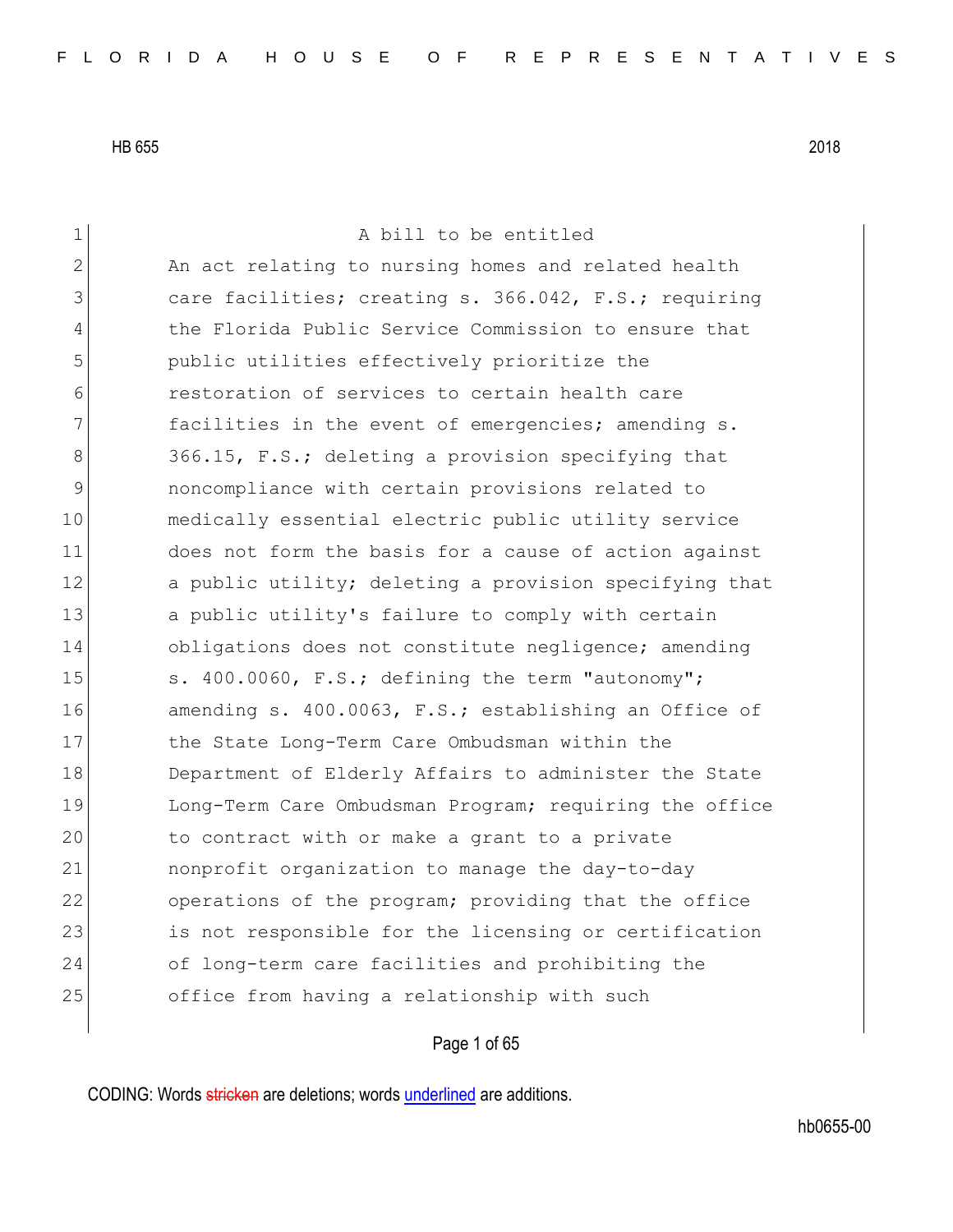26 **facilities;** revising the appointment and removal 27 processes for the state ombudsman; requiring the state 28 ombudsman and the office's legal advocate to register 29 as lobbyists; expanding the duties of the legal 30 advocate to include assisting the state ombudsman with 31 certain tasks related to the autonomy of the program; 32 amending s. 400.0065, F.S.; providing that a purpose 33 of the State Long-Term Care Ombudsman Program is to 34 support, rather than to administer, the state and 35 local councils; revising requirements for the annual 36 report required to be prepared by the State Long-Term 37 Care Ombudsman; amending s. 400.0067, F.S.; revising 38 the membership of the State Long-Term Care Ombudsman 39 Council; revising the number of consecutive terms that 40 may be served by the chair of the state council; 41 amending s. 400.0069, F.S.; requiring each state long-42 term care ombudsman district to convene a public 43 meeting at least monthly, rather than quarterly; 44 requiring representatives of the program, upon an 45 affirmative vote of the state council, to comment on 46 certain existing and proposed rules, regulations, and 47 policies; amending s. 400.0073, F.S.; authorizing 48 state and local councils to hold public hearings 49 related to certain investigations; requiring the legal 50 advocate to pursue legal remedies under certain

### Page 2 of 65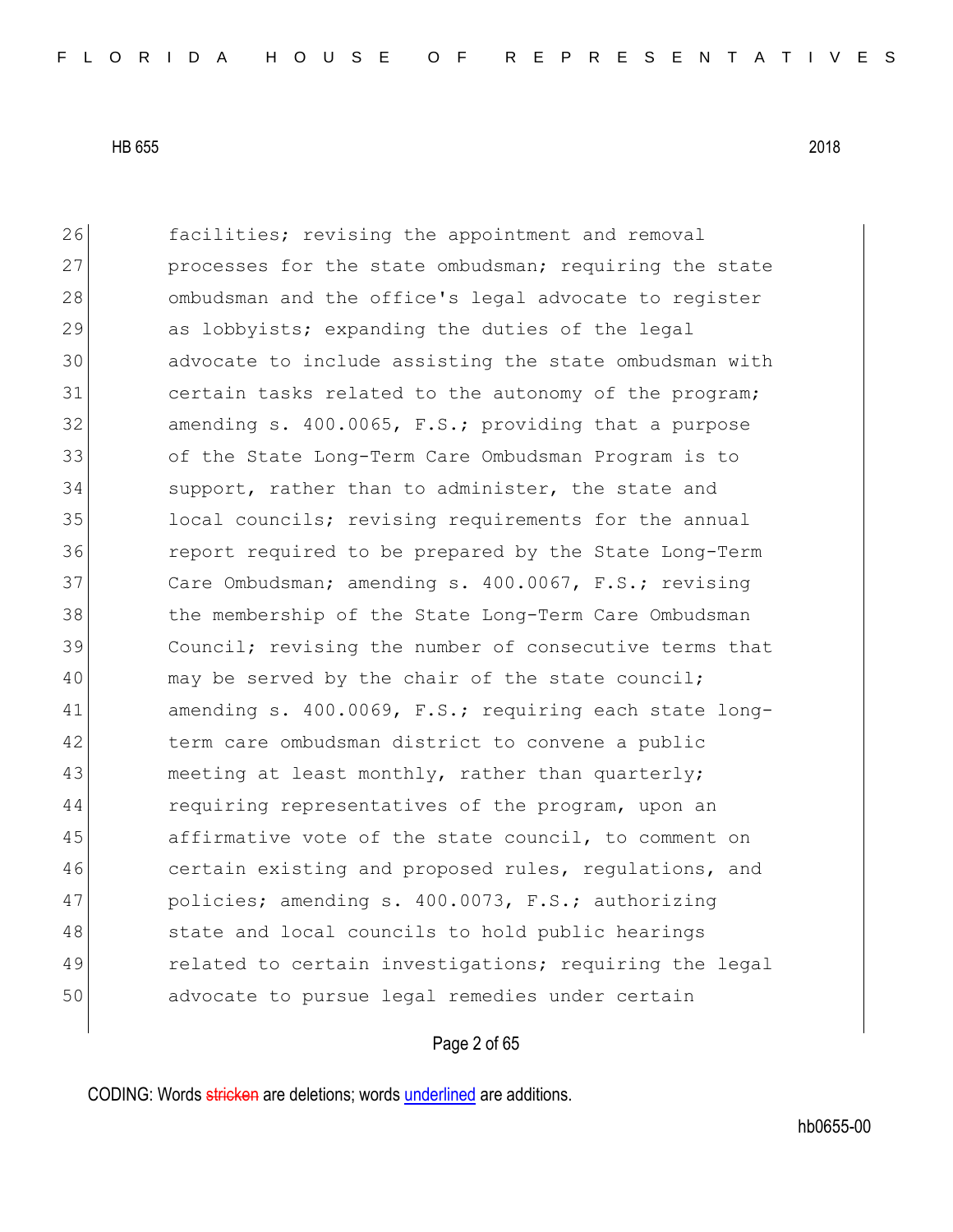51 circumstances; amending s. 400.0074, F.S.; requiring 52 that onsite administrative assessments include the 53 review of the facility's emergency management plan; 54 authorizing the office's legal advocate to pursue 55 legal remedies for certain violations; requiring, 56 rather than authorizing, the department to adopt rules 57 implementing procedures for conducting onsite 58 administrative assessments of long-term care 59 facilities; amending s. 400.0077, F.S.; specifying 60 that the public discussion of administrative 61 assessments before the council is open to the public 62 and subject to ch. 119 and s. 286.011,  $F.S.;$  amending 63 s. 400.0078, F.S.; requiring the State Long-Term Care 64 Ombudsman Program to create and make available a 65 **poster that contains certain information; requiring** 66 each long-term care facility to display the State 67 Long-Term Care Ombudsman Program poster; creating s. 68 400.008, F.S.; providing legislative intent; requiring 69 the Office of the State Long-Term Care Ombudsman to 70 conduct unannounced quality-of-care evaluations of 71 certain health and long-term care facilities; 72 **providing civil immunity from liability for certain** 73 personnel of the office who participate in 74 evaluations; amending s. 400.0081, F.S.; requiring 75 long-term care facilities to timely provide to the

#### Page 3 of 65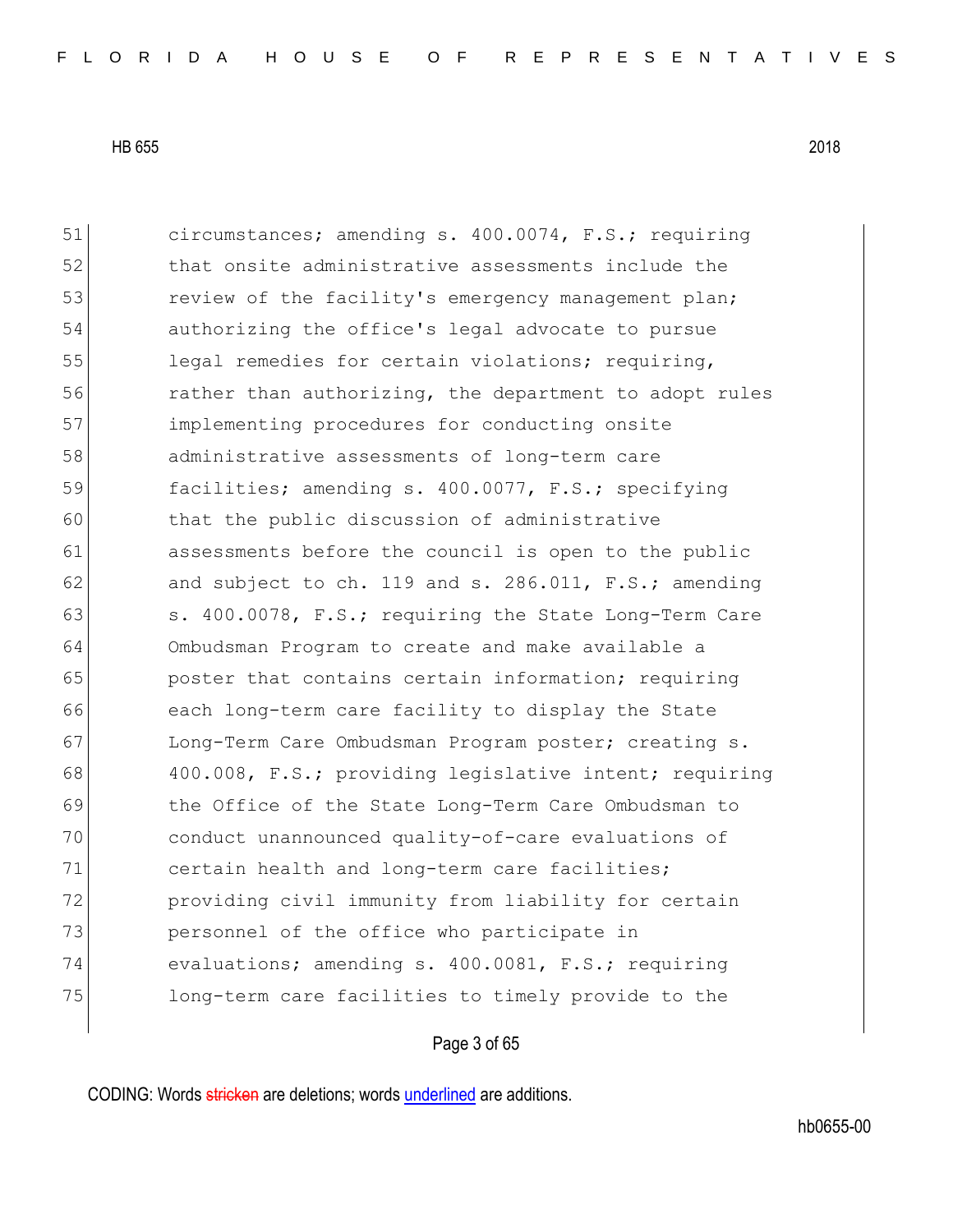76 program, upon request, copies of records, policies, or 77 documents needed to complete an investigation or 78 assessment; requiring, rather than authorizing, the 79 department, to adopt rules to establish procedures to 80 ensure access to facilities, residents, and records; 81 amending s. 400.0083, F.S.; revising a penalty; 82 **requiring the Office of the State Long-Term Care** 83 Ombudsman to investigate certain alleged violations; 84 requiring the office to report to the Agency for 85 Health Care Administration if it is determined that a 86 violation occurred; requiring the agency to impose a 87 fine for certain instances of interference with or 88 retaliation against the State Long-Term Care Ombudsman 89 program; requiring the agency to collect and transfer 90 fines into the Quality of Long-Term Care Facility 91 Improvement Trust Fund; requiring that the Division of 92 Administrative Hearings conduct a hearing if a 93 determination of a violation is contested; requiring 94 the division to adopt rules; requiring the 95 administrative law judge to render a decision within 96 90 days after a hearing; requiring the Chief Inspector 97 General to investigate any willful agency interference 98 with the State Long-Term Care Ombudsman Program; 99 amending s. 400.0087, F.S.; requiring the nonprofit 100 organization responsible for the day-to-day operations

# Page 4 of 65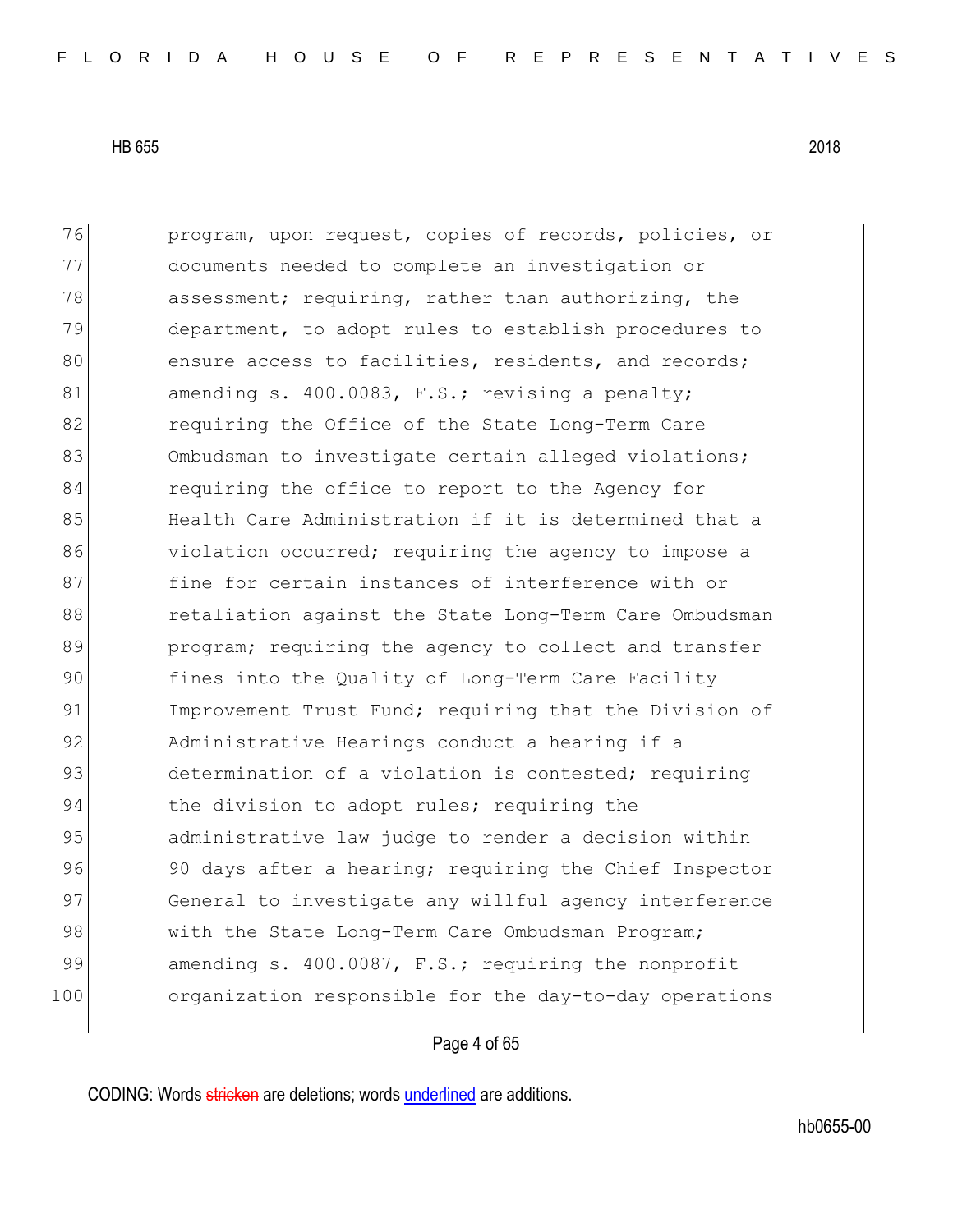101 of the State Long-Term Care Ombudsman Program to 102 consult with the state ombudsman in developing and 103 submitting a budget to the department; limiting to a 104 specified percentage the amount that the department 105 may divert from the federal ombudsman appropriation to 106 cover administrative costs associated with the State 107 Long-Term Care Ombudsman Program; amending s. 108 400.0089, F.S.; specifying the information that must 109 be included in quarterly reports required to be made 110 by the State Long-Term Care Ombudsman Program; 111 requiring the State Long-Term Care Ombudsman Program 112 to include an analysis of such information in an 113 annual report; amending s. 400.0091, F.S.; revising 114 the subject areas that must be addressed in the 115 curriculum for initial and continuing education 116 10 training provided to representatives of the State 117 Long-Term Care Ombudsman Program; creating s. 118 400.0223, F.S.; defining the term "electronic 119 monitoring device"; requiring nursing homes to allow 120 residents, and certain individuals on their behalf, to 121 monitor the residents' rooms through the use of 122 electronic monitoring devices; requiring nursing homes 123 to require persons who conduct such monitoring to post 124 a specific notice on the door to the residents' rooms; 125 **providing that such monitoring is voluntary and may be** 

# Page 5 of 65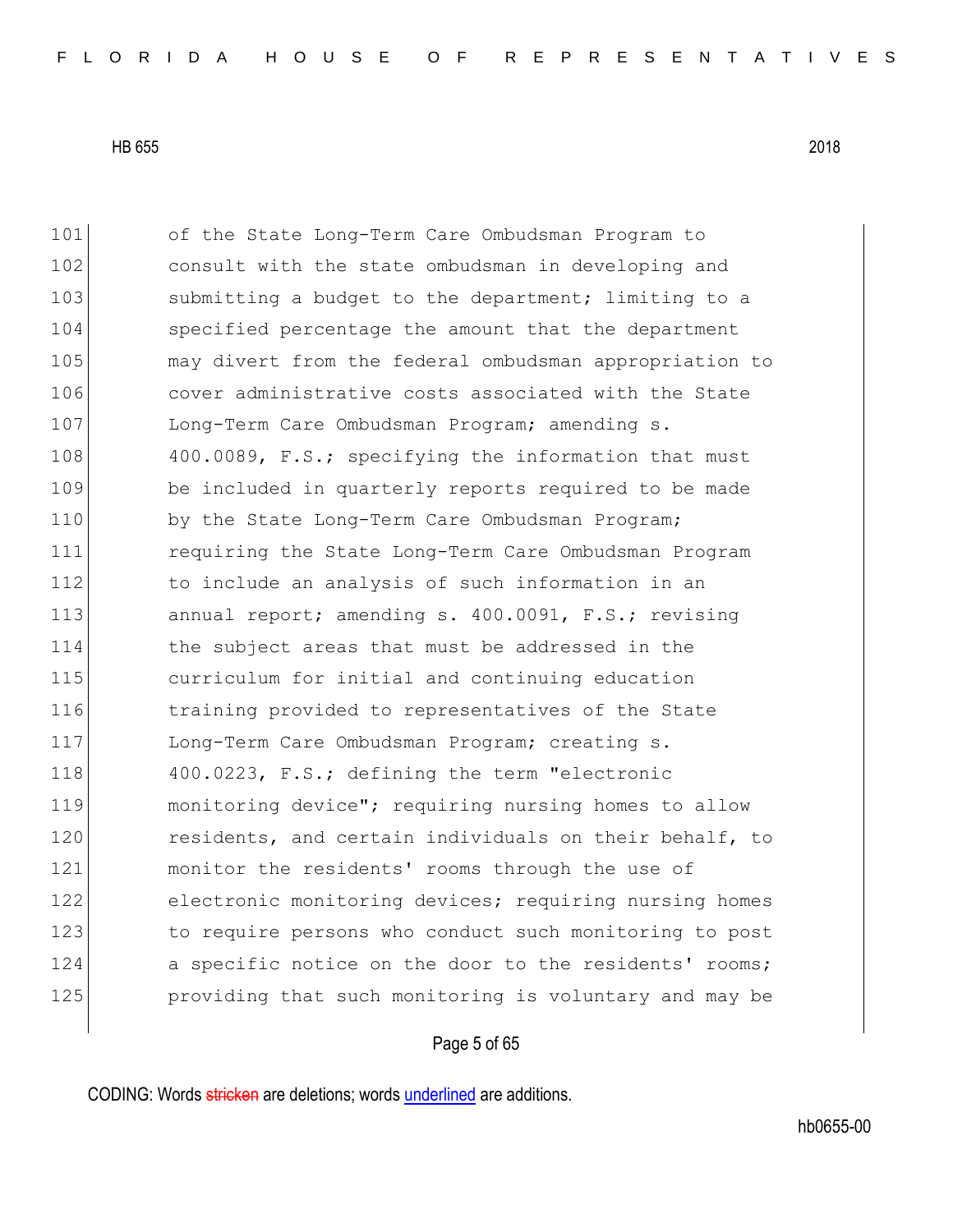126 conducted only at the request and expense of residents 127 or certain individuals on their behalf; prohibiting 128 **nursing homes from making certain inquiries of** 129 prospective residents or of the representatives of 130 **prospective residents;** prohibiting nursing homes from 131 rejecting applications for residency or removing 132 **132** residents because of intent to use or use of 133 electronic monitoring devices; requiring nursing homes 134 to inform residents and specified individuals of the 135 resident's right to conduct electronic monitoring; 136 requiring nursing homes to make reasonable physical 137 accommodations for electronic monitoring and to 138 **provide a place for mounting and access to a power** 139 source; authorizing nursing homes to require that 140 electronic monitoring be conducted in plain view; 141 authorizing nursing homes to require that a request to 142 conduct electronic monitoring be made in writing; 143 providing that audio or video recordings created 144 through the use of electronic monitoring may be 145 admitted into evidence in court or administrative 146 **proceedings;** providing criminal penalties for nursing 147 home administrators who violate specified provisions 148 relating to electronic monitoring; requiring prior 149 written consent from a resident or certain individuals 150 acting on the resident's behalf before a nursing home

Page 6 of 65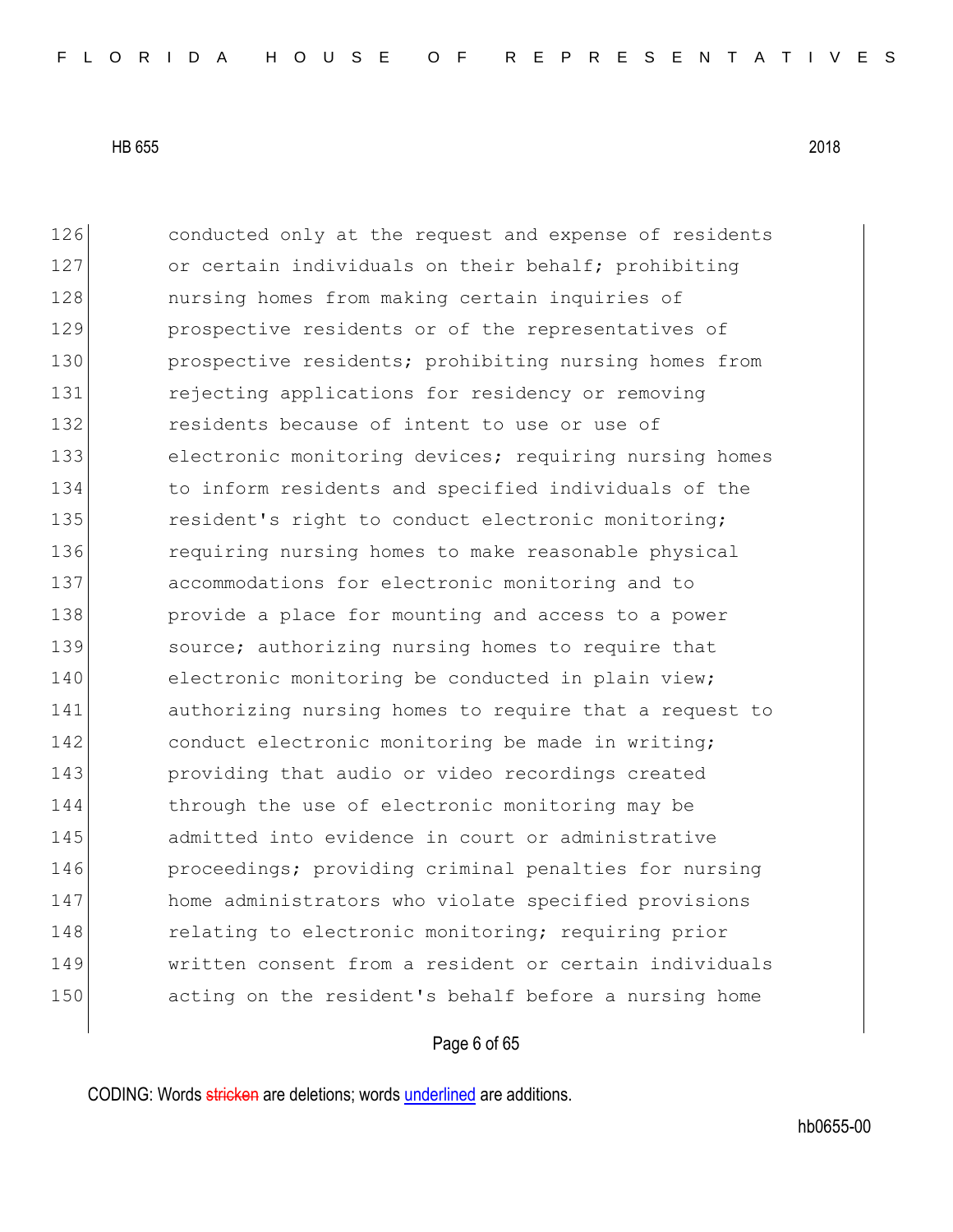151 employee, officer, or agent may interfere with an 152 electronic monitoring device; providing a criminal 153 penalty for such interference without prior written 154 consent; imposing a civil penalty on nursing homes 155 that violate provisions related to electronic 156 monitoring; requiring the agency to transfer certain 157 funds into the Quality of Long-Term Care Facility 158 Improvement Trust Fund; repealing s. 400.0238, F.S., 159 **relating to limitations on punitive damages; amending** 160 s. 400.0239, F.S.; conforming a cross-reference; 161 creating s. 400.1185, F.S.; requiring licensed 162 **facilities to create internal resident safety and** 163 quality-of-care coordinator programs; specifying 164 required components for the programs, including 165 development and implementation of a reporting system 166 for adverse incidents; requiring that the reporting 167 system require employees and agents to report adverse 168 incidents to the facility's quality-of-care 169 coordinator within a specified timeframe; assigning 170 responsibility for the programs to facility governing 171 boards; requiring facilities to hire a risk manager to 172 serve as the quality-of-care coordinator; limiting the 173 **number** of internal resident safety and quality-of care 174 **programs that coordinators may be responsible for;** 175 encouraging the adoption of other approaches to

# Page 7 of 65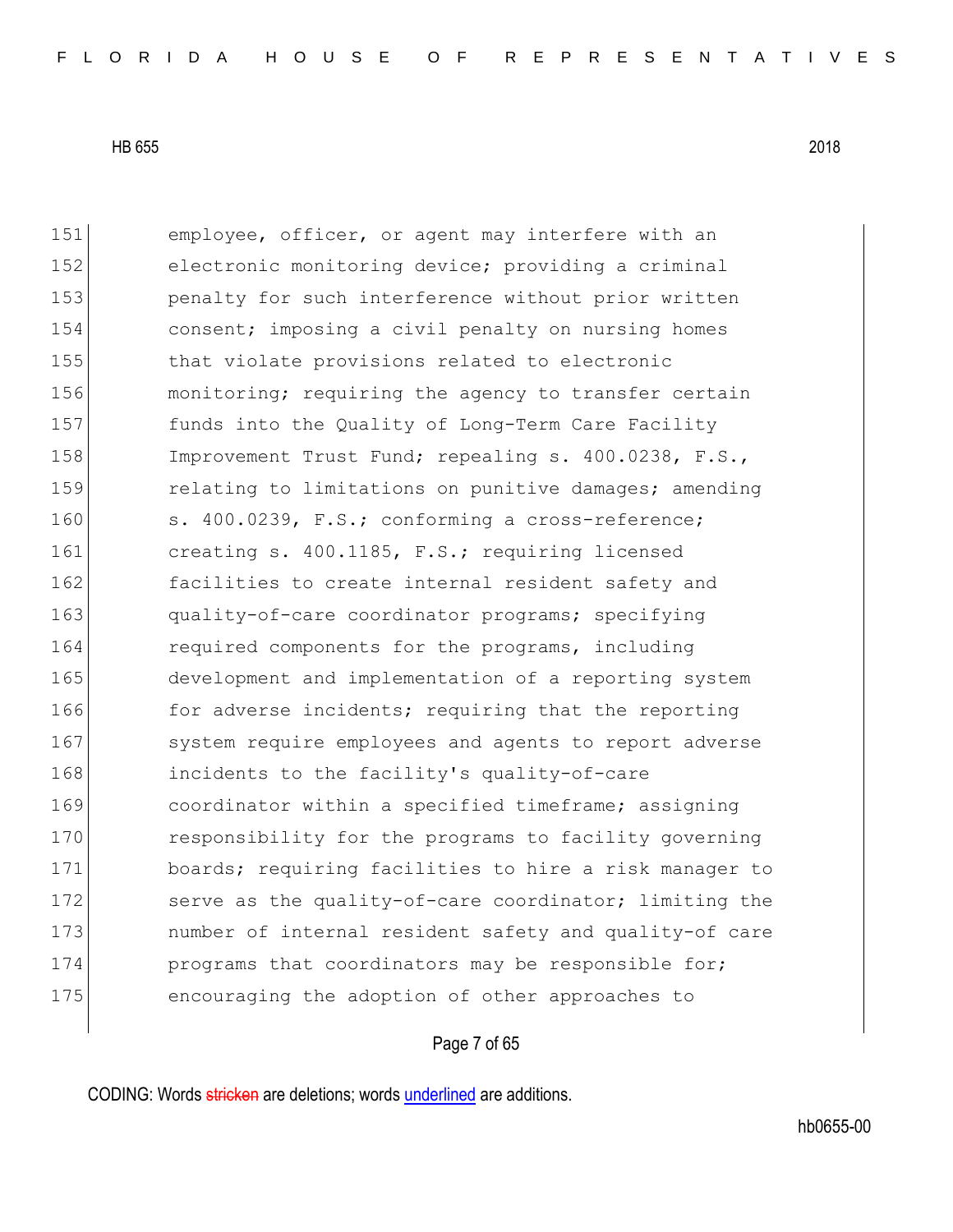176 **reducing adverse incidents and violations of** 177 residents' rights; requiring the agency to adopt rules 178 to administer the programs; requiring that programs 179 file all incident reports with a designated employee 180 of the facility, who must meet certain requirements; 181 **providing immunity from civil liability for** 182 individuals who file incident reports; defining the 183 term "adverse incident"; requiring facilities to 184 submit annual reports to the agency by a specified 185 date which must include specified information; 186 requiring the agency to review the information 187 submitted to determine whether disciplinary action is 188 warranted; requiring facilities to submit an incident 189 **report to the agency within a certain timeframe after** 190 they receive the report; requiring the agency to 191 determine within a certain timeframe whether certain 192 adverse incidents have occurred; specifying 193 information that must be included in the notification; 194 requiring the agency to require a written plan of 195 correction from facilities that violate the reporting 196 requirements; authorizing the agency to impose 197 specified civil penalties and administrative fines for 198 certain violations; requiring facilities to provide 199 the agency with access to certain facility records; 200 requiring the agency to review quality-of-care

# Page 8 of 65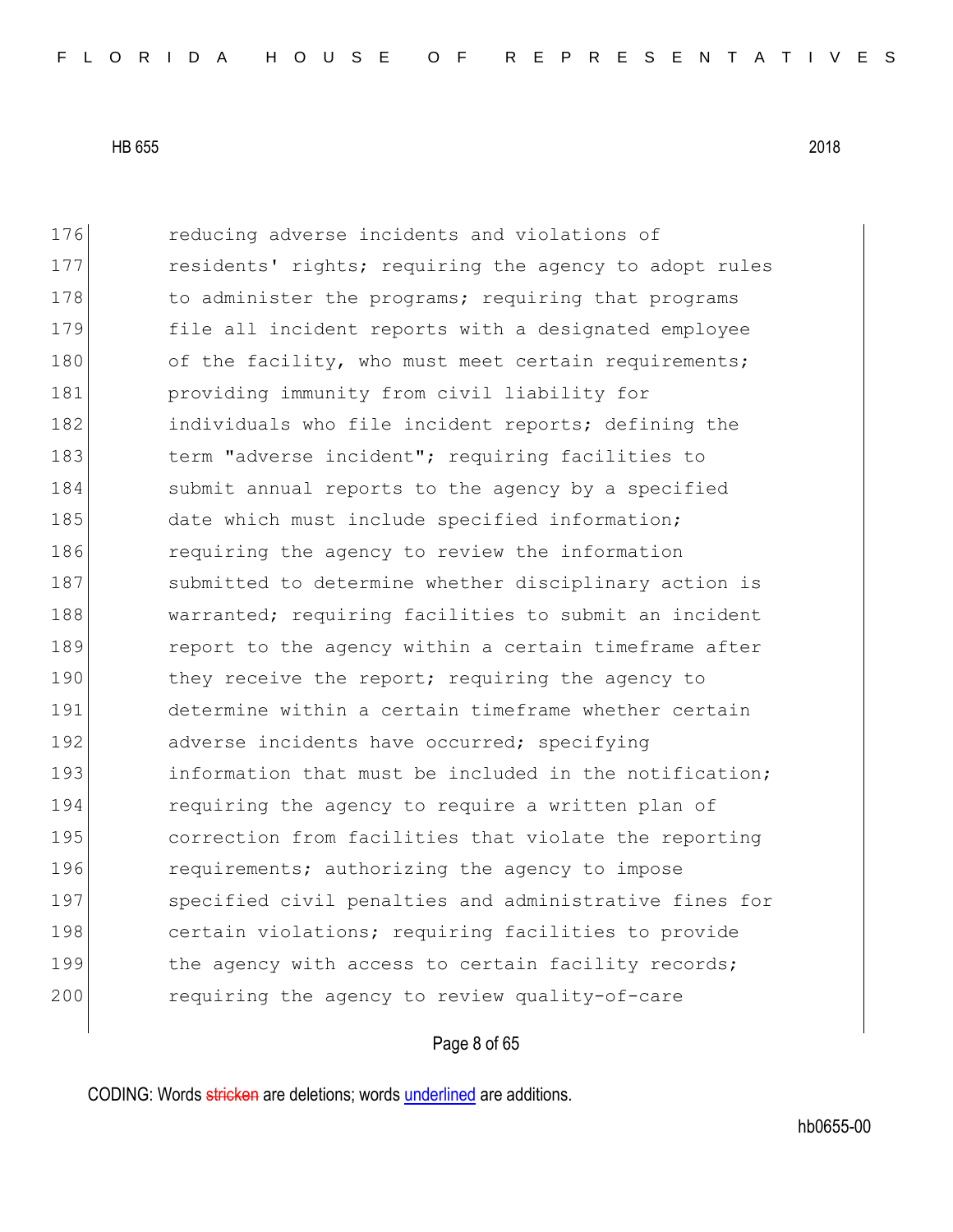201 **programs as part of its licensure inspection process;** 202 providing that, in the absence of intentional fraud, 203 quality-of-care coordinators may not be held 204 financially liable for actions taken within the scope 205 of their authority in connection with the 206 administration of this section; requiring the agency 207 to report to the appropriate regulatory board its 208 reasonable belief that the conduct of an agent or 209 employee of a licensed facility constitutes grounds 210 for disciplinary action; requiring the agency to 211 publish on its website an annual report card 212 containing specific information for licensed 213 **facilities beginning on a specified date; requiring** 214 the report card to include a specified statement; 215  $\vert$  amending s. 400.141, F.S.; requiring a licensed 216 nursing home to satisfy certain financial 217 requirements; providing that the required funds may 218 and the used for litigation costs or attorney fees in 219 certain circumstances; creating s. 400.1411, F.S.; 220 requiring nursing home facilities, as a condition of 221 licensure, to demonstrate to the satisfaction of the 222 agency and the Office of Insurance Regulation of the 223 Financial Services Commission the financial ability to 224 pay claims and costs arising out of the rendering of, 225 or the failure to render, care or services; providing

# Page 9 of 65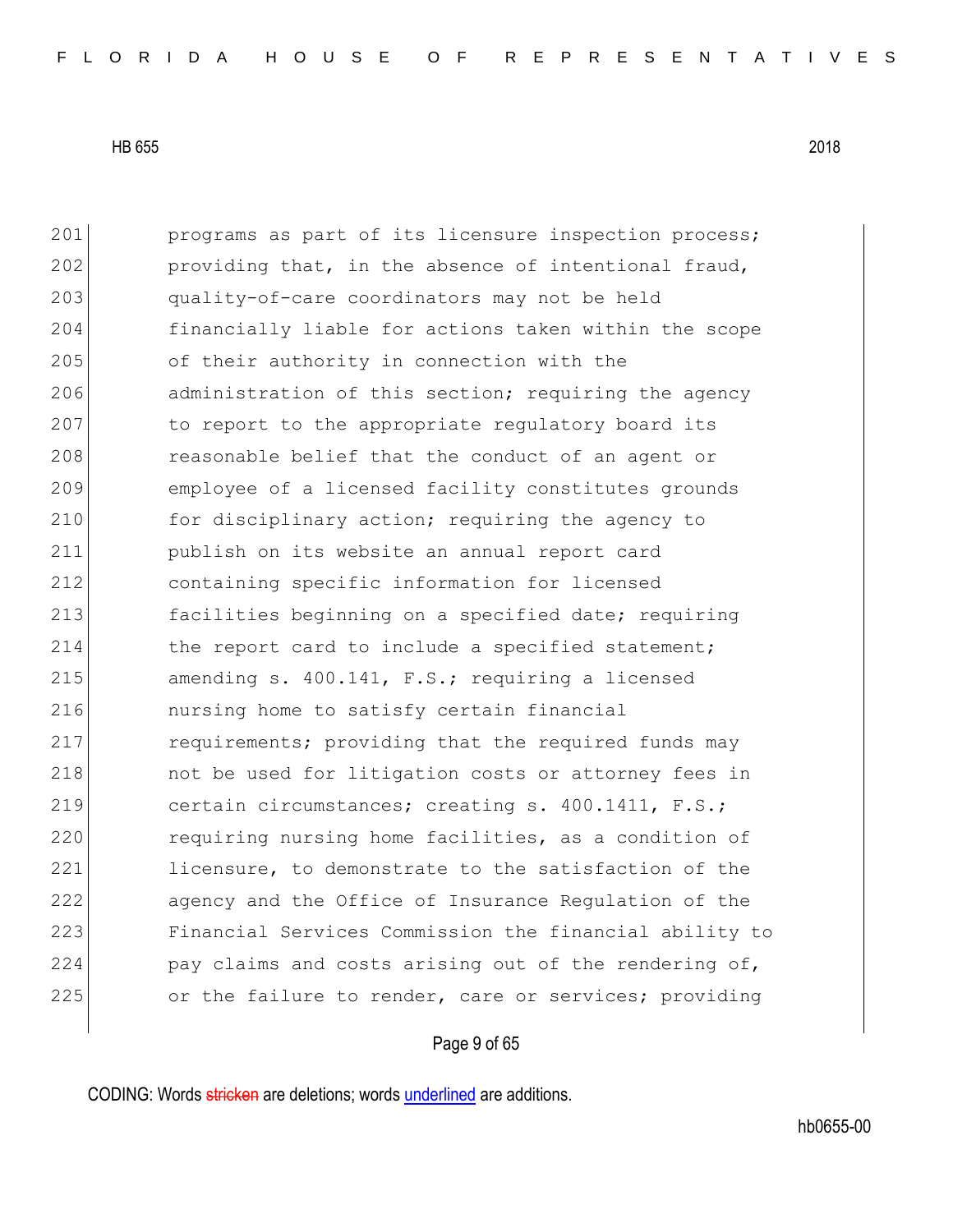226 proper means of documentation; requiring insurers, 227 self-insurers, and risk retention groups to promptly 228 **hologet** notify the agency and the office of cancellation or 229 nonrenewal of insurance; requiring a licensee to pay 230 the entire amount of a judgment, award, or settlement 231 and all accrued interest if a court issues a final 232 **judgment against the licensee, under certain** 233 circumstances; providing that certain deceptive, 234 untrue, or fraudulent representation by any individual 235 or entity on behalf of a facility may result in 236 disciplinary action or a civil penalty with no 237 aggregate limit; requiring the agency to issue a 238 conditional license and authorizing the agency to 239 immediately suspend a license if a facility shows a 240 continuous pattern of violation of this section; 241 amending s. 400.19, F.S.; requiring the agency to 242 determine compliance with standards for electricity 243 and emergency power sources during routine unannounced 244 inspections of licensed nursing home facilities; 245 amending s.  $400.191$ , F.S.; requiring facilities that 246 are on the Nursing Home Guide Watch List to 247 conspicuously post a sign that meets certain 248 requirements on each entrance to the facility for a 249 certain period of time; requiring the agency to cite 250 for a class I violation, place a facility on a 6-month

# Page 10 of 65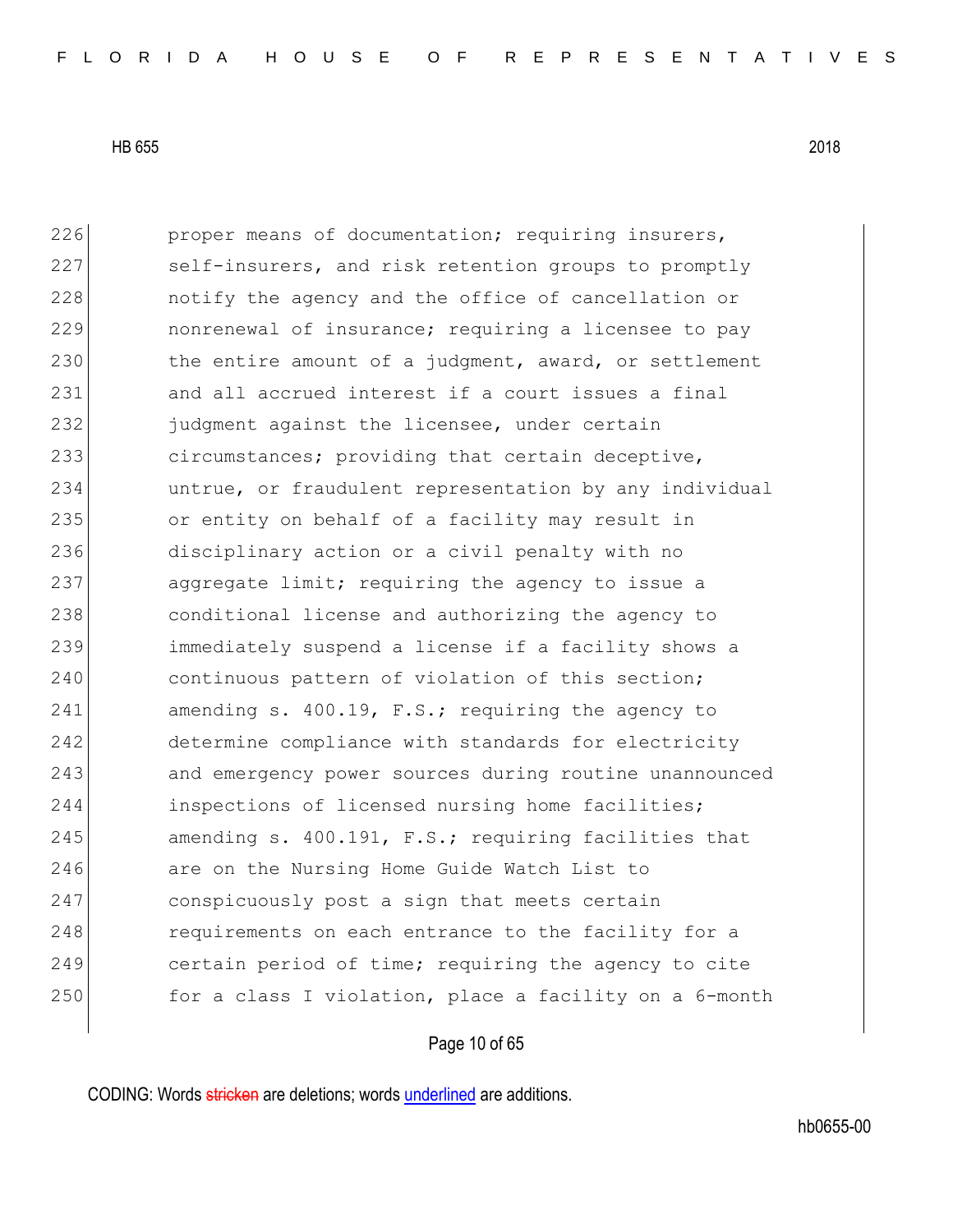251 inspection cycle, and, under certain circumstances, 252 extend the duration of a facility's inclusion on the 253 watch list for a specified additional period of time; 254 creating s. 400.226, F.S.; requiring licensed nursing 255 homes to comply with certain federal rules and 256 regulations; providing that a violation of such 257 federal regulations is considered negligence per se; 258 amending s.  $400.23$ , F.S.; requiring the agency, in 259 consultation with the Department of Health and the 260 Department of Elderly Affairs, to adopt and enforce 261 cules requiring a licensed nursing home facility to 262 have adequate electrical equipment, an emergency power 263 source, and a supply of fuel which meet specified 264 criteria; requiring a comprehensive emergency plan to 265 provide for the evacuation of all residents of a 266 facility if the facility experiences a power outage 267 and is unable to sustain adequate emergency power; 268 requiring the agency to immediately impose a fine in a 269 specified amount on a facility if it determines that a 270 resident of the facility died as the result of abuse 271 or neglect; amending s. 406.11, F.S.; requiring 272 medical examiners to determine the cause of death when 273 a person dies in their district in a nursing home on 274 the federal Special Focus Facility list or on the 275 Nursing Home Guide Watch List; amending s. 406.13,

# Page 11 of 65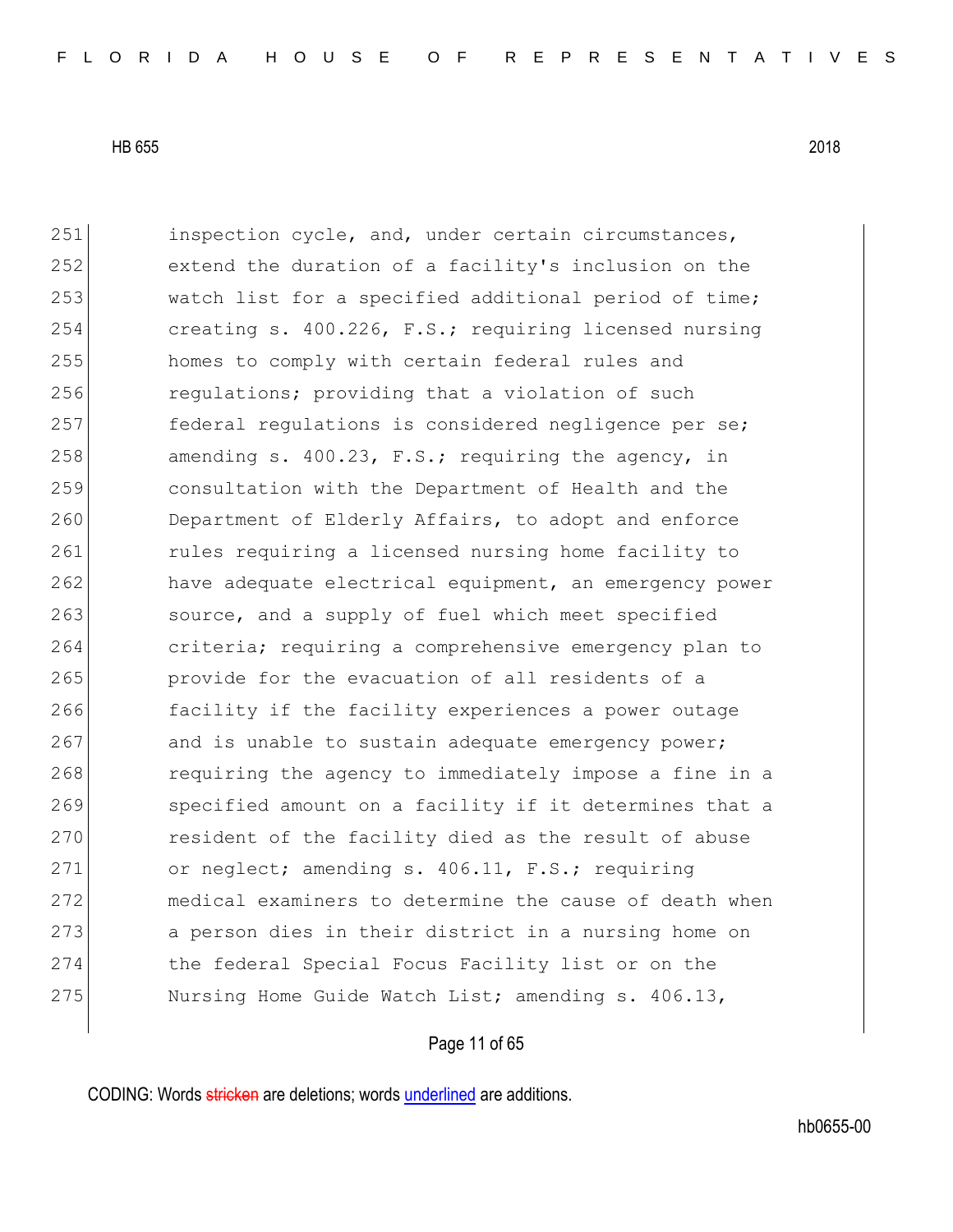276 F.S.; requiring a medical examiner to forward 277 documentation to the state attorney if he or she 278 determines that a nursing home resident died as a 279 result of abuse, sexual abuse, or negligence; 280 requiring the state attorney to seat a grand jury 281 within 90 days and investigate whether criminal 282 charges are warranted; repealing s. 429.298, F.S., 283 relating to limitations on punitive damages; amending 284 s. 429.34, F.S.; requiring the agency to determine 285 compliance with certain standards during the routine 286 inspection of a licensed assisted living facility, 287 including those related to construction and emergency 288 power sources; amending s. 429.41, F.S.; requiring the 289 Department of Elderly Affairs, in consultation with 290 the agency, the Department of Children and Families, 291 and the Department of Health, to adopt and enforce 292 **rules relating to electricity and requiring a licensed** 293 assisted living facility to maintain equipment 294 sufficient to provide an emergency power source and a 295 supply of fuel that meet specified criteria; requiring 296 that a comprehensive emergency plan provide for the 297 evacuation of all residents of a facility if the 298 facility experiences a power outage and is unable to 299 sustain emergency power as required; providing an 300 effective date.

# Page 12 of 65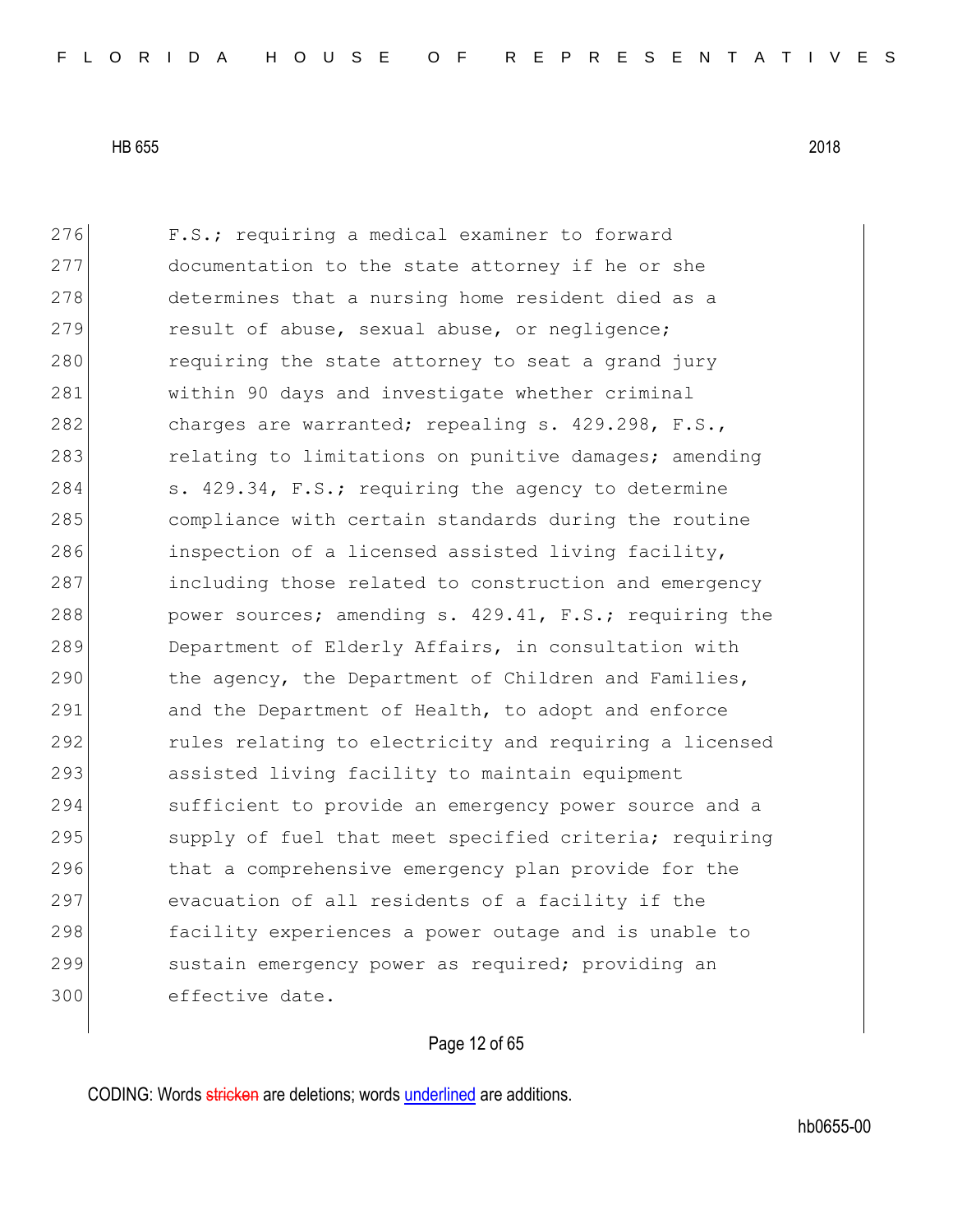302 Be It Enacted by the Legislature of the State of Florida: Section 1. Section 366.042, Florida Statutes, is created to read: 366.042 Power restoration priority.— The commission shall ensure that public utilities have effectively prioritized, in 308 the event of an emergency, the restoration of services to critical medical facilities, including nursing homes licensed under part II of chapter 400 and assisted living facilities 311 licensed under part I of chapter 429.. Section 2. Subsection (11) of section 366.15, Florida Statutes, is amended, and subsections (1) through (10) of that section are republished, to read: 366.15 Medically essential electric public utility service.— (1) As used in this section, the term "medically essential" means the medical dependence on electric-powered equipment that must be operated continuously or as circumstances 320 require as specified by a physician to avoid the loss of life or immediate hospitalization of the customer or another permanent resident at the residential service address. (2) Each public utility shall designate employees who are authorized to direct an ordered continuation or restoration of medically essential electric service. A public utility shall not

# Page 13 of 65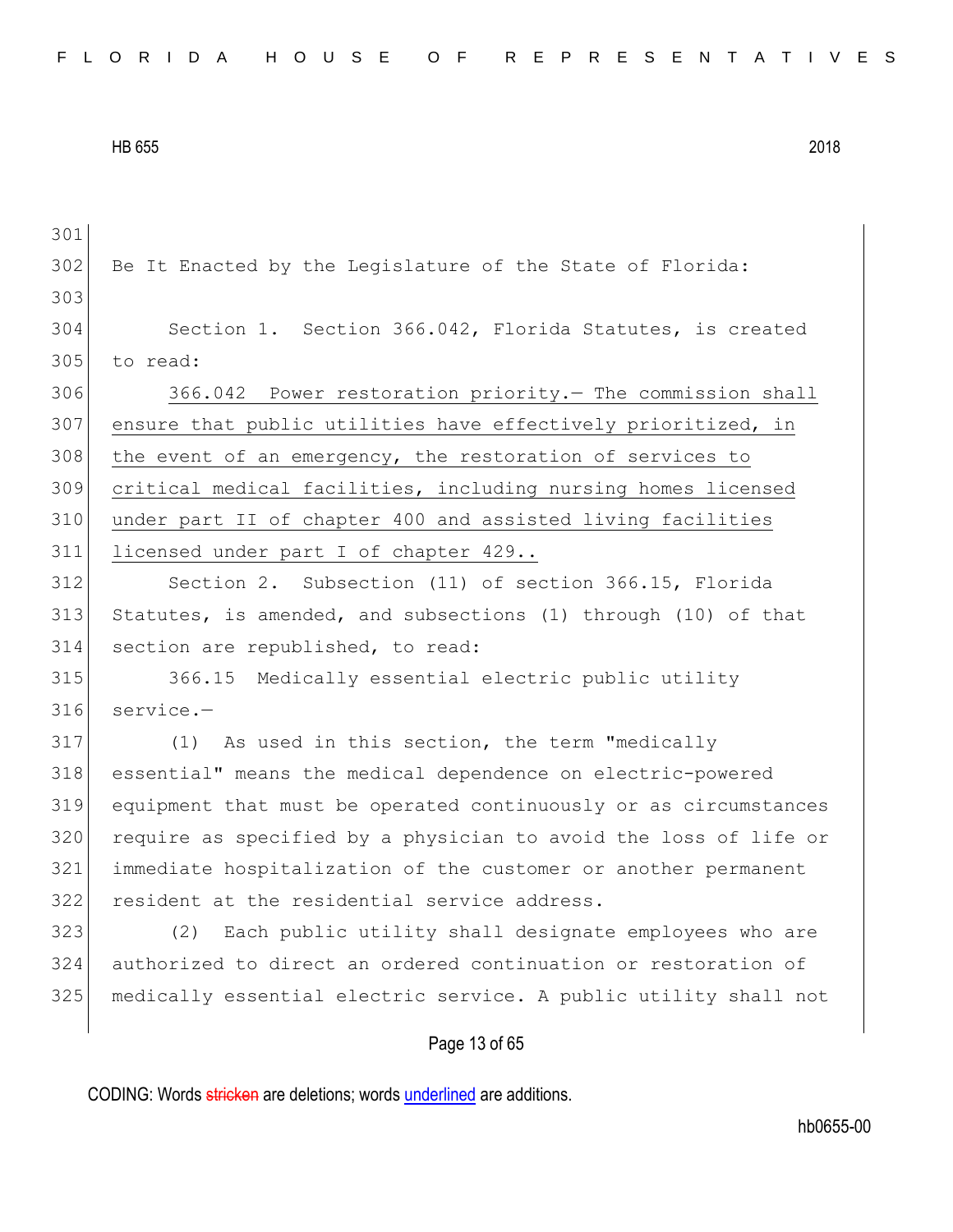impose upon any customer any additional deposit to continue or 327 restore medically essential electric service.

328 (3) (a) Each public utility shall annually provide a written explanation of the certification process for medically 330 essential electric service to each utility customer. Certification of a customer's electricity needs as medically essential requires the customer to complete forms supplied by the public utility and to submit a form completed by a physician licensed in this state pursuant to chapter 458 or chapter 459 which states in medical and nonmedical terms why the electric 336 service is medically essential. False certification of medically essential service by a physician is a violation of s. 458.331(1)(h) or s. 459.015(1)(i).

 (b) Medically essential service shall be recertified once every 12 months. The public utility shall send the certified 341 customer by regular mail a package of recertification materials, including recertification forms, at least 30 days prior to the expiration of the customer's certification. The materials shall advise the certified customer that he or she must complete and submit the recertification forms within 30 days after the expiration of customer's existing certification. If the recertification forms are not received within this 30-day 348 period, the public utility may terminate the customer's certification.

(4) Each public utility shall certify a customer's

Page 14 of 65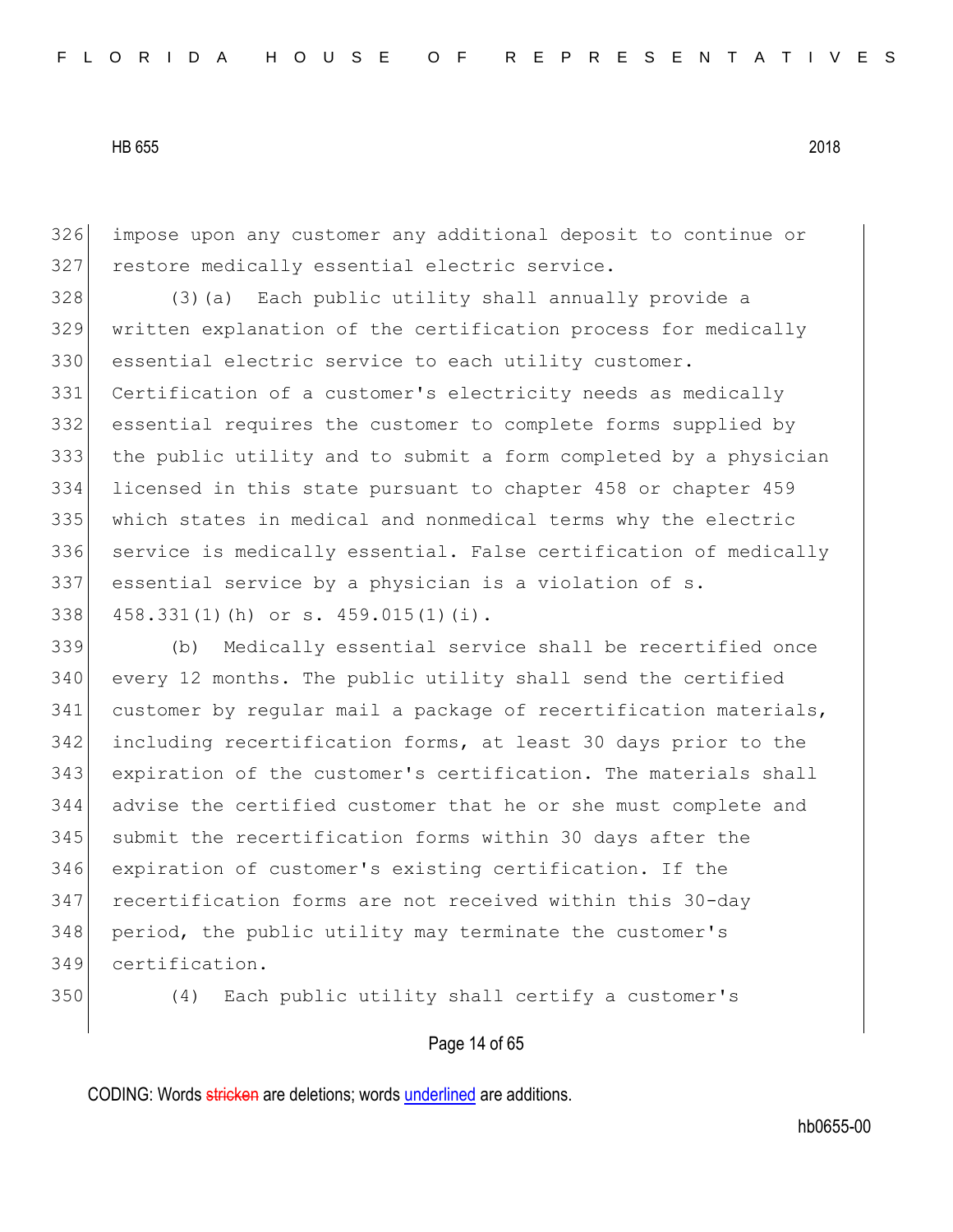351 electric service as medically essential if the customer 352 completes the requirements of subsection (3).

 (5) Notwithstanding any other provision of this section, a public utility may disconnect service to a residence whenever an emergency may threaten the health or safety of a person, the 356 surrounding area, or the public utility's distribution system. The public utility shall act promptly to restore service as soon as feasible.

359 (6) No later than 24 hours before any scheduled 360 disconnection of service for nonpayment of bills to a customer 361 who requires medically essential service, a public utility shall 362 attempt to contact the customer by telephone in order to provide 363 notice of the scheduled disconnection. If the customer does not 364 have a telephone number listed on the account or if the public 365 utility cannot reach the customer or other adult resident of the 366 premises by telephone by the specified time, the public utility 367 shall send a representative to the customer's residence to 368 attempt to contact the customer, no later than 4 p.m. of the day 369 before scheduled disconnection. If contact is not made, however, 370 the public utility may leave written notification at the 371 residence advising the customer of the scheduled disconnection. 372 Thereafter, the public utility may disconnect service on the 373 specified date.

374 (7) Each public utility customer who requires medically 375 essential service is responsible for making satisfactory

# Page 15 of 65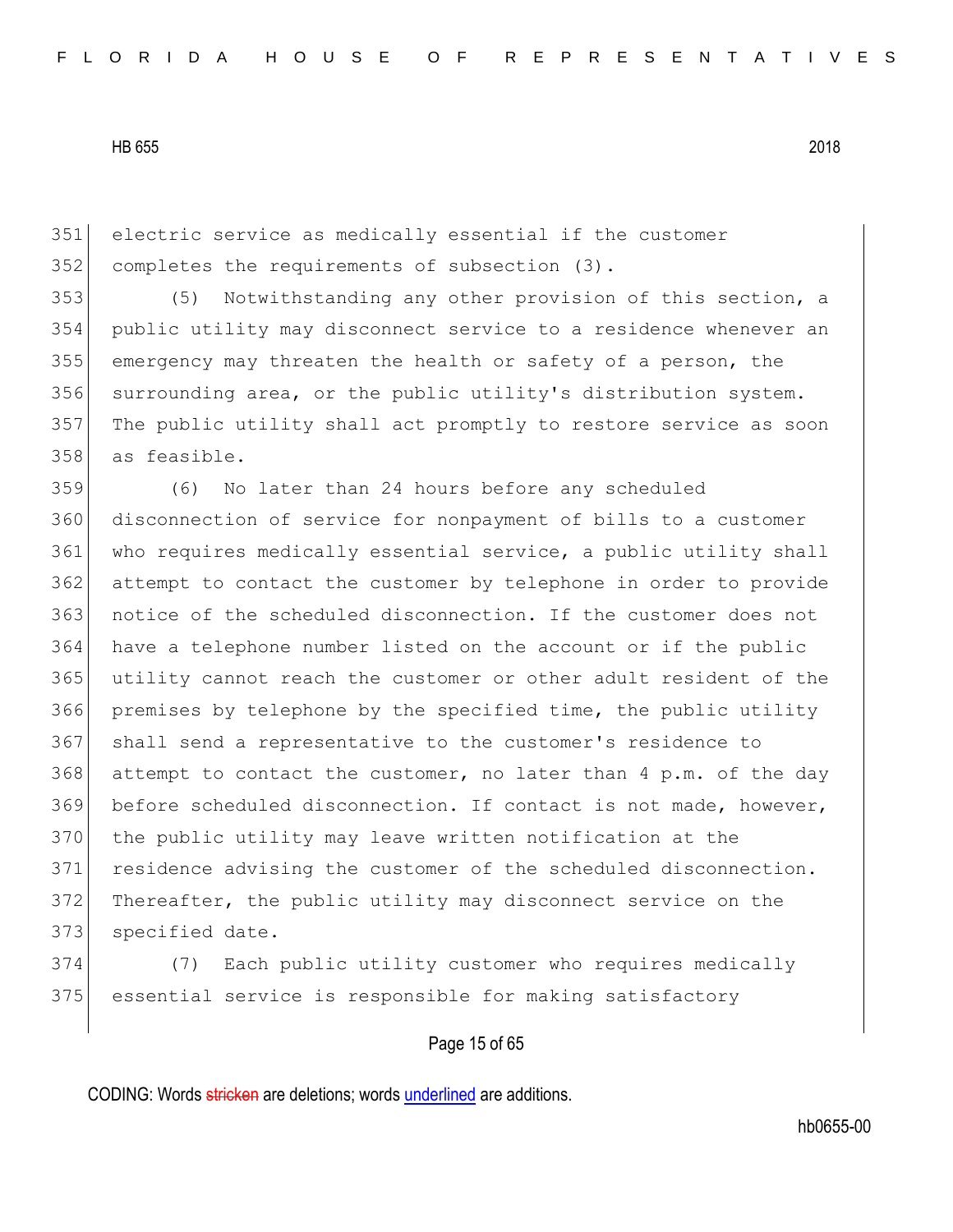376 arrangements with the public utility to ensure payment for such 377 service, and such arrangements must be consistent with the 378 requirements of the utility's tariff.

 (8) Each public utility customer who requires medically essential service is solely responsible for any backup equipment or power supply and a planned course of action in the event of a 382 power outage or interruption of service.

 (9) Each public utility that provides electric service to any customer who requires medically essential service shall call, contact, or otherwise advise such customer of scheduled 386 service interruptions.

387 (10)(a) Each public utility shall provide information on 388 sources of state or local agency funding which may provide 389 financial assistance to the public utility's customers who 390 require medically essential service and who notify the public 391 utility of their need for financial assistance.

 (b)1. Each public utility that operates a program to receive voluntary financial contributions from the public utility's customers to provide assistance to persons who are unable to pay for the public utility's services shall maintain a list of all agencies to which the public utility distributes such funds for such purposes and shall make the list available 398 to any such person who requests the list.

- 
- 

399 2. Each public utility that operates such a program shall: 400 a. Maintain a system of accounting for the specific

# Page 16 of 65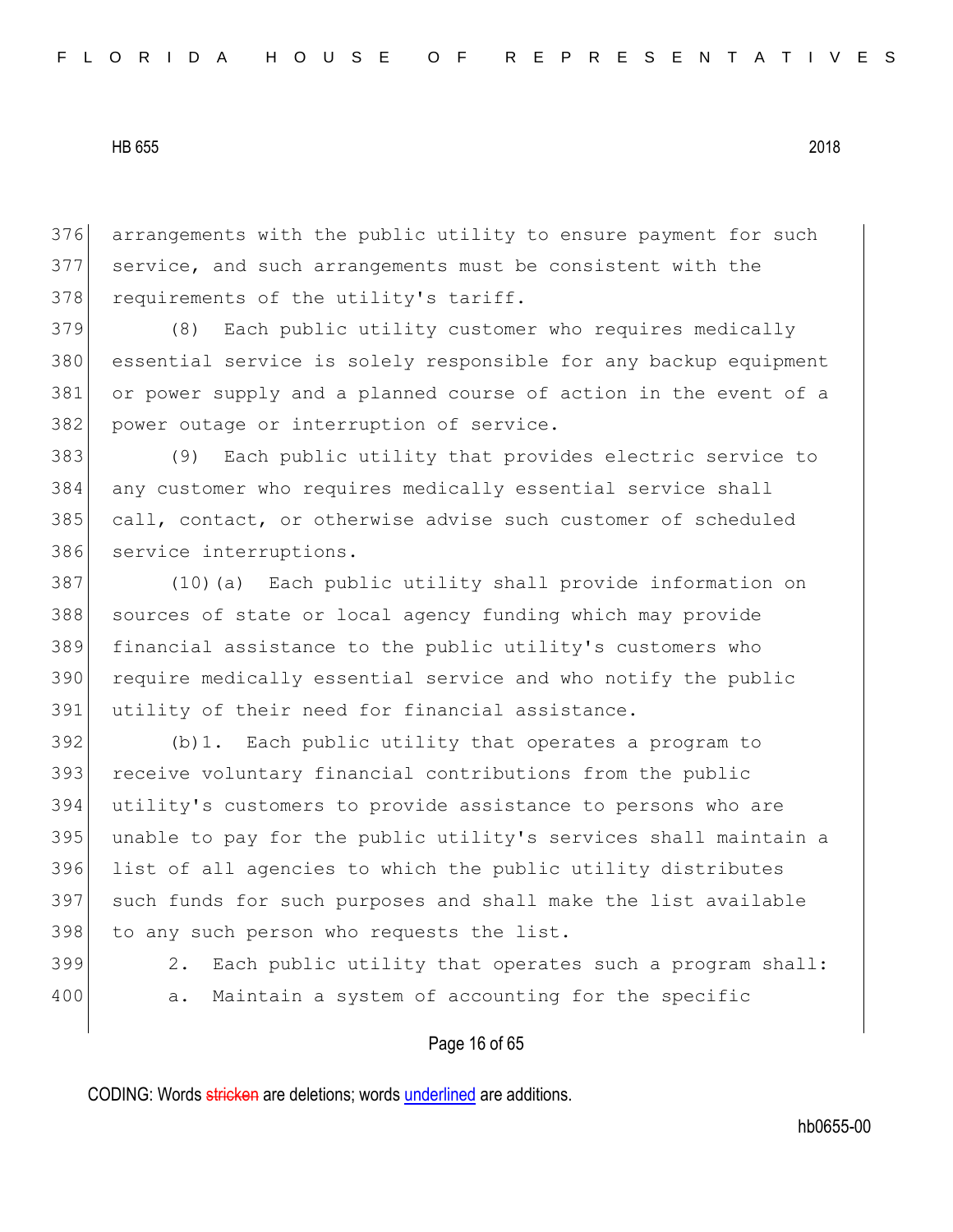401 amounts distributed to each such agency, and the public utility 402 and such agencies shall maintain a system of accounting for the 403 specific amounts distributed to persons under such respective 404 programs.

405 b. Train its customer service representatives to assist 406 any person who possesses a medically essential certification as 407 provided in this section in identifying such agencies and 408 programs.

409 (11) Nothing in this act shall form the basis for any 410 cause of action against a public utility. Failure to comply with 411 any obligation created by this act does not constitute evidence 412 of negligence on the part of the public utility.

 Section 3. Present subsections (3) through (14) of section 400.0060, Florida Statutes, are redesignated as subsections (4) through (15), respectively, and a new subsection (3) is added to 416 that section, to read:

417 400.0060 Definitions.—When used in this part, unless the 418 context clearly dictates otherwise, the term:

419 (3) "Autonomy" means the freedom of residents from threats 420 of interference, coercion, retaliation, or intimidation as they 421 reside and receive care in a long-term care facility and as 422 advocated for by the Office of the State Long-Term Care 423 Ombudsman.

424 Section 4. Section 400.0063, Florida Statutes, is amended 425 to read:

# Page 17 of 65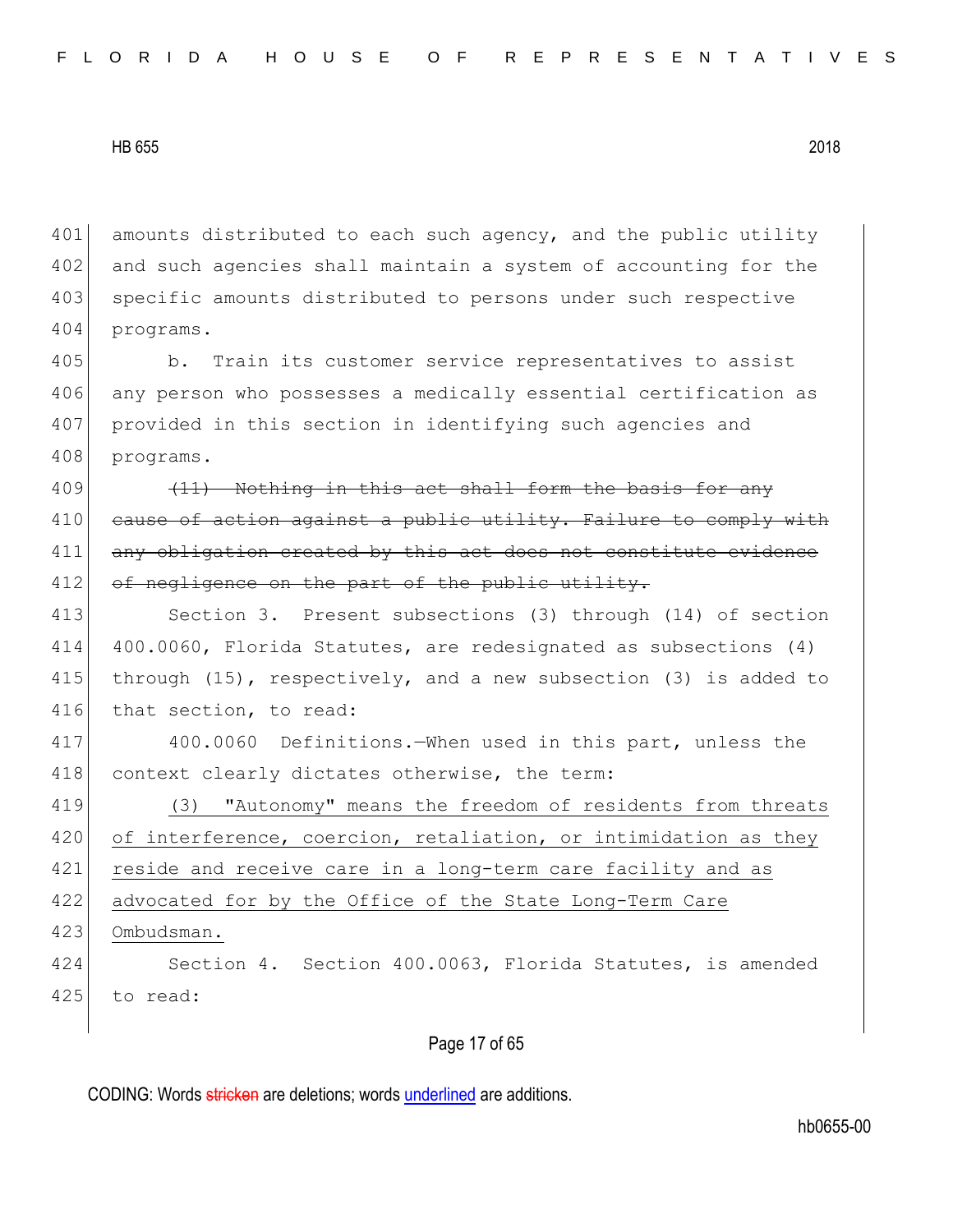426 400.0063 Establishment of the State Long-Term Care 427 Ombudsman Program; designation of ombudsman and legal advocate.-428 (1) The Office of There is created the State Long-Term 429 Care Ombudsman is established within Program in the Department 430 of Elderly Affairs to administer the State Long-Term Care 431 Ombudsman Program. The office shall enter into a contract with, 432 or make a grant to, a private nonprofit organization to oversee 433 the day-to-day operations of the program. The office does not 434 have any responsibility with regard to the licensing or 435 certification of long-term care facilities and may not have a 436 relationship with any long-term care facilities.

437 (2)(a) The State Long-Term Care Ombudsman Program shall be 438 headed by the State Long-Term Care Ombudsman, who shall serve on 439 a full-time basis and shall personally, or through 440 representatives of the program, carry out the  $\pm t$  purposes and 441 functions of the program in accordance with state and federal 442 law.

443 (b) A five-member selection panel appointed by the 444 Secretary of Elderly Affairs shall appoint the state ombudsman,  $445$  who must have shall be appointed by and shall serve at the 446 pleasure of the Secretary of Elderly Affairs. The secretary 447 shall appoint a person who has expertise in the operation of a 448 | nonprofit organization and at least 5 years of experience in 449 area the fields of long-term care resident and advocacy. The 450 state ombudsman may be removed from office only by a two-thirds

Page 18 of 65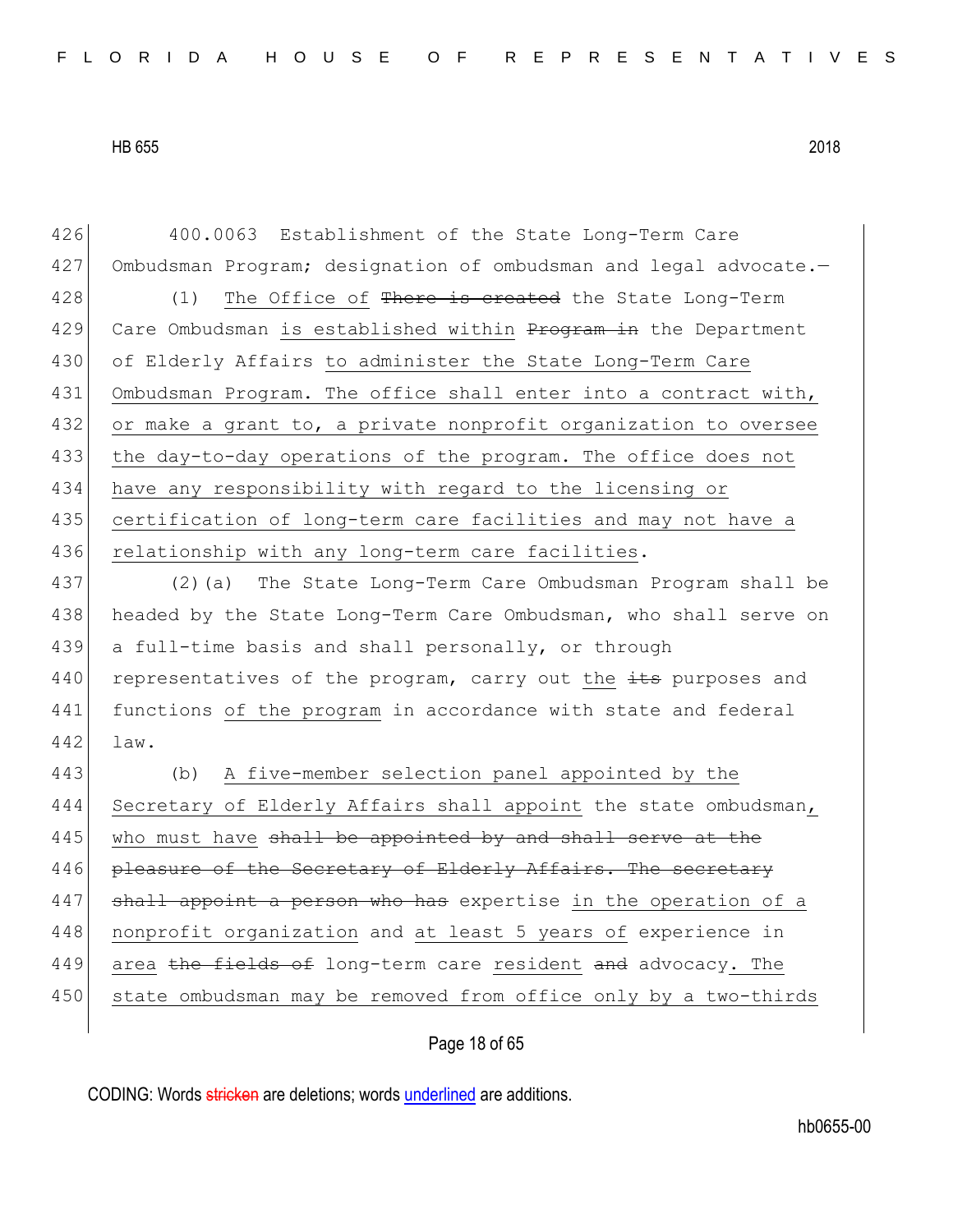Page 19 of 65 451 vote of the state council with the consent of the secretary and 452 the private nonprofit organization that oversees the operations 453 of the program. The to serve as state ombudsman shall register 454 as a lobbyist pursuant to s.  $11.045$ . 455 (3)(a) The state ombudsman shall select a person who is a 456 member in good standing of The Florida Bar to serve in the 457 position of There is created in the office the position of legal 458 advocate, which is created within the office. The legal 459 advocate, who shall be selected by and serve at the pleasure of 460 the state ombudsman, shall register as a lobbyist and shall be a 461 member in good standing of The Florida Bar. 462 (b) The duties of the legal advocate shall include, but 463 are not be limited to: 464 1. Assisting the state ombudsman in carrying out the 465 duties of the office with respect to the abuse, neglect, 466 exploitation, or violation of rights of residents of long-term 467 care facilities. 468 2. Assisting the representatives of the State Long-Term 469 Care Ombudsman Program in carrying out their responsibilities 470 under this part. 471 3. Pursuing administrative, legal, and other appropriate 472 remedies on behalf of residents. 473 4. Serving as legal counsel to the representatives of the 474 State Long-Term Care Ombudsman Program in any suit or other 475 legal action that is initiated in connection with the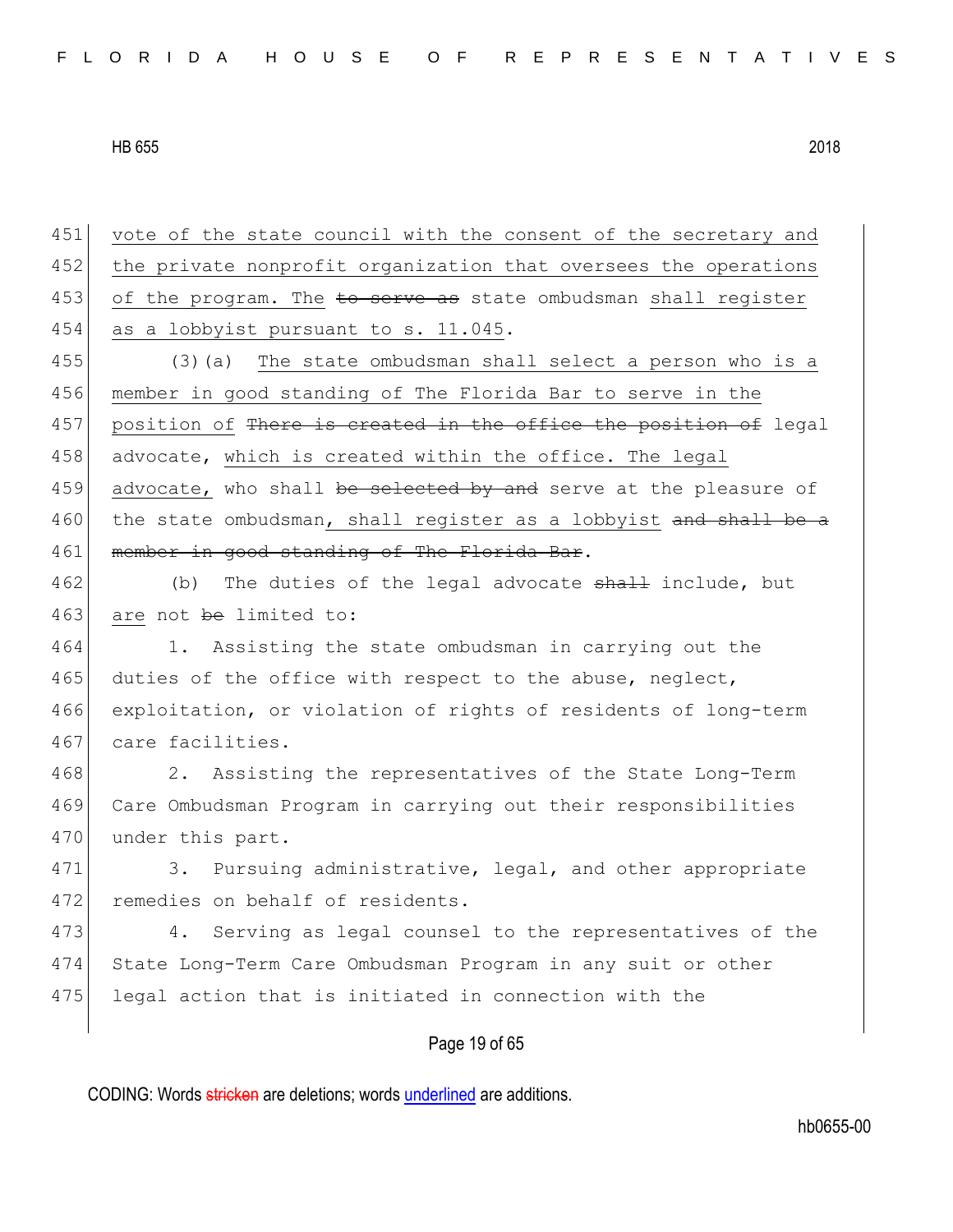|  |  |  |  |  |  |  |  |  |  | FLORIDA HOUSE OF REPRESENTATIVES |  |  |  |  |  |  |  |  |  |  |  |  |  |  |  |  |
|--|--|--|--|--|--|--|--|--|--|----------------------------------|--|--|--|--|--|--|--|--|--|--|--|--|--|--|--|--|
|--|--|--|--|--|--|--|--|--|--|----------------------------------|--|--|--|--|--|--|--|--|--|--|--|--|--|--|--|--|

476 performance of the official duties of the representatives of the 477 State Long-Term Care Ombudsman Program. 478 5. Assisting the state ombudsman in ensuring that the 479 program is operated autonomously; without conflict of interest; 480 and without interference, coercion, or retaliation against those 481 associated with the operation of the program. 482 Section 5. Paragraph (f) of subsection (1) and paragraph 483 (h) of subsection (2) of section 400.0065, Florida Statutes, are 484 amended to read: 485 400.0065 State Long-Term Care Ombudsman Program; duties 486 and responsibilities.-487 (1) The purpose of the State Long-Term Care Ombudsman 488 Program is to: 489 (f) Support Administer the state and local councils. 490 (2) The State Long-Term Care Ombudsman has the duty and 491 authority to: 492 (h) Prepare an annual report describing the activities 493 carried out by the office, the state council, the districts, and 494 the local councils in the year for which the report is prepared. 495 The state ombudsman shall submit the report to the secretary, 496 the United States Assistant Secretary for Aging, the Governor, 497 the President of the Senate, the Speaker of the House of 498 Representatives, the Secretary of Children and Families, and the 499 Secretary of the Agency for Health Care Administration at least 500 30 days before the convening of the regular session of the

# Page 20 of 65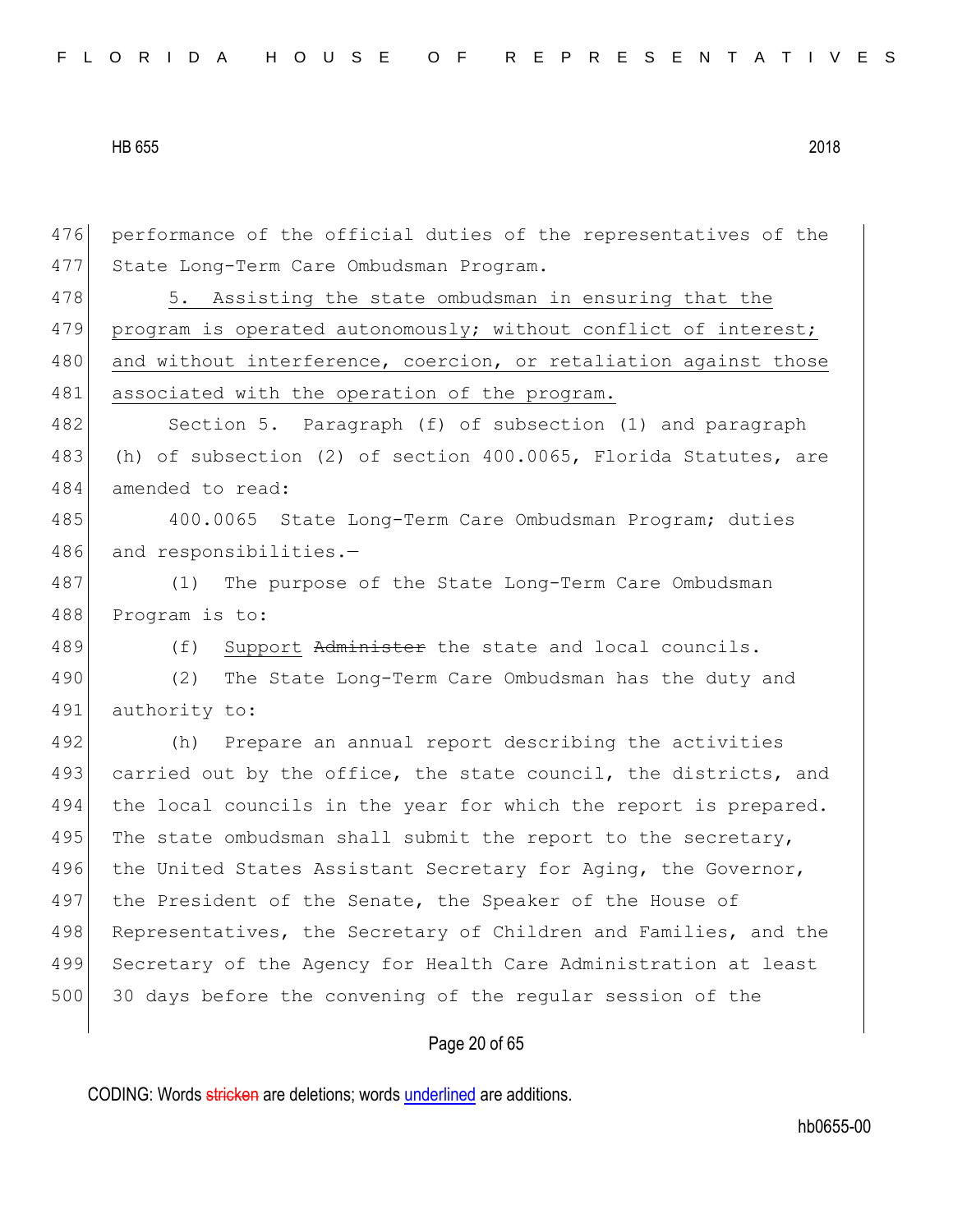501 Legislature. The report must, at a minimum:

502 1. Contain and analyze data collected concerning 503 complaints about and conditions in long-term care facilities and 504 the disposition of such complaints.

505 2. Evaluate the problems experienced by residents.

 3. Analyze the successes of the State Long-Term Care Ombudsman Program during the preceding year, including an assessment of how successfully the program has carried out its responsibilities under the Older Americans Act and the laws of 510 this state.

511 4. Provide recommendations for policy, regulatory, and 512 statutory changes designed to solve identified problems; resolve 513 residents' complaints; improve residents' lives and quality of 514 care; protect residents' rights, health, safety, and welfare; 515 and remove any barriers to the optimal operation of the State 516 Long-Term Care Ombudsman Program.

517 5. Contain recommendations from the State Long-Term Care 518 Ombudsman Council, local councils, resident and family councils, 519 and consumer advocacy groups regarding program functions and 520 activities and recommendations for policy, requlatory, and 521 statutory changes designed to protect residents' rights, health, 522 safety, and welfare.

523 6. Contain any relevant recommendations from the 524 representatives of the State Long-Term Care Ombudsman Program 525 regarding program functions and activities.

# Page 21 of 65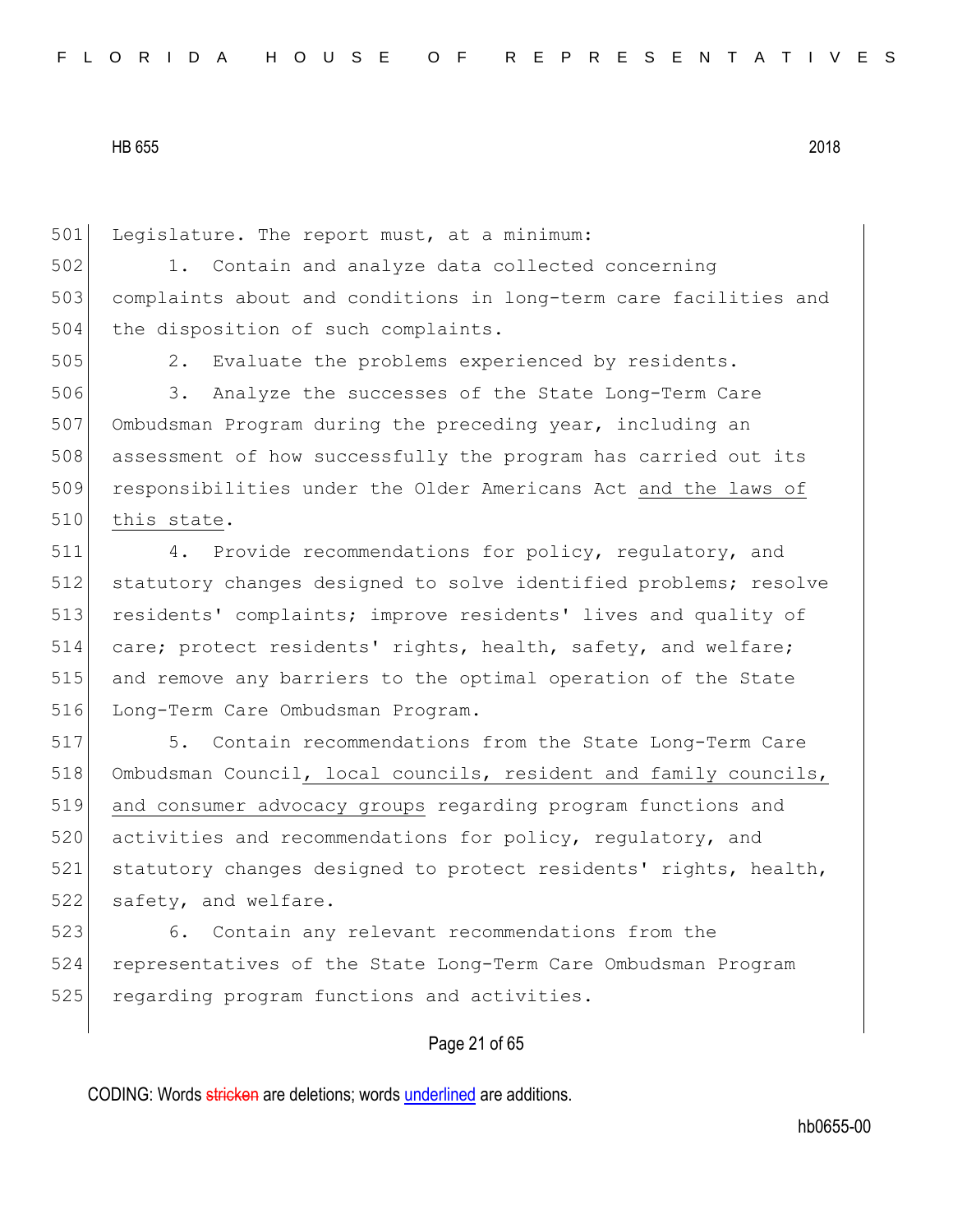526 Section 6. Subsection (3) and paragraph (c) of subsection 527 (4) of section 400.0067, Florida Statutes, are amended to read: 528 400.0067 State Long-Term Care Ombudsman Council; duties; 529 membership.— 530 (3) The State Long-Term Care Ombudsman Council consists of

531 one active certified ombudsman from each local council in each a 532 district and one resident, one family member of a resident, and 533 one consumer advocate, each appointed by the state ombudsman 534 plus three at-large members.

535  $(a)$  Each local council in a district must select a 536 representative of its choice to serve on the state council.

 $537$  (b)1. The state ombudsman shall submit to the secretary a 538 l<del>ist of individuals recommended for appointment to the at-large</del> 539 positions on the state council. The list may not include the 540 name of any individual who is currently serving in a district.

541 2. The secretary shall appoint three at-large members 542 chosen from the list.

543 (4)

544 (c)1. The state council shall elect a chair to serve for a 545 term of 1 year. A chair may not serve more than three  $t_{w\sigma}$ 546 consecutive terms.

547 2. The chair shall select a vice chair from among the 548 members. The vice chair shall preside over the state council in 549 the absence of the chair.

550 3. The chair may create additional executive positions as

# Page 22 of 65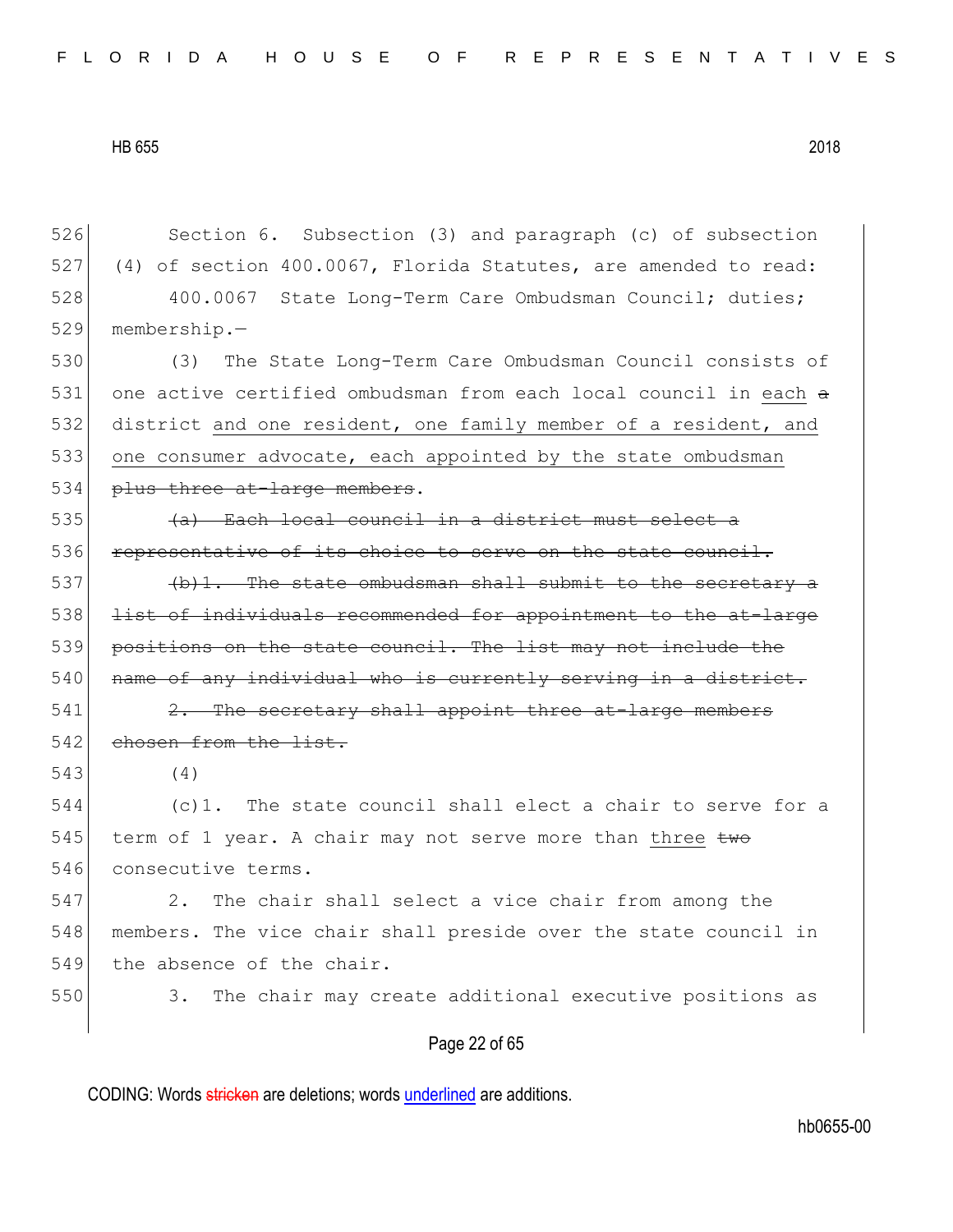necessary to carry out the duties of the state council. Any person appointed to an executive position shall serve at the pleasure of the chair, and his or her term shall expire on the 554 same day as the term of the chair.

555 4. A chair may be immediately removed from office before 556 the expiration of his or her term by a vote of two-thirds of all 557 state council members present at any meeting at which a quorum 558 is present. If a chair is removed from office before the 559 expiration of his or her term, a replacement chair shall be 560 chosen during the same meeting in the same manner as described 561 in this paragraph, and the term of the replacement chair shall 562 begin immediately. The replacement chair shall serve for the 563 remainder of the term and is eligible to serve two subsequent 564 consecutive terms.

565 Section 7. Paragraphs (b) and (c) of subsection (1) and 566 paragraph (d) of subsection (2) of section 400.0069, Florida 567 Statutes, are amended to read:

568 400.0069 Long-term care ombudsman districts; local long-569 term care ombudsman councils; duties; appointment.—

 (1)(b) The state ombudsman shall ensure that there is at least one employee of the department certified as a long-term care ombudsman and a least one local council operating in each district. The state ombudsman may create additional local councils as necessary to ensure that residents throughout the 575 state have meaningful adequate access to State Long-Term Care

# Page 23 of 65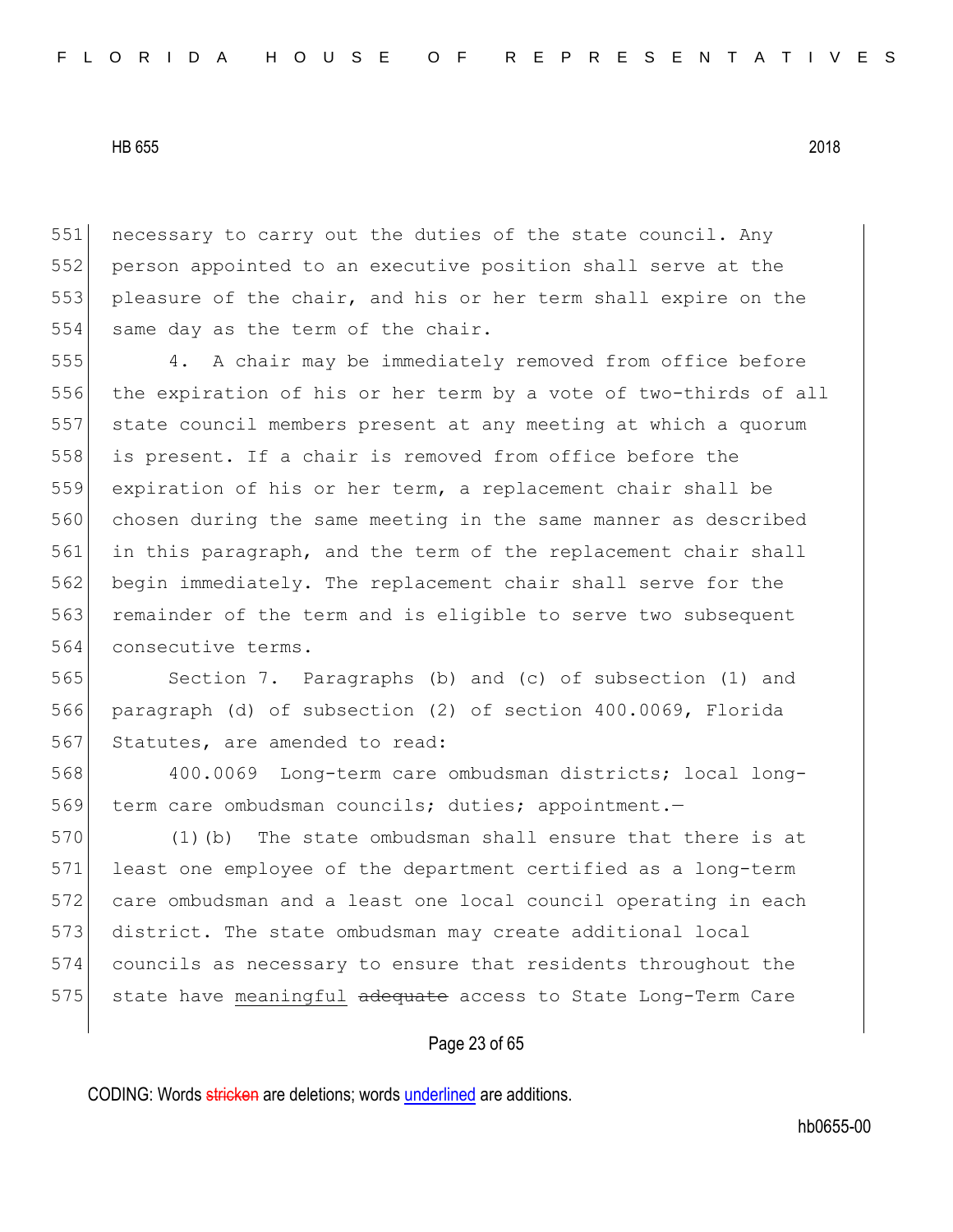576 Ombudsman Program services.

577 (c) Each district shall convene a public meeting at least 578 monthly quarterly.

579 (2) The duties of the representatives of the State Long-580 Term Care Ombudsman Program are to:

581 (d) Review and, upon an affirmative vote of the state 582 council if necessary, comment on all existing or proposed rules, 583 regulations, and other governmental policies and actions 584 relating to long-term care facilities which  $t$  that may potentially 585 have an effect on the health, safety, welfare, and rights of 586 residents.

587 Section 8. Section 400.0073, Florida Statutes, is amended 588 to read:

589 400.0073 State and local ombudsman council 590 investigations.—

591 (1) A representative of the State Long-Term Care Ombudsman 592 Program shall identify and investigate, within a reasonable time 593 after a complaint is made<sub> $\tau$ </sub> by or on behalf of a resident 594 relating to actions or omissions by providers or representatives 595 of providers of long-term care services, other public agencies, 596 guardians, or representative payees which may adversely affect 597 the health, safety, welfare, or rights of residents.

598 (2) Subsequent to an appeal from a local council, the 599 state council may investigate any complaint received by the 600 local council involving a long-term care facility or a resident.

# Page 24 of 65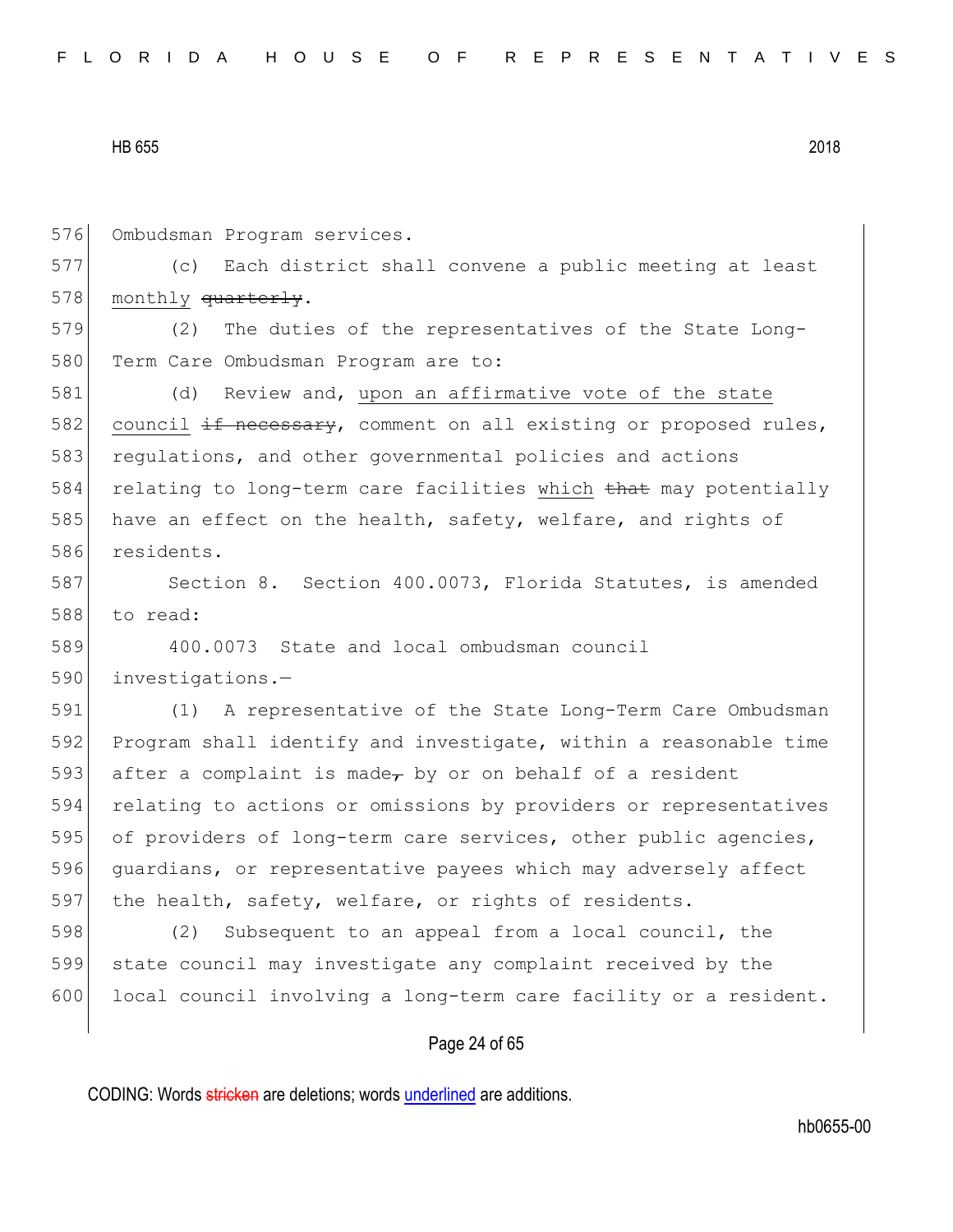Page 25 of 65 (3) The state council or a local council may hold a public hearing to assist the State Long-Term Care Ombudsman Program in 603 its investigation of a complaint.  $(4)$   $(3)$  If a representative of the State Long-Term Care Ombudsman Program is not allowed to enter a long-term care 606 facility, the administrator of the facility shall be considered to have interfered with a representative of the State Long-Term 608 Care Ombudsman Program in the performance of official duties as described in s. 400.0083(1) and to have violated this part. The representative of the State Long-Term Care Ombudsman Program shall report a facility's refusal to allow entry to the state ombudsman or his or her designee, who shall report the incident 613 to the agency, and the agency shall record the report and take it into consideration when determining actions allowable under s. 400.102, s. 400.121, s. 429.14, s. 429.19, s. 429.69, or s. 429.71. The legal advocate shall pursue legal remedies against a person, a long-term care facility, or another entity that 618 violates s. 400.0083(1). Section 9. Subsections (1), (4), and (5) of section 620 400.0074, Florida Statutes, are amended to read: 400.0074 Local ombudsman council onsite administrative assessments.— (1) A representative of the State Long-Term Care Ombudsman 624 Program shall conduct, at least annually, an onsite administrative assessment of each nursing home, assisted living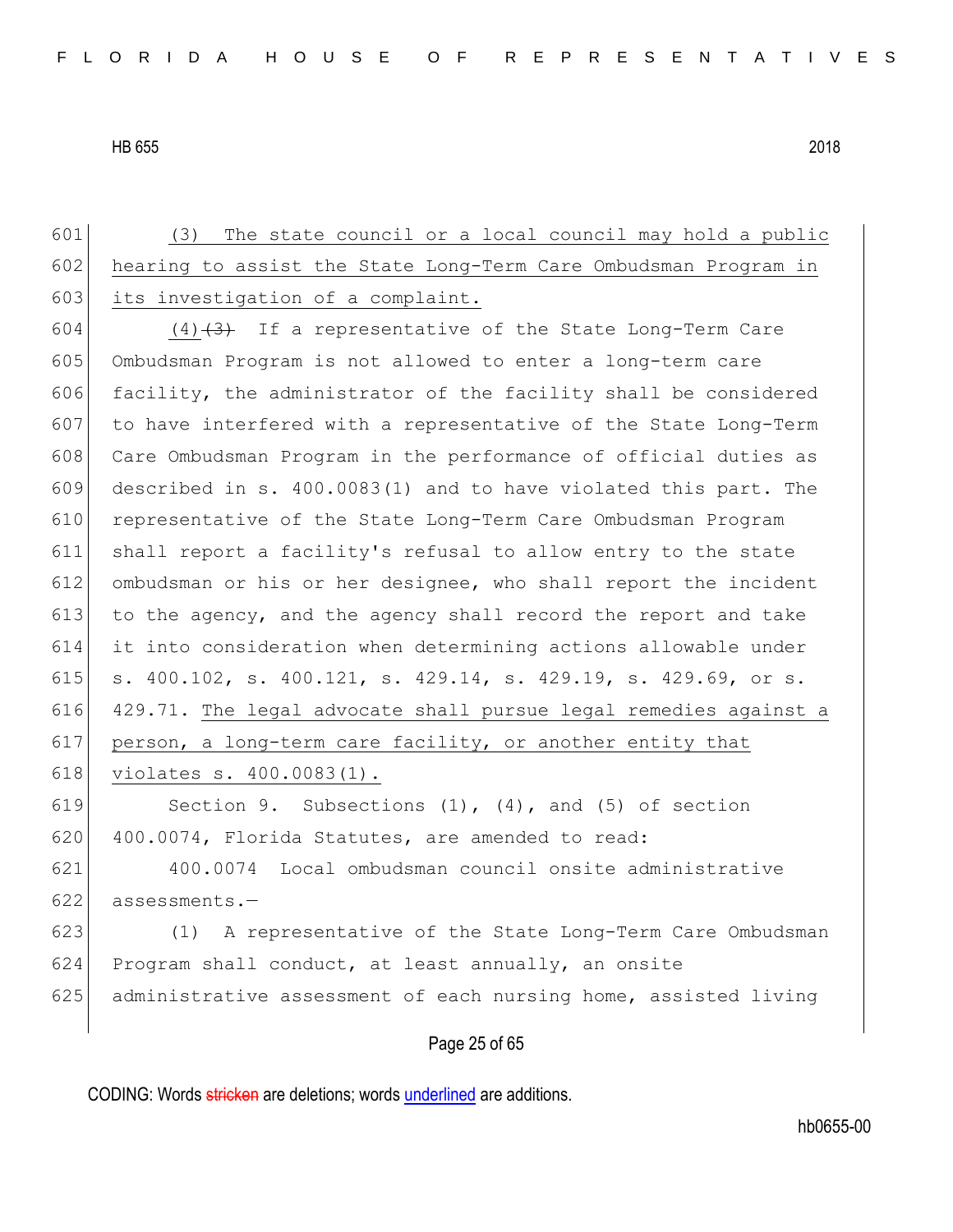626 facility, and adult family-care home. This administrative 627 assessment must be comprehensive in nature, must be resident-628 centered, must include a review of the facility's emergency 629 management plan, and must focus on factors affecting residents' 630 rights, health, safety, and welfare. Each local council is 631 encouraged to conduct a similar onsite administrative assessment 632 of each new additional long-term care facility within its 633 jurisdiction.

634 (4) An onsite administrative assessment may not be 635 accomplished by forcible entry. However, if a representative of 636 the State Long-Term Care Ombudsman Program is not allowed to 637 enter a long-term care facility, the administrator of the 638 facility shall be considered to have interfered with a 639 representative of the State Long-Term Care Ombudsman Program in 640 the performance of official duties as described in s. 641 400.0083(1) and to have committed a violation of this part. The 642 representative of the State Long-Term Care Ombudsman Program 643 shall report the refusal by a facility to allow entry to the 644 state ombudsman or his or her designee, who shall report the 645 incident to the agency, and the agency shall record the report 646 and take it into consideration when determining actions 647 allowable under s. 400.102, s. 400.121, s. 429.14, s. 429.19, s. 648 429.69, or s. 429.71. The legal advocate may pursue legal 649 remedies for any violation of s. 400.0083. 650 (5) The department, in consultation with the state

Page 26 of 65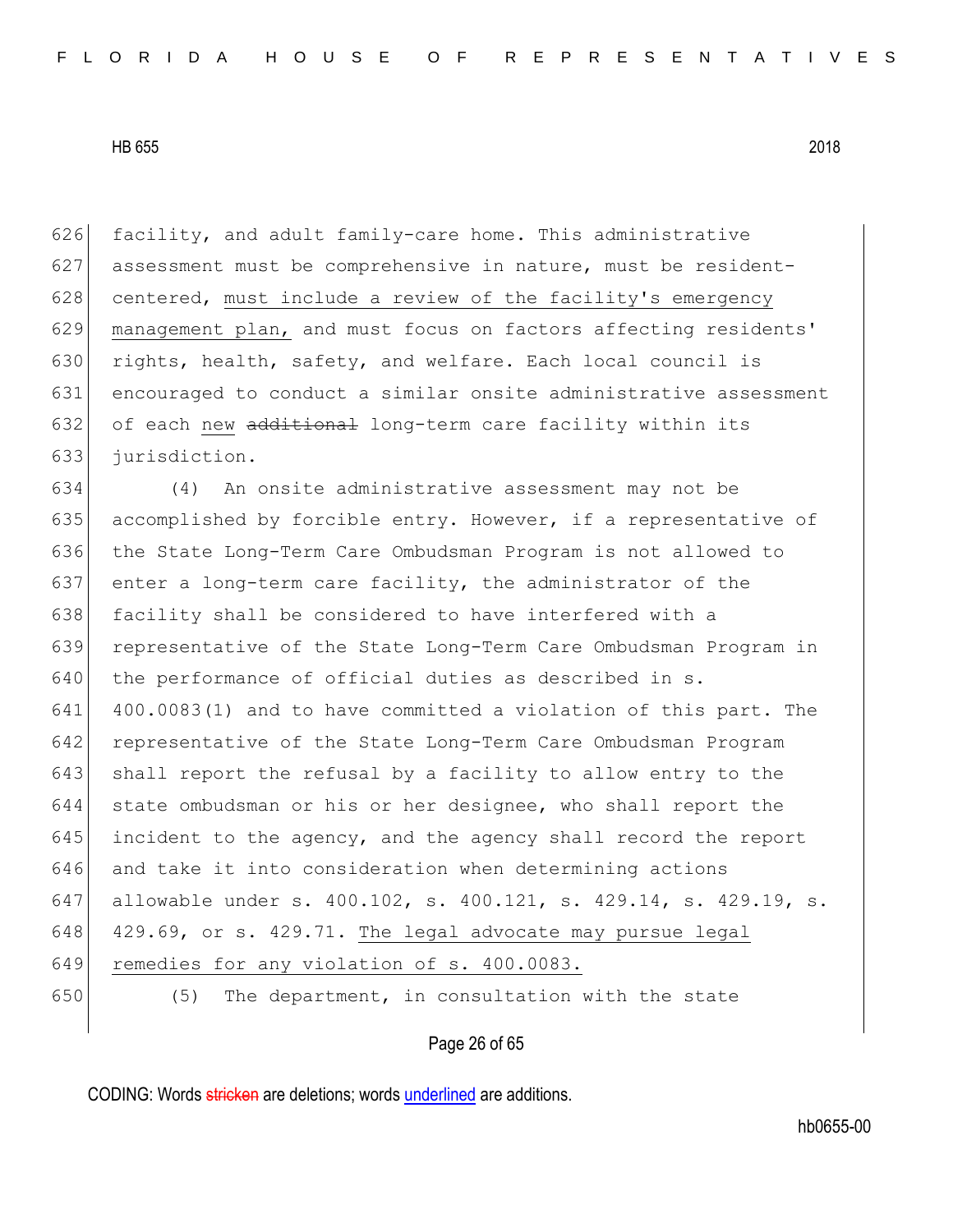651 ombudsman, shall may adopt rules implementing procedures for conducting onsite administrative assessments of long-term care 653 facilities. Section 10. Subsection (3) of section 400.0077, Florida Statutes, is amended to read: 400.0077 Confidentiality.— (3) All other matters before the council, including the 658 public discussion of administrative assessments, shall be open to the public and subject to chapter 119 and s. 286.011. Section 11. Subsection (3) is added to section 400.0078, Florida Statutes, and subsections (1) and (2) are republished, 662 to read: 400.0078 Citizen access to State Long-Term Care Ombudsman Program services.— (1) The office shall establish a statewide toll-free telephone number and e-mail address for receiving complaints 667 concerning matters adversely affecting the health, safety, 668 welfare, or rights of residents. (2) Upon admission to a long-term care facility, each 670 resident or representative of a resident must receive information regarding: (a) The purpose of the State Long-Term Care Ombudsman 673 Program. (b) The statewide toll-free telephone number and e-mail 675 address for receiving complaints.

# Page 27 of 65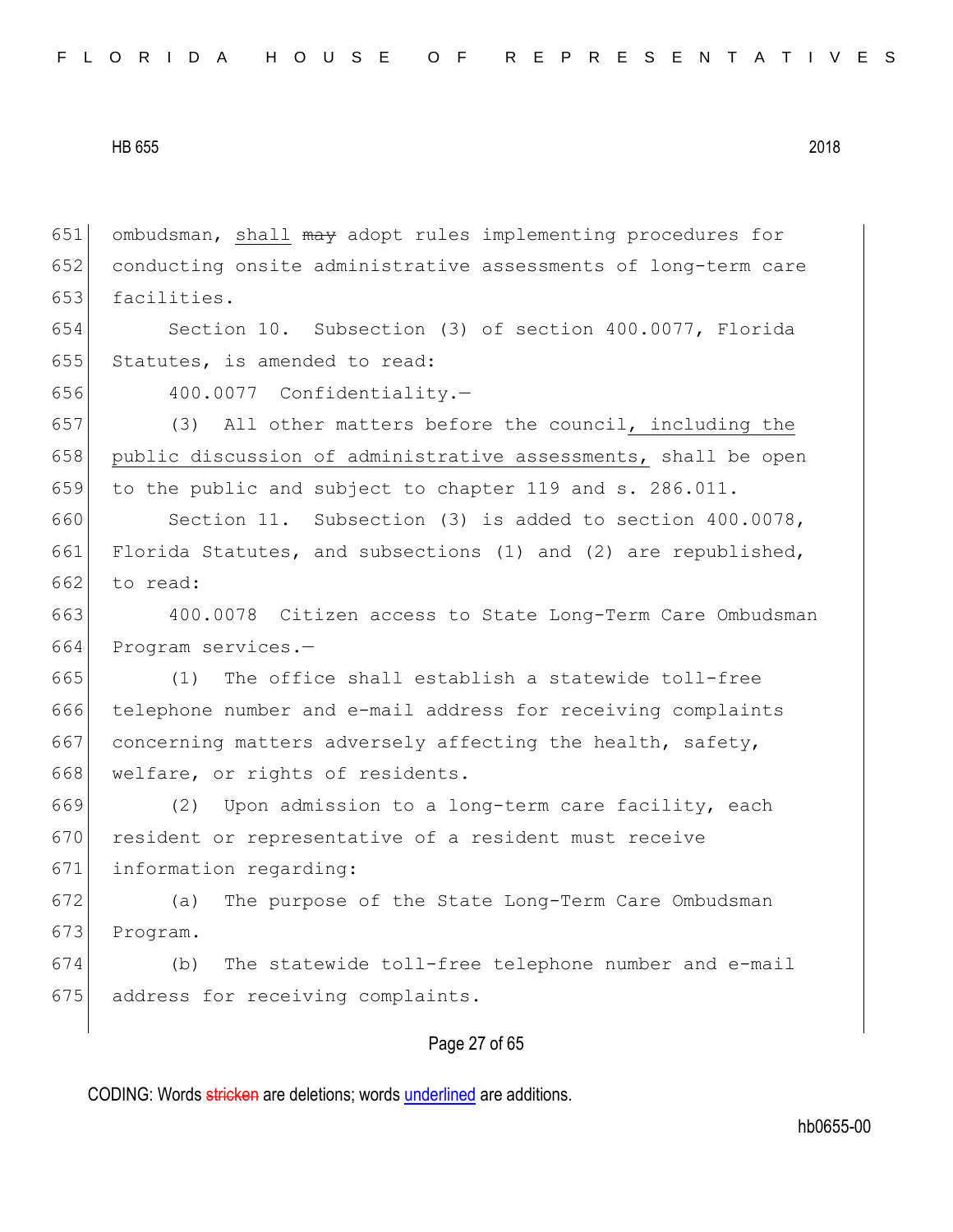676 (c) Information that retaliatory action cannot be taken 677 against a resident for presenting grievances or for exercising 678 any other resident right. 679 (d) Other relevant information regarding how to contact 680 representatives of the State Long-Term Care Ombudsman Program. 681 682 Each resident or his or her representative must be furnished 683 additional copies of this information upon request. 684 (3) The State Long-Term Care Ombudsman program shall 685 create and make available a poster that includes the statewide 686 toll-free telephone number as described in subsection (1) and 687 other relevant contact information for receiving complaints or a 688 summary of residents' rights. Each long-term care facility shall 689 display a State Long-Term Care Ombudsman Program poster in 690 multiple, conspicuous places. 691 Section 12. Section 400.008, Florida Statutes, is created 692 to read: 693 400.008 Unannounced quality-of-care evaluations. 694 (1) It is the intent of the Legislature that the 695 environment in long-term care facilities be conducive to the 696 dignity and autonomy of residents and that investigations by the 697 Office of the State Long-Term Care Ombudsman will safeguard the 698 health, safety, and welfare of residents. 699 (2) The Office of the State Long-Term Care Ombudsman shall 700 conduct unannounced quality-of-care evaluations of health and

Page 28 of 65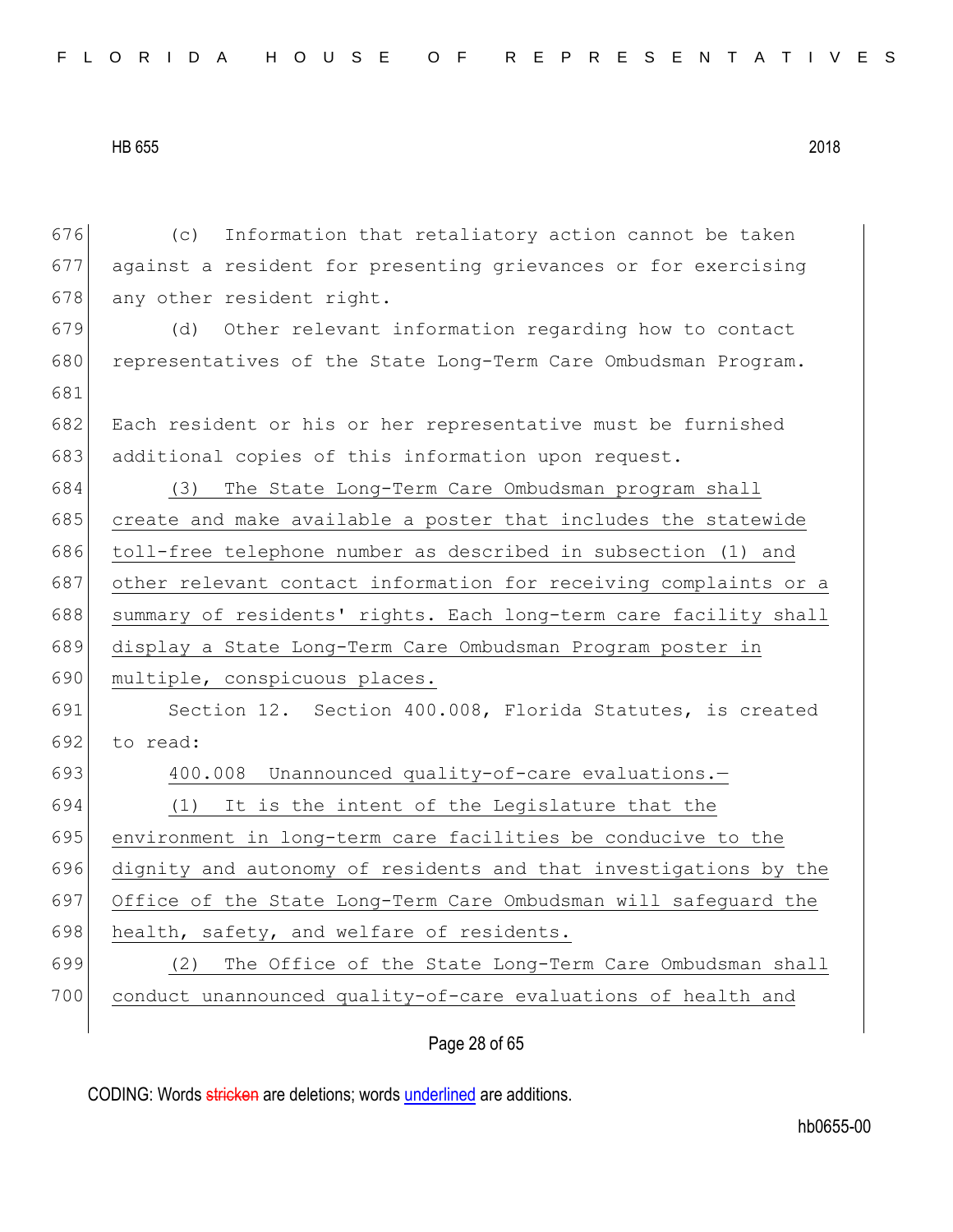| 701 | long-term care facilities that provide services to the elderly.  |
|-----|------------------------------------------------------------------|
| 702 | The office may use undercover personnel to act as patients or    |
| 703 | employees of the facility. The purpose of the evaluations is to: |
| 704 | Identify and track abuse and neglect issues and<br>(a)           |
| 705 | potential abuse and neglect issues in facilities;                |
| 706 | Evaluate positive and negative aspects of facility<br>(b)        |
| 707 | care based on state and federal laws and regulations; and        |
| 708 | Observe facilities' actions to correct and resolve<br>(C)        |
| 709 | complaints, allegations of abuse, neglect, or exploitation.      |
| 710 | Any employee or contractor of the Office of the State<br>(3)     |
| 711 | Long-Term Care Ombudsman who participates in an evaluation is    |
| 712 | immune from liability in any civil action related to the         |
| 713 | evaluation, provided that he or she acted in good faith during   |
| 714 | the course of the evaluation.                                    |
| 715 | Section 13. Section 400.0081, Florida Statutes, is amended       |
| 716 | to read:                                                         |
| 717 | 400.0081 Access to facilities, residents, and records.-          |
| 718 | A long-term care facility shall provide<br>(1)                   |
| 719 | representatives of the State Long-Term Care Ombudsman Program    |
| 720 | with access to:                                                  |
| 721 | The long-term care facility and its residents.<br>(a)            |
| 722 | When Where appropriate, medical and social records of<br>(b)     |
| 723 | a resident for review if:                                        |
| 724 | The representative of the State Long-Term Care<br>1.             |
| 725 | Ombudsman Program has the permission of the resident or the      |
|     |                                                                  |
|     | Page 29 of 65                                                    |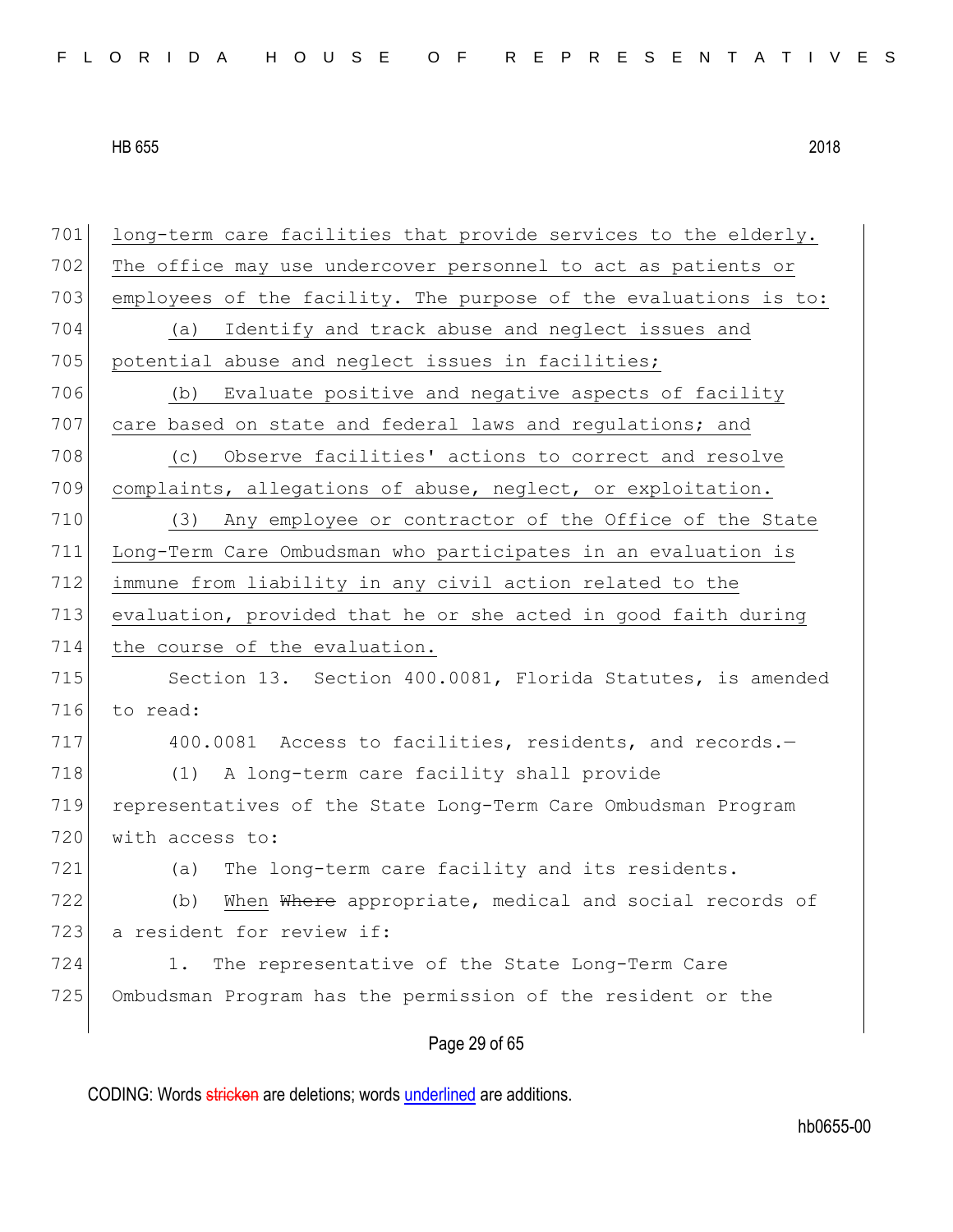| 726 | legal representative of the resident; or                         |
|-----|------------------------------------------------------------------|
| 727 | The resident is unable to consent to the review and<br>2.        |
| 728 | does not have a legal representative.                            |
| 729 | Medical and social records of a resident as necessary<br>(C)     |
| 730 | to investigate a complaint, if:                                  |
| 731 | 1. A legal representative or guardian of the resident            |
| 732 | refuses to give permission;                                      |
| 733 | 2.<br>The representative of the State Long-Term Care             |
| 734 | Ombudsman Program has reasonable cause to believe that the legal |
| 735 | representative or quardian is not acting in the best interests   |
| 736 | of the resident; and                                             |
| 737 | 3.<br>The representative of the State Long-Term Care             |
| 738 | Ombudsman Program obtains the approval of the state ombudsman.   |
| 739 | Administrative records, policies, and documents to<br>(d)        |
| 740 | which residents or the general public have access.               |
| 741 | Upon request, copies of all licensing and<br>(e)                 |
| 742 | certification records maintained by the state with respect to a  |
| 743 | long-term care facility.                                         |
| 744 | Copies of records, policies, or documents needed to<br>(2)       |
| 745 | complete an investigation or assessment must be timely provided  |
| 746 | by the facility upon request and at no expense to the program.   |
| 747 | $(3)$ $(2)$ The department, in consultation with the state       |
| 748 | ombudsman, shall may adopt rules to establish procedures to      |
| 749 | ensure access to facilities, residents, and records as described |
| 750 | in this section.                                                 |
|     |                                                                  |

# Page 30 of 65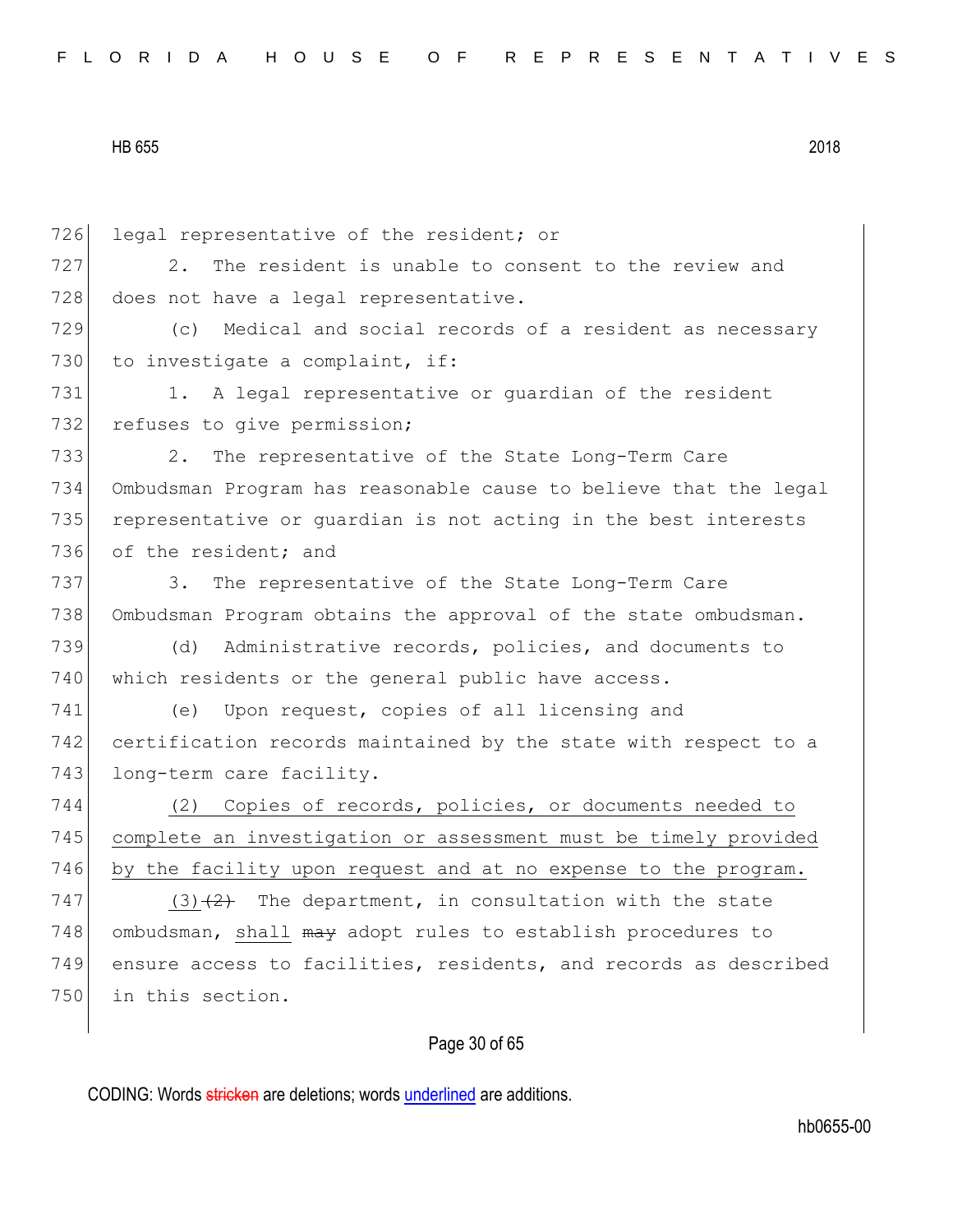751 Section 14. Section 400.0083, Florida Statutes, is amended 752 to read: 753 400.0083 Interference; by a person, facility, or entity;

754 retaliation prohibited; criminal penalties; administrative 755 fines; interference by agency. $-$ 

 (1) A person, long-term care facility, or other entity may not willfully interfere with a representative of the State Long- Term Care Ombudsman Program in the performance of his or her official duties.

760 (2) A person, long-term care facility, or other entity may 761 not knowingly or willfully take action or retaliate against any 762 resident, employee, or other person for filing a complaint with, 763 providing information to, or otherwise cooperating with any 764 representative of the State Long-Term Care Ombudsman Program.

765 (3) A person, long-term care facility, or other entity 766 that violates this section:

767 (a) Is liable for damages and equitable relief as 768 determined by law.

769 (b) Commits a misdemeanor of the first second degree, 770 punishable as provided in s. 775.083.

 (4) The Office of the State Long-Term Care Ombudsman shall investigate each alleged violation of subsections (1) and (2) to determine if a violation occurred. If the office determines that a violation occurred, it must report the determination to the 775 agency. The agency shall impose a civil penalty of up to \$5,000

# Page 31 of 65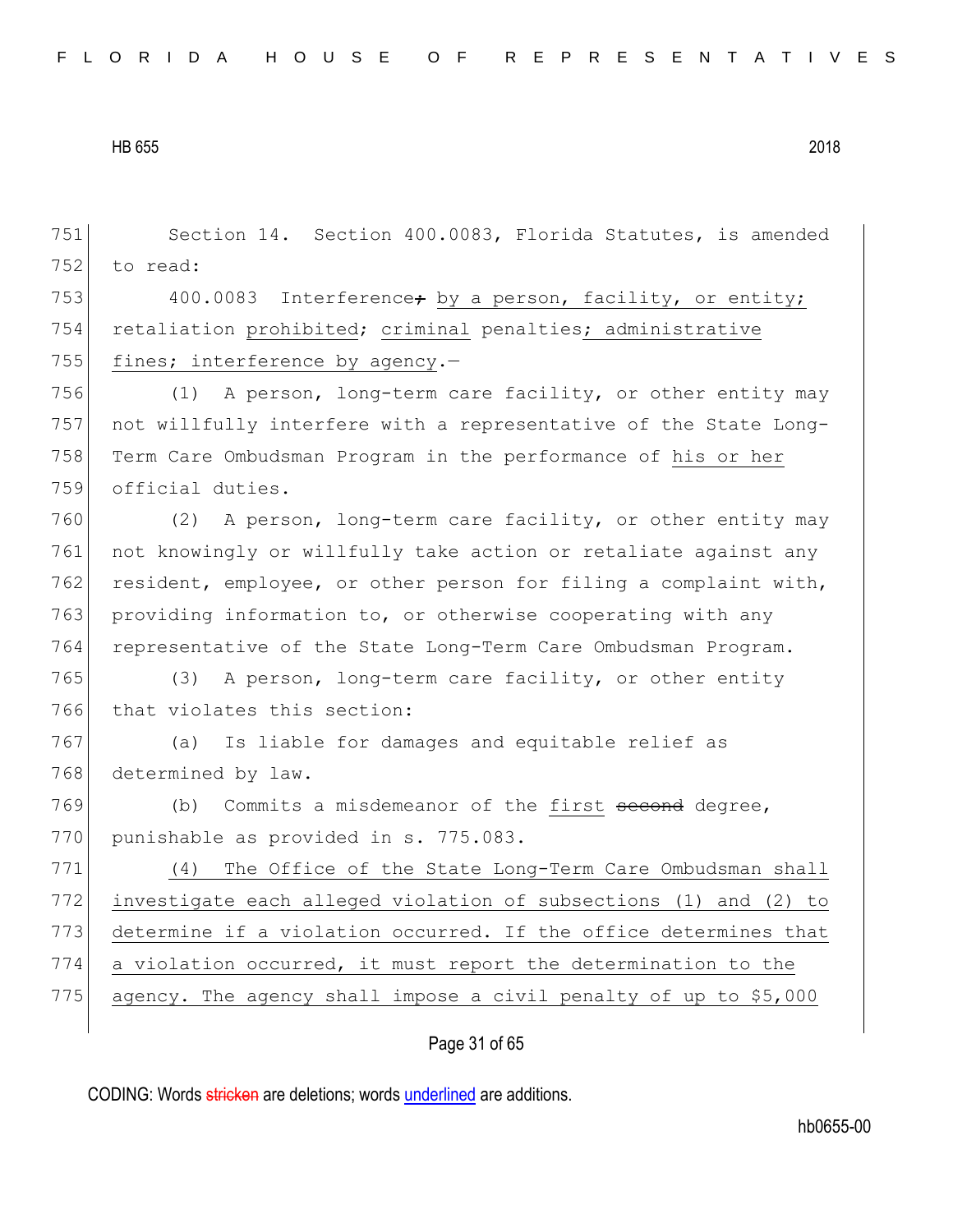| 776 | per occurrence on a person, long-term care facility, or other   |
|-----|-----------------------------------------------------------------|
| 777 | entity that the office finds in violation of subsection (1) and |
| 778 | a civil penalty of up to \$10,000 per occurrence on a person,   |
| 779 | long-term care facility, or other entity that the office finds  |
| 780 | in violation of subsection (2). The agency shall transfer funds |
| 781 | collected pursuant to this subsection into the Quality of Long- |
| 782 | Term Care Facility Improvement Trust Fund established under s.  |
| 783 | 400.0239. The Division of Administrative Hearings shall conduct |
| 784 | a hearing if a determination of a violation is contested. The   |
| 785 | division shall establish by rule procedures for hearing         |
| 786 | requests. A decision must be rendered by the administrative law |
| 787 | judge within 90 days after the hearing.                         |
| 788 | The Chief Inspector General shall investigate any<br>(5)        |
| 789 | willful agency interference with the activities of the State    |
| 790 | Long-Term Care Ombudsman Program in the performance of its      |
| 791 | official duties.                                                |
| 792 | Section 15. Subsections $(1)$ , $(3)$ , and $(4)$ of section    |
| 793 | 400.0087, Florida Statutes, are amended to read:                |
| 794 | 400.0087 Department oversight; funding.-                        |
| 795 | (1)<br>The department shall perform its duties meet the costs   |
| 796 | associated with the State Long-Term Care Ombudsman Program from |
| 797 | funds appropriated for that purpose to it.                      |
| 798 | The nonprofit organization responsible for the day-to-<br>(a)   |
| 799 | day operations of the program, in consultation with the state   |
| 800 | ombudsman, shall develop and submit a budget to the department  |
|     |                                                                 |

# Page 32 of 65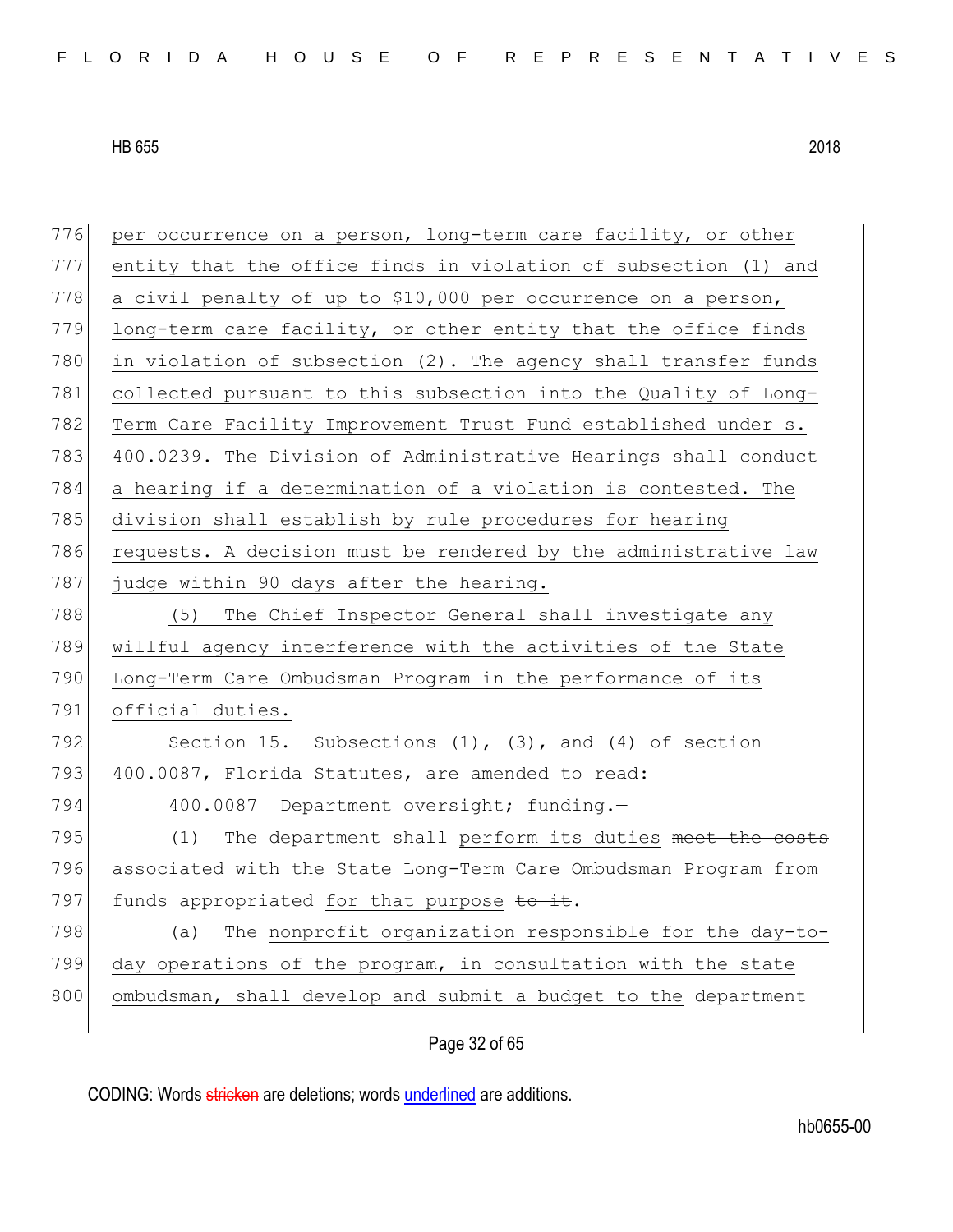801 which must shall include the costs associated with 802 administrative support of the State Long-Term Care Ombudsman 803 Program when developing its budget requests for consideration by 804 the Governor and submittal to the Legislature.

805 (b) The department may divert from the federal ombudsman 806 appropriation an amount equal to the department's administrative 807 cost ratio, which may not exceed 5 percent, to cover the costs 808 associated with administering the State Long-Term Care Ombudsman 809 Program. The remaining allotment from the Older Americans Act 810 program shall be expended on direct ombudsman activities.

811 (3) The department is responsible for ensuring that the 812 State Long-Term Care Ombudsman Program:

813 (a) Has the objectivity and autonomy independence required 814 to qualify it for funding under the federal Older Americans Act.

815 (b) Provides information to public and private agencies, 816 legislators, and others.

817 (c) Provides appropriate training to representatives of 818 the State Long-Term Care Ombudsman Program.

819 (d) Coordinates ombudsman services with Disability Rights 820 Florida, the Advocacy Center for Persons with Disabilities and 821 with providers of legal services to residents of long-term care 822 facilities in compliance with state and federal laws.

823 (4) The department shall also:

824 (a) Receive and disburse state and federal funds for 825 purposes that the state ombudsman has formulated in accordance

# Page 33 of 65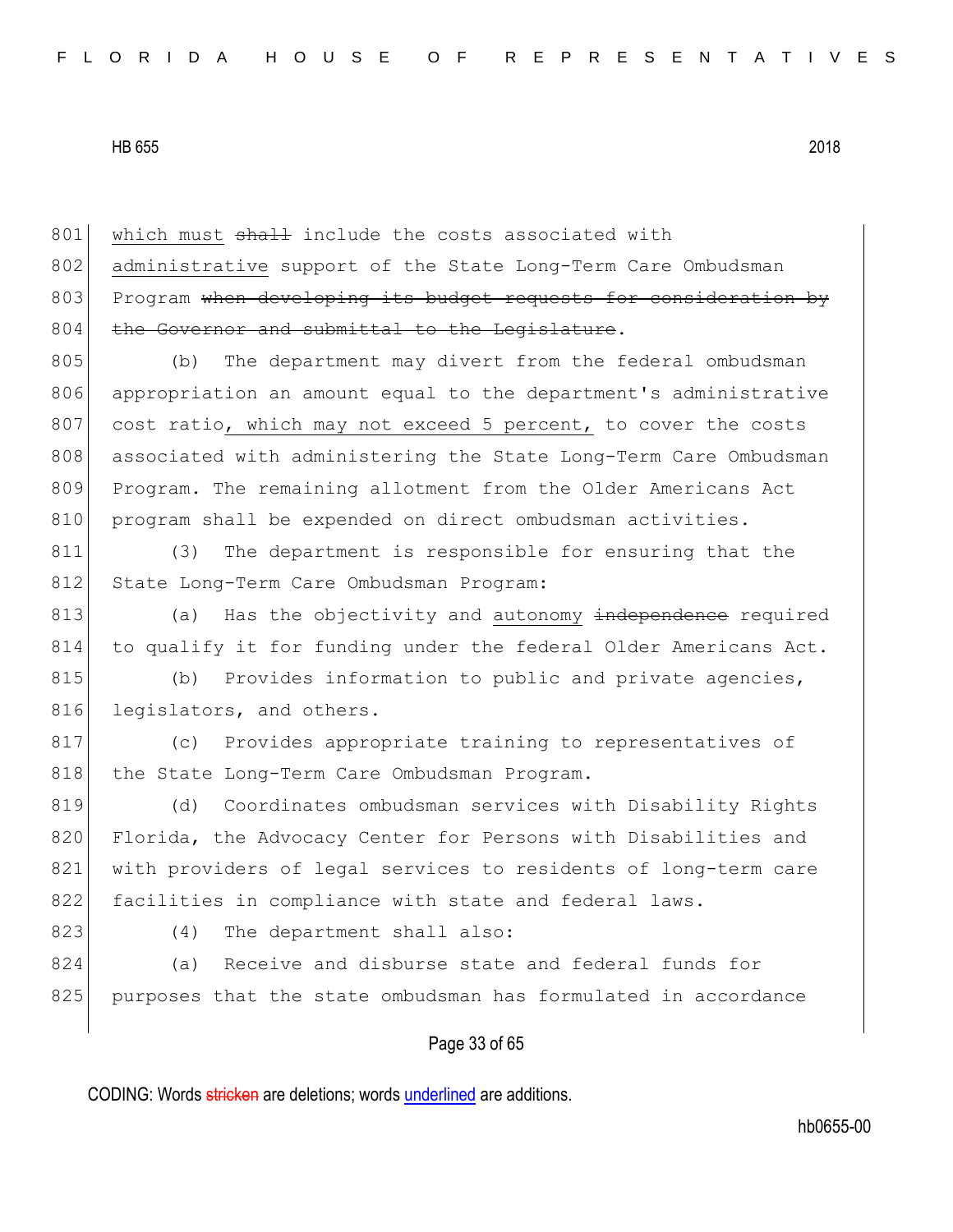826 with the Older Americans Act. 827 (b) Whenever the state ombudsman deems necessary, act as 828 liaison between agencies and branches of the federal and state 829 governments and the State Long-Term Care Ombudsman Program. 830 Section 16. Section 400.0089, Florida Statutes, is amended 831 to read: 832 400.0089 Complaint data reports.-833 (1) The State Long-Term Care Ombudsman Program shall 834 maintain a statewide uniform reporting system to collect and 835 analyze data relating to complaints and conditions in long-term 836 care facilities and to residents for the purpose of identifying 837 and resolving complaints. 838 (2) Information pertaining to the number and types of 839 complaints received by the State Long-Term Care Ombudsman 840 Program must shall be published quarterly and made readily 841 available and must shall include all of the following: 842 (a) The license number, name, address, and county of each 843 facility that is the subject of a complaint. 844 (b) The case number and dates that each investigation was 845 opened and closed. 846 (c) The identified complaint codes for each case. 847 (d) The National Ombudsman Reporting System description 848 for each case. 849 (e) The disposition of each case, specified by complaint 850 code.

# Page 34 of 65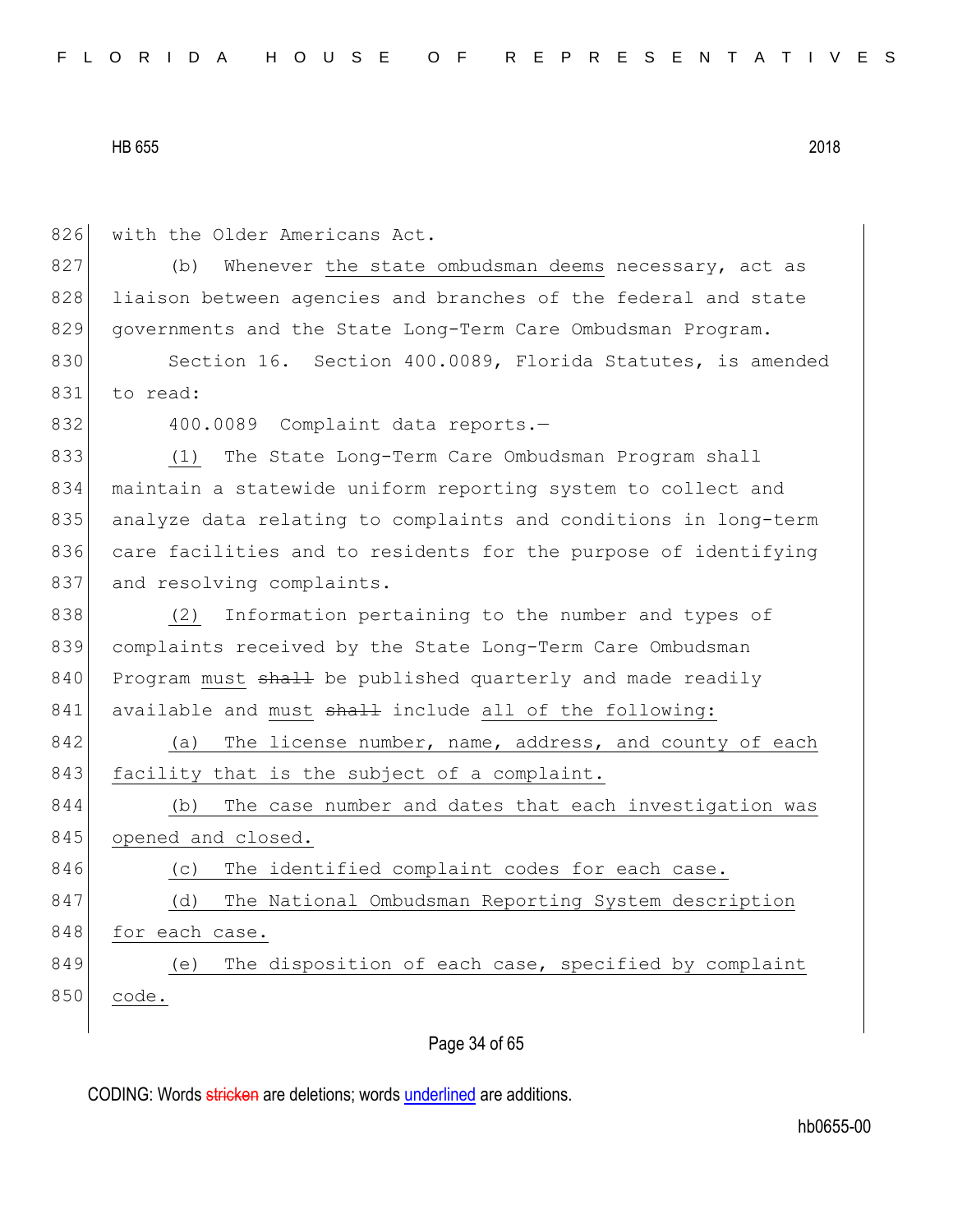| 851 | The State Long-Term Care Ombudsman Program shall<br>(3)         |
|-----|-----------------------------------------------------------------|
| 852 | include an analysis of such information in the annual report    |
| 853 | required under s. 400.0065.                                     |
| 854 | Section 17. Subsection (2) of section 400.0091, Florida         |
| 855 | Statutes, is amended to read:                                   |
| 856 | 400.0091 Training. The state ombudsman shall ensure that        |
| 857 | appropriate training is provided to all representatives of the  |
| 858 | State Long-Term Care Ombudsman Program.                         |
| 859 | The state ombudsman shall approve the curriculum for<br>(2)     |
| 860 | the initial and continuing education training, which must, at a |
| 861 | minimum, address:                                               |
| 862 | Resident confidentiality.<br>(a)                                |
| 863 | Guardianships and powers of attorney.<br>(b)                    |
| 864 | Medication administration.<br>(C)                               |
| 865 | Care and medication of residents with dementia and<br>(d)       |
| 866 | Alzheimer's disease.                                            |
| 867 | Accounting for residents' funds.<br>(e)                         |
| 868 | (f)<br>Discharge rights and responsibilities.                   |
| 869 | Cultural sensitivity.<br>(g)                                    |
| 870 | Person-centered care initiatives.<br>(h)                        |
| 871 | (i)<br>Abuse and neglect of residents.                          |
| 872 | $(j)$ $(h)$ Any other topic related to residency in a long-term |
| 873 | care facility.                                                  |
| 874 | Section 18. Section 400.0223, Florida Statutes, is created      |
| 875 | to read:                                                        |
|     |                                                                 |

# Page 35 of 65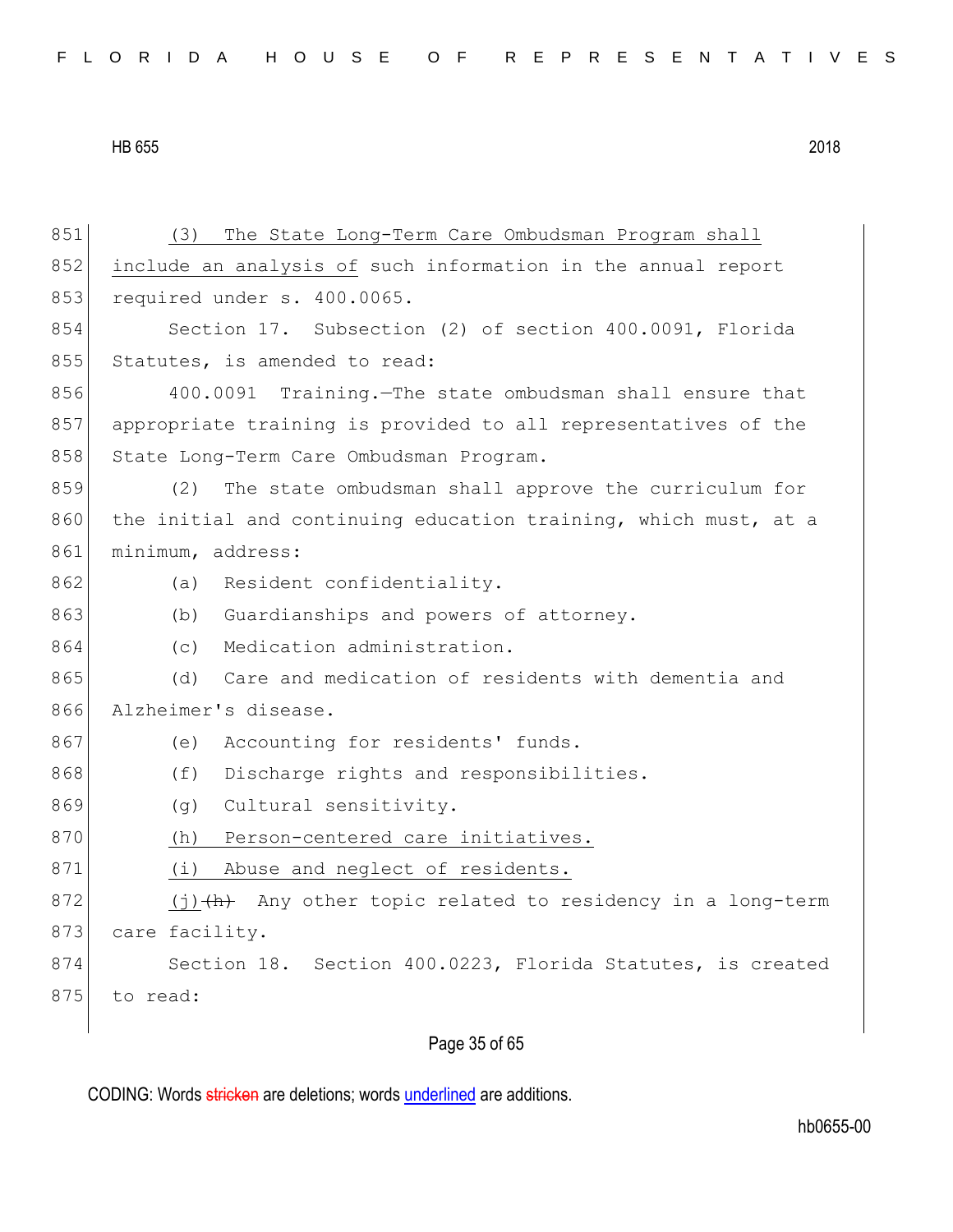| FLORIDA HOUSE OF REPRESENTATIVES |  |  |  |  |  |  |  |  |  |  |  |  |  |  |  |  |  |  |  |  |  |  |  |  |  |  |  |
|----------------------------------|--|--|--|--|--|--|--|--|--|--|--|--|--|--|--|--|--|--|--|--|--|--|--|--|--|--|--|
|----------------------------------|--|--|--|--|--|--|--|--|--|--|--|--|--|--|--|--|--|--|--|--|--|--|--|--|--|--|--|

876 400.0223 Resident use of electronic monitoring devices in 877 nursing homes.-878 (1) As used in this section, the term "electronic 879 monitoring device" includes both of the following: 880 (a) Video surveillance cameras installed in the room of a 881 resident. 882 (b) Audio devices installed in the room of a resident 883 designed to acquire communications or other sounds occurring in 884 the room. 885 (2) A nursing home shall allow a resident; the resident's 886 surrogate; the resident's guardian; or, at the resident's 887 request, the resident's personal representative to monitor the 888 resident's room through the use of electronic monitoring 889 devices. 890 (3) The nursing home shall require the person who conducts 891 electronic monitoring to post a notice on the door to the 892 resident's room stating that the room is being monitored by an 893 electronic monitoring device. 894 (4) Electronic monitoring conducted under this section is 895 voluntary and may be conducted only at the request and expense 896 of the resident, the resident's surrogate, the resident's 897 guardian, or the resident's personal representative. To the 898 extent possible, such monitoring must protect the privacy rights 899 of other residents and visitors to the nursing home. 900 (5)(a) A nursing home may not inquire of a prospective

Page 36 of 65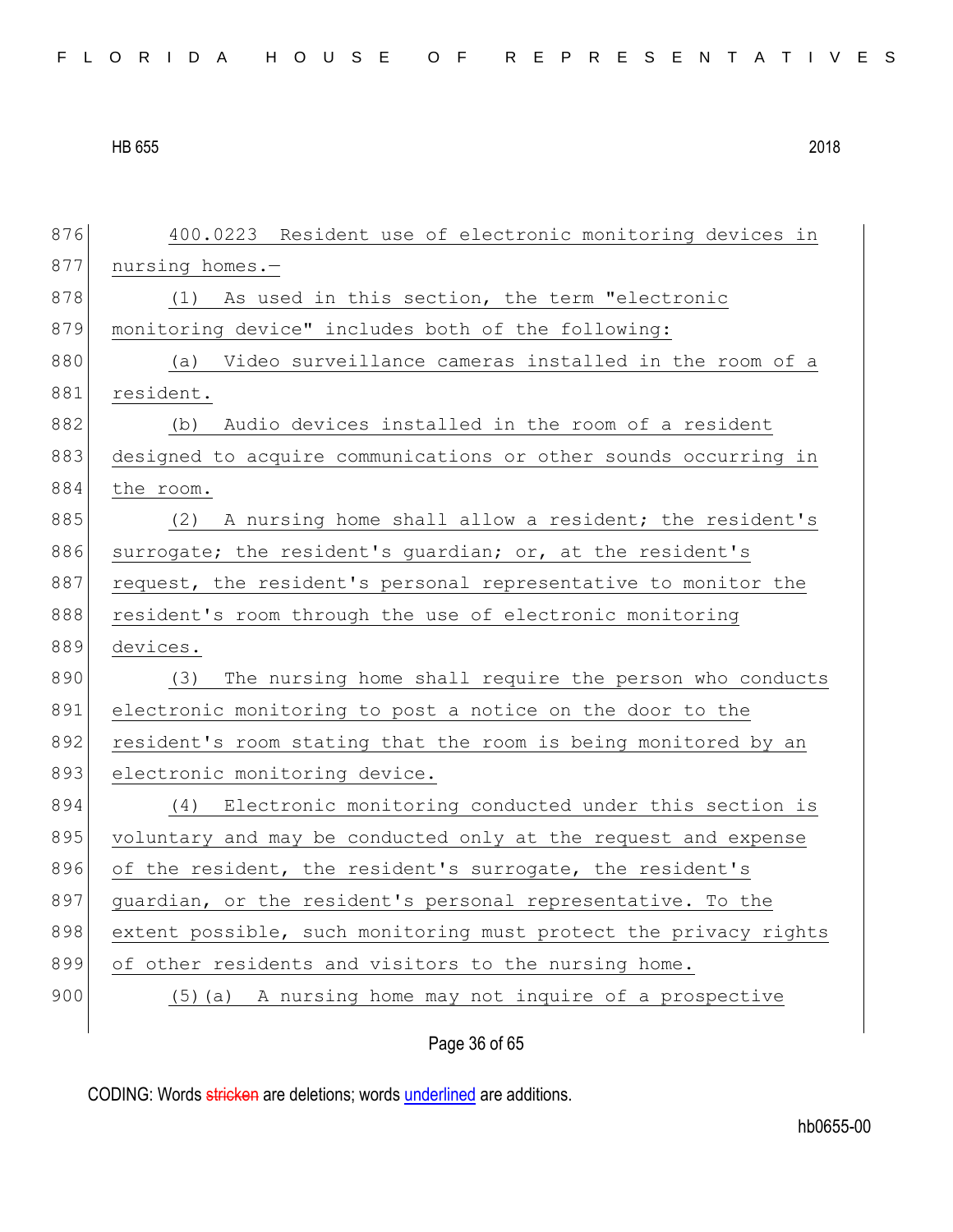901 resident or the representative of a prospective resident who is 902 applying to reside at the facility regarding the resident's 903 intentions to use an electronic monitoring and may not refuse an 904 application for residency or remove a resident from the nursing 905 home on the basis of intent to use or use of an electronic 906 monitoring device. 907 (b) A nursing home shall inform a resident, the resident's 908 surrogate, the resident's quardian, or the personal 909 representative of the resident of the resident's right to 910 conduct electronic monitoring. 911 (6) A nursing home shall make reasonable physical 912 accommodations to facilitate electronic monitoring and shall 913 provide a reasonably secure place to mount a video surveillance 914 camera or other electronic monitoring device and access to a 915 power source for the camera or device. 916 (7) If electronic monitoring is conducted on behalf of a 917 resident, the nursing home may require the resident, the 918 resident's surrogate, the resident's quardian, or the resident's 919 personal representative to conduct the electronic monitoring in 920 plain view. 921 (8) A nursing home may require that a request to conduct 922 electronic monitoring be made in writing. 923 (9) Subject to applicable rules of evidence and procedure, 924 an audio or video recording created through the use of 925 electronic monitoring conducted under this section may be

Page 37 of 65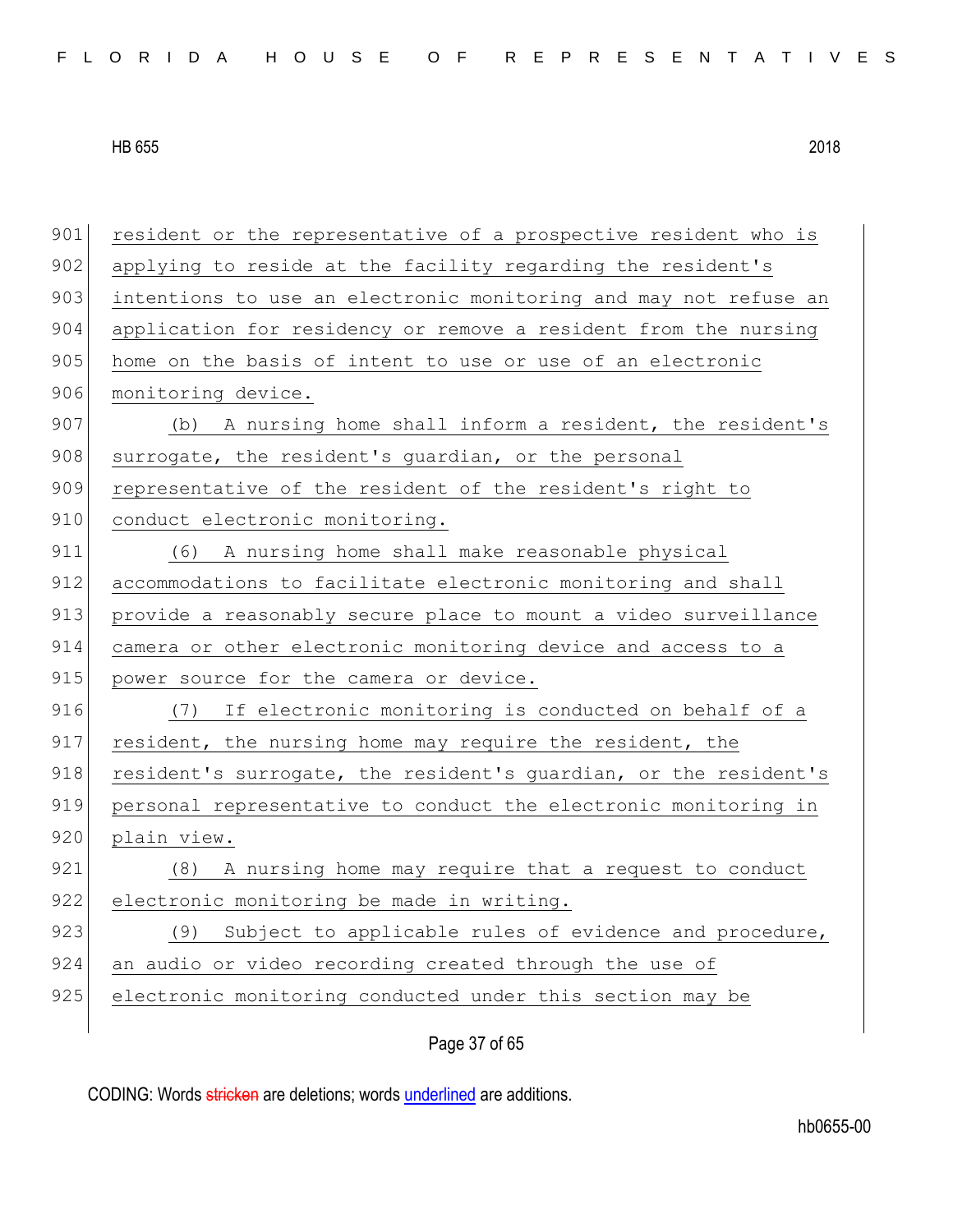926 admitted into evidence in any court or administrative 927 proceeding. 928 (10) An administrator of a nursing home who knowingly 929 refuses to allow a resident; the resident's surrogate; the 930 resident's quardian; or, at the request of the resident, the 931 resident's personal representative to monitor the room of the 932 resident in accordance with this section through the use of an 933 electronic monitoring device commits a misdemeanor of the second 934 degree, punishable under s. 775.082 or s. 775.083. 935 (11) An administrator of a nursing home who knowingly 936 refuses to admit a person to residency or knowingly allows the 937 removal of a resident from the nursing home because of a request 938 to conduct electronic monitoring under this section commits a 939 misdemeanor of the second degree, punishable under s. 775.082 or 940 s. 775.083. 941 (12)(a) An employee, officer, or other agent of a nursing 942 home may not intentionally hamper, obstruct, tamper with, or 943 destroy an electronic monitoring device installed in a 944 resident's room in accordance with this section, or a tape or 945 recording made by such a device, unless he or she first obtains 946 the written consent of the resident, the resident's surrogate, 947 the resident's guardian, or the resident's personal 948 representative on a form provided by the agency. Such consent 949 form must be signed by the resident or the person representing 950 the resident who made the request and one other witness.

Page 38 of 65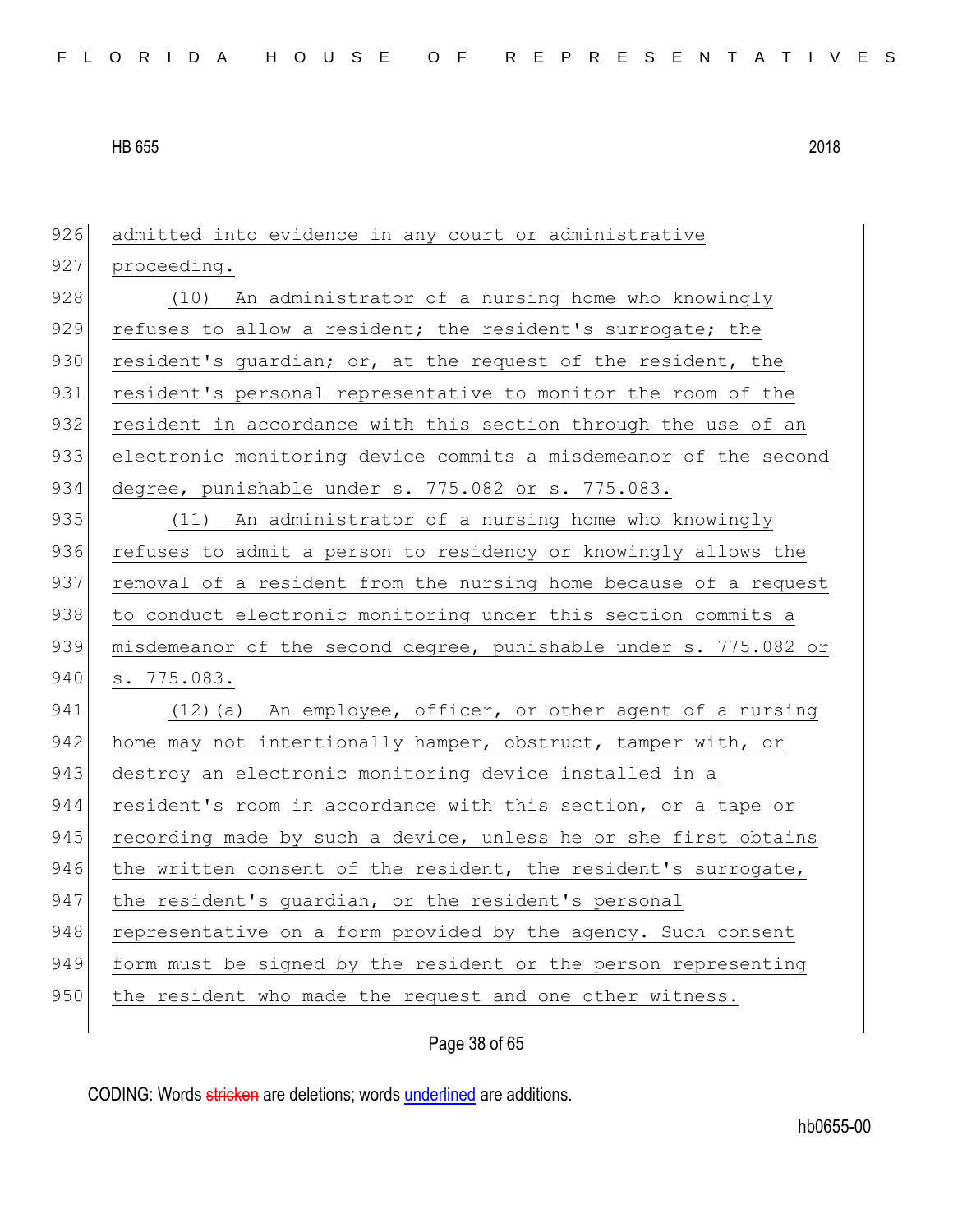951 (b) In the absence of such written consent, an employee, 952 officer, or other agent of a nursing home who intentionally 953 hampers, obstructs, tampers with, or destroys an electronic 954 monitoring device installed in a resident's room in accordance 955 with this section, or a tape or recording made by such a device, 956 commits a misdemeanor of the first degree, punishable under s. 957 775.082 or s. 775.083. 958 (13) The agency shall impose a civil penalty not to exceed 959 \$500 per violation per day on a licensee who operates a nursing 960 home found to be in violation of this section. The agency shall 961 transfer funds collected pursuant to this subsection into the 962 Quality of Long-Term Care Facility Improvement Trust Fund 963 established under s. 400.0239. 964 Section 19. Section 400.0238, Florida Statutes, is 965 repealed. 966 Section 20. Subsection (1) of section 400.0239, Florida 967 Statutes, is amended to read: 968 400.0239 Quality of Long-Term Care Facility Improvement 969 Trust Fund.-970 (1) There is created within the Agency for Health Care 971 Administration a Quality of Long-Term Care Facility Improvement 972 Trust Fund to support activities and programs directly related 973 to improvement of the care of nursing home and assisted living 974 facility residents. The trust fund shall be funded through 975 | proceeds generated pursuant to ss.  $400.0083$  and  $400.0223$   $\overline{\text{ss}}$ .

# Page 39 of 65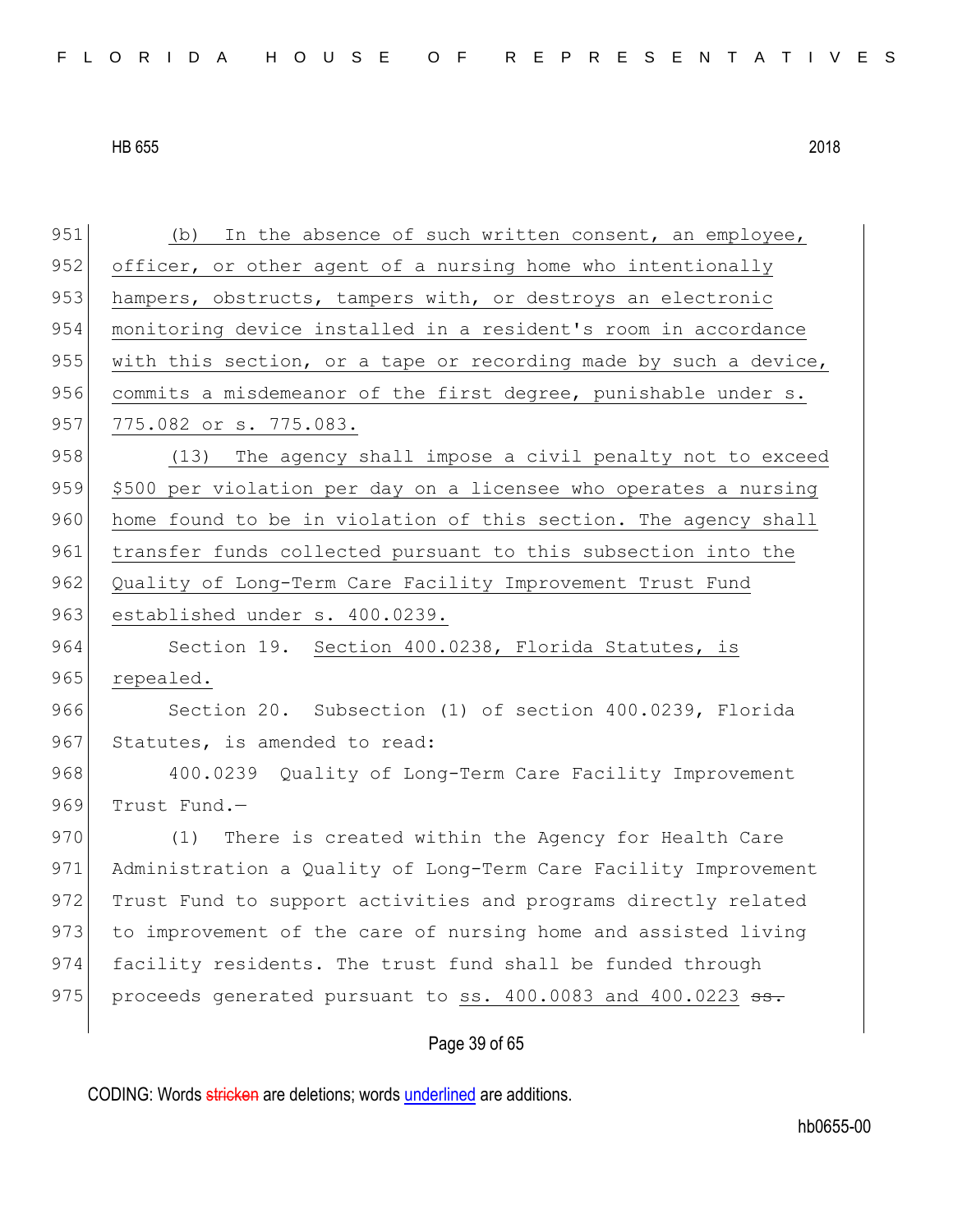976 400.0238 and 429.298, through funds specifically appropriated by 977 the Legislature, through gifts, endowments, and other charitable 978 contributions allowed under federal and state law, and through 979 federal nursing home civil monetary penalties collected by the 980 Centers for Medicare and Medicaid Services and returned to the 981 state. These funds must be utilized in accordance with federal 982 requirements. 983 Section 21. Section 400.1185, Florida Statutes, is created 984 to read: 985 400.1185 Internal resident safety and quality-of-care 986 coordinator program.-987 (1) Each licensed facility shall establish an internal 988 resident safety and quality-of-care coordinator program that 989 includes all of the following: 990 (a) An analysis of the frequency and causes of violations 991 of residents' rights and adverse incidents. 992 (b) An analysis of resident and family member grievances 993 that relate to resident safety and quality of care. 994 (c) The development and implementation of measures to 995 promote autonomy within the facility, to enhance the quality of 996 life and the safety of residents, and to decrease the frequency 997 of violations of residents' rights and of adverse incidents. 998 (d) Safety and risk prevention education and the training 999 of all nonphysician personnel who provide resident care, which 1000 must be included as part of the initial orientation of such

# Page 40 of 65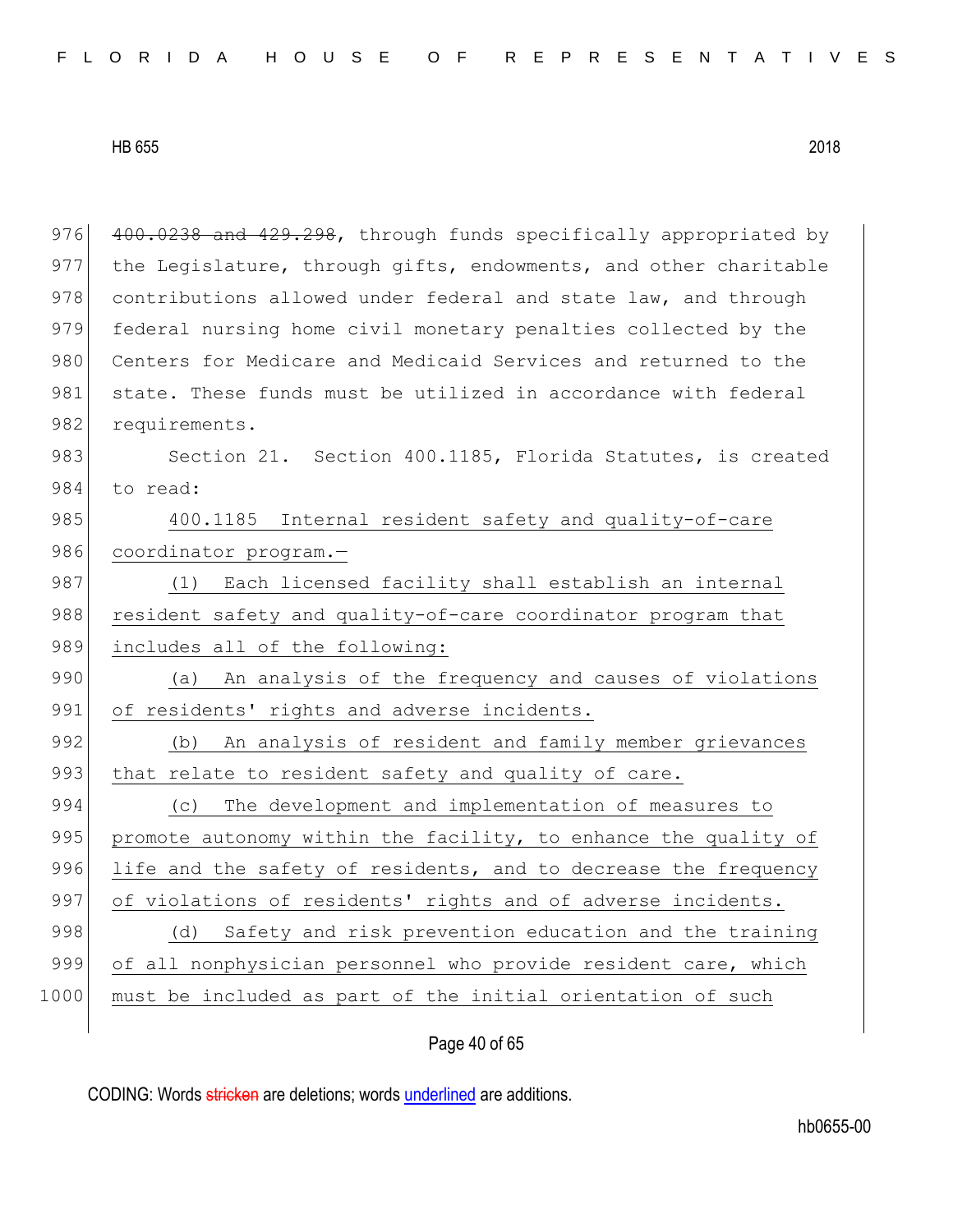1001 personnel. Such personnel shall complete at least 5 additional 1002 hours of education and training annually. 1003 (e) The development and implementation of a reporting 1004 system that requires all employees and agents of the licensed 1005 facility to report adverse incidents to the quality-of-care 1006 coordinator, as described in subsection (2), or to his or her 1007 designee, within 3 business days after the adverse incident 1008 occurs. 1009 (2) The internal resident safety and quality-of-care 1010 coordinator programs are the responsibility of the governing 1011 board of each facility. Each facility shall hire a risk manager 1012 who shall act as the quality-of-care coordinator and be 1013 responsible for implementation and oversight of the facility's 1014 internal resident safety and quality-of-care coordinator 1015 program. The risk manager may not be made responsible for 1016 internal resident safety and quality-of-care coordinator 1017 programs in more than four facilities licensed under this 1018 chapter. 1019 (3) In addition to the programs created under this 1020 section, the development of other innovative approaches is 1021 encouraged to reduce the frequency and severity of adverse 1022 incidents and of violations of residents' rights. 1023 (4) The agency shall adopt rules to administer the 1024 internal resident safety and quality-of-care coordinator 1025 programs. Each program must file any collected incident reports

Page 41 of 65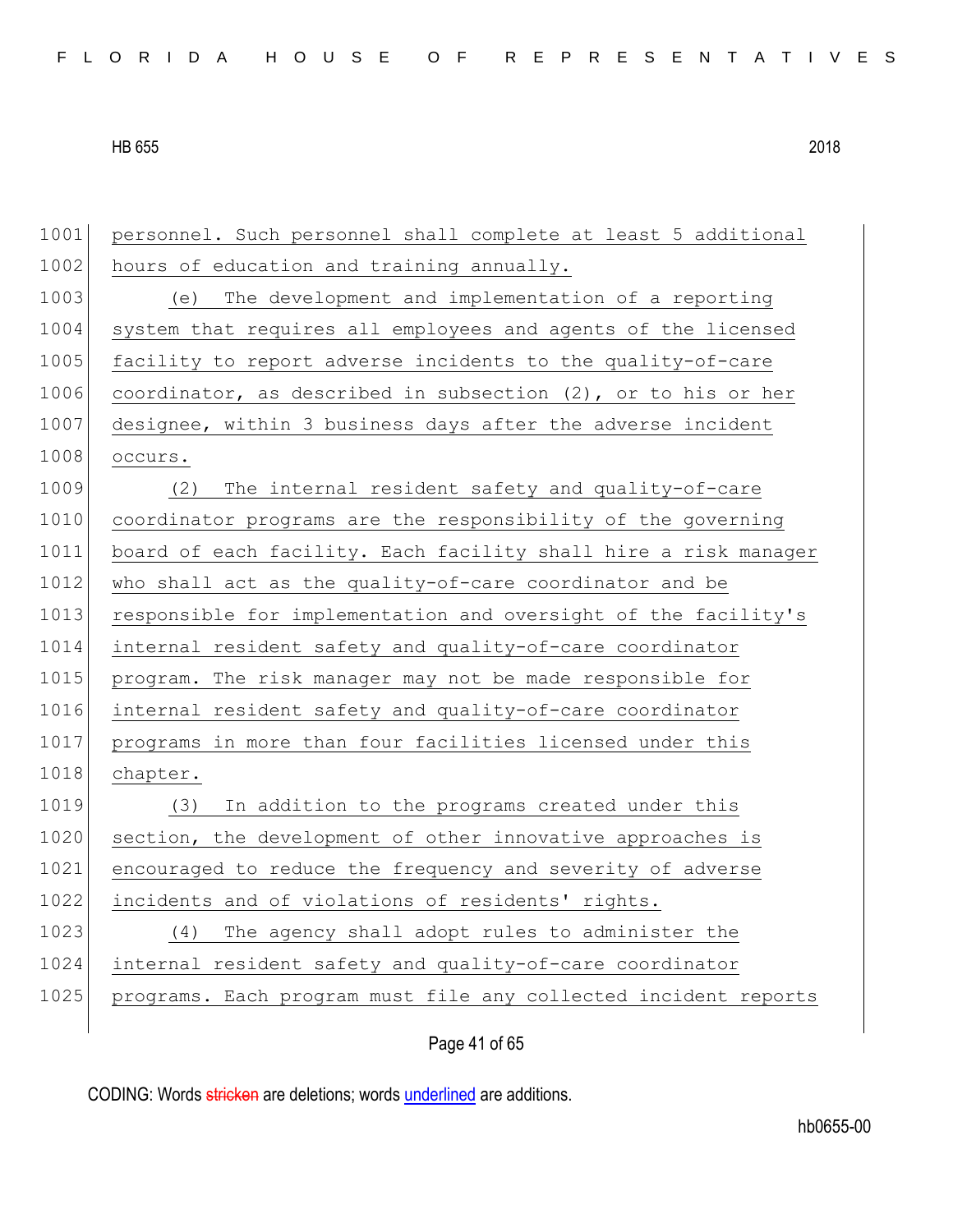| FLORIDA HOUSE OF REPRESENTATIVES |  |
|----------------------------------|--|
|----------------------------------|--|

| 1026 | with an employee designated by the facility, who must be         |
|------|------------------------------------------------------------------|
| 1027 | proficient in resident safety techniques and must have access to |
| 1028 | all resident care and safety records of the facility, including  |
| 1029 | internal and state-required incident reports. An individual who  |
| 1030 | files an incident report is not subject to civil suit by virtue  |
| 1031 | of filing the incident report. For purposes of this section, the |
| 1032 | term "adverse incident" means a situation that facility          |
| 1033 | personnel were in control of and that appropriate safety         |
| 1034 | measures could have prevented which results in any of the        |
| 1035 | following:                                                       |
| 1036 | Death.<br>(a)                                                    |
| 1037 | Brain or spinal damage.<br>(b)                                   |
| 1038 | (C)<br>Permanent disfigurement.                                  |
| 1039 | A fracture or dislocation of bones or joints.<br>(d)             |
| 1040 | A resulting limitation of neurological, physical, or<br>(e)      |
| 1041 | sensory function.                                                |
| 1042 | Sexual abuse of a resident.<br>(f)                               |
| 1043 | Assault or battery of a resident.<br>(g)                         |
| 1044 | Any condition resulting from an adverse incident which<br>(h)    |
| 1045 | requires the transfer of a resident to a unit, within or outside |
| 1046 | of the facility, to provide a more acute level of care.          |
| 1047 | (5) (a) By January 31 of each year, each licensed facility       |
| 1048 | shall submit a report to the agency summarizing incident reports |
| 1049 | filed during the previous calendar year. The report must         |
| 1050 | include:                                                         |
|      |                                                                  |

# Page 42 of 65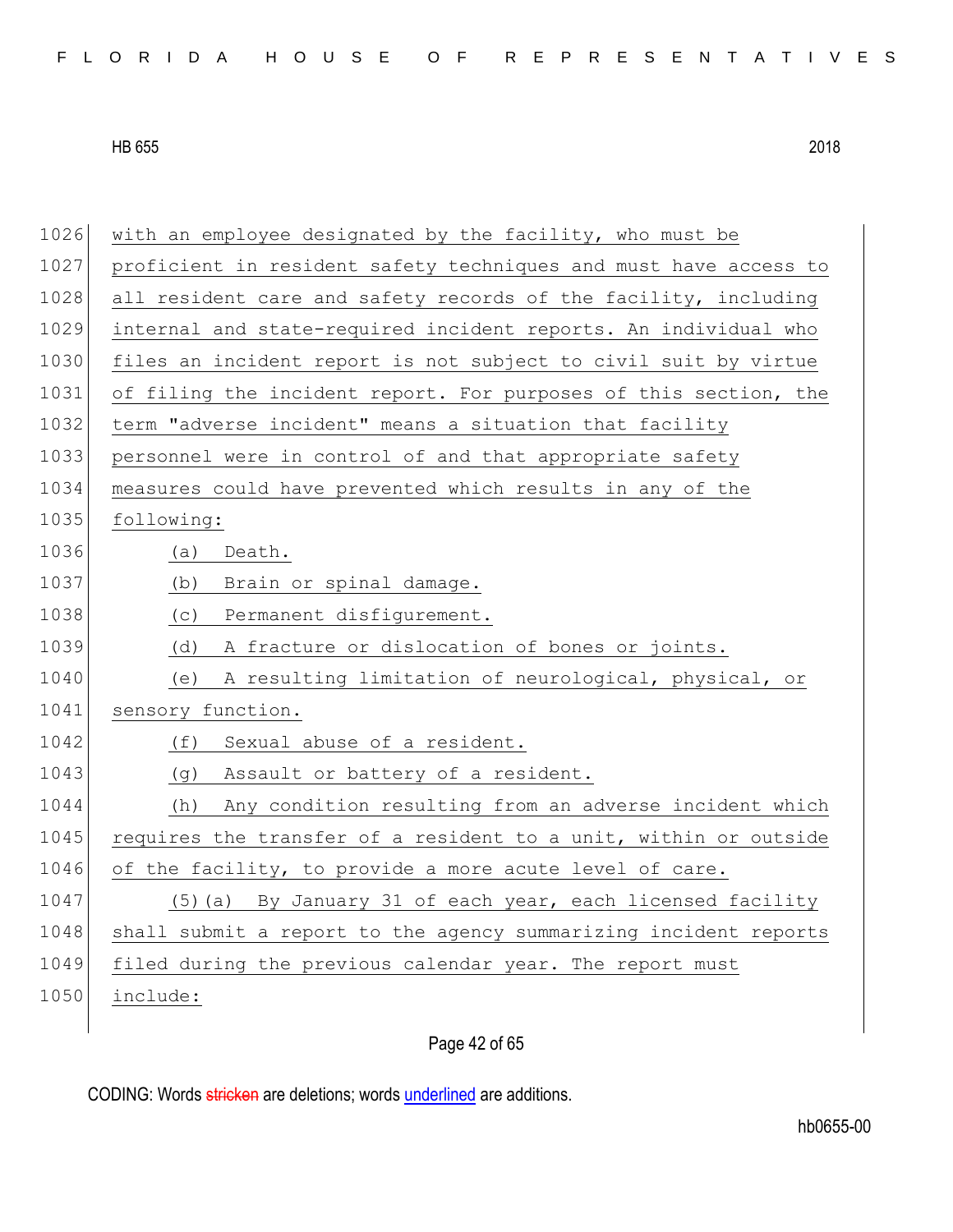| 1051 | The total number of adverse incidents.<br>1.                     |
|------|------------------------------------------------------------------|
| 1052 | 2. A listing, by category, of the causes of each injury or       |
| 1053 | death, and the number of incidents occurring within each         |
| 1054 | category.                                                        |
| 1055 | 3. A code number using the facility staff's licensure            |
| 1056 | number and a separate code number identifying all other          |
| 1057 | individuals directly involved in adverse incidents to residents, |
| 1058 | the relationship of the individual to the licensed facility, and |
| 1059 | the number of incidents in which each individual has been        |
| 1060 | directly involved. Each licensed facility shall maintain names   |
| 1061 | of the health care professionals and individuals identified by   |
| 1062 | code numbers for purposes of this section.                       |
| 1063 | 4. A description of all claims filed against the licensed        |
| 1064 | facility for a violation of the residents' rights, as specified  |
| 1065 | in s. 400.022, including the total number of pending and closed  |
| 1066 | claims, the names of the individuals involved in each claim, and |
| 1067 | the nature of the incident that led to each claim, and the       |
| 1068 | status and disposition of each claim. Each report must provide   |
| 1069 | an updated status for any claims identified as being unresolved  |
| 1070 | or pending in the prior year report.                             |
| 1071 | 5. The number and nature of disciplinary actions taken           |
| 1072 | against agents or employees of the facility related to patient   |
| 1073 | care and safety.                                                 |
| 1074 | The agency shall review the information submitted<br>(d)         |
| 1075 | pursuant to paragraph (a) and determine if any reported          |
|      |                                                                  |

Page 43 of 65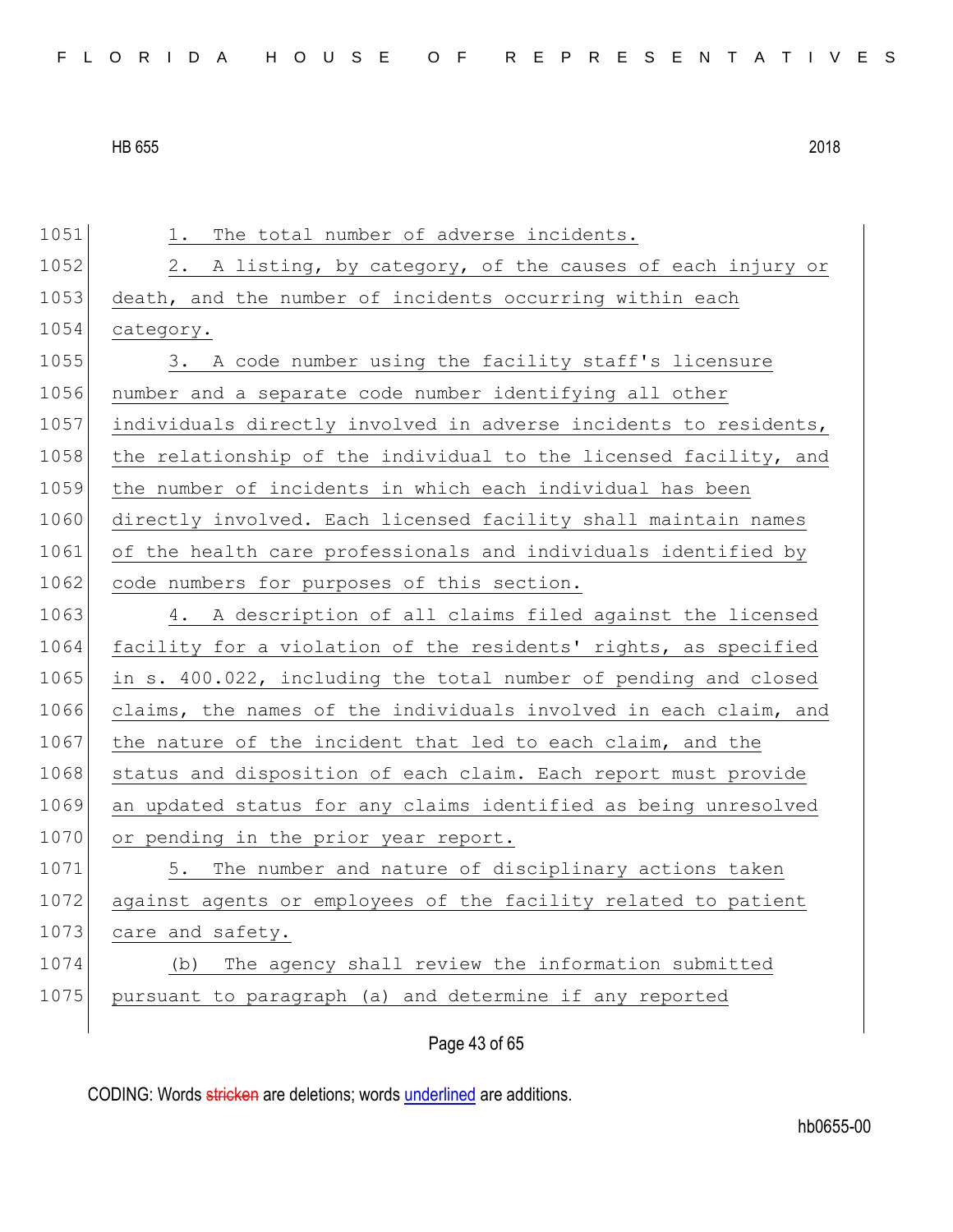| 1076 | incidents may subject a facility or an employee or agent of a    |
|------|------------------------------------------------------------------|
| 1077 | facility to disciplinary action.                                 |
| 1078 | The report submitted to the agency must also provide<br>(C)      |
| 1079 | the name and license number of the quality-of-care coordinator   |
| 1080 | of the licensed facility, a copy of the facility's policies and  |
| 1081 | procedures that govern the actions taken by the facility and its |
| 1082 | quality-of-care coordinator to reduce the risk of injuries and   |
| 1083 | deaths and violations of residents' rights, and the results of   |
| 1084 | such actions.                                                    |
| 1085 | (6) (a) The licensed facility shall submit an adverse            |
| 1086 | incident report to the agency no later than 1 business day after |
| 1087 | the quality-of-care coordinator or his or her designee has       |
| 1088 | received the report through the system implemented pursuant to   |
| 1089 | paragraph (1) (e). The report may be submitted to the agency     |
| 1090 | through e-mail, facsimile, or overnight mail delivery. The       |
| 1091 | facility must submit the following information with the report:  |
| 1092 | The identity of the affected resident;<br>1.                     |
| 1093 | The type of adverse incident;<br>2.                              |
| 1094 | Information on any investigation into the incident<br>3.         |
| 1095 | conducted by the facility; and                                   |
| 1096 | 4. An assessment as to whether the events causing or             |
| 1097 | resulting in the adverse incident represent a potential risk to  |
| 1098 | other residents.                                                 |
| 1099 | After receiving the report, the agency must determine<br>(b)     |
| 1100 | by the end of the next business day if any of the following      |
|      |                                                                  |

Page 44 of 65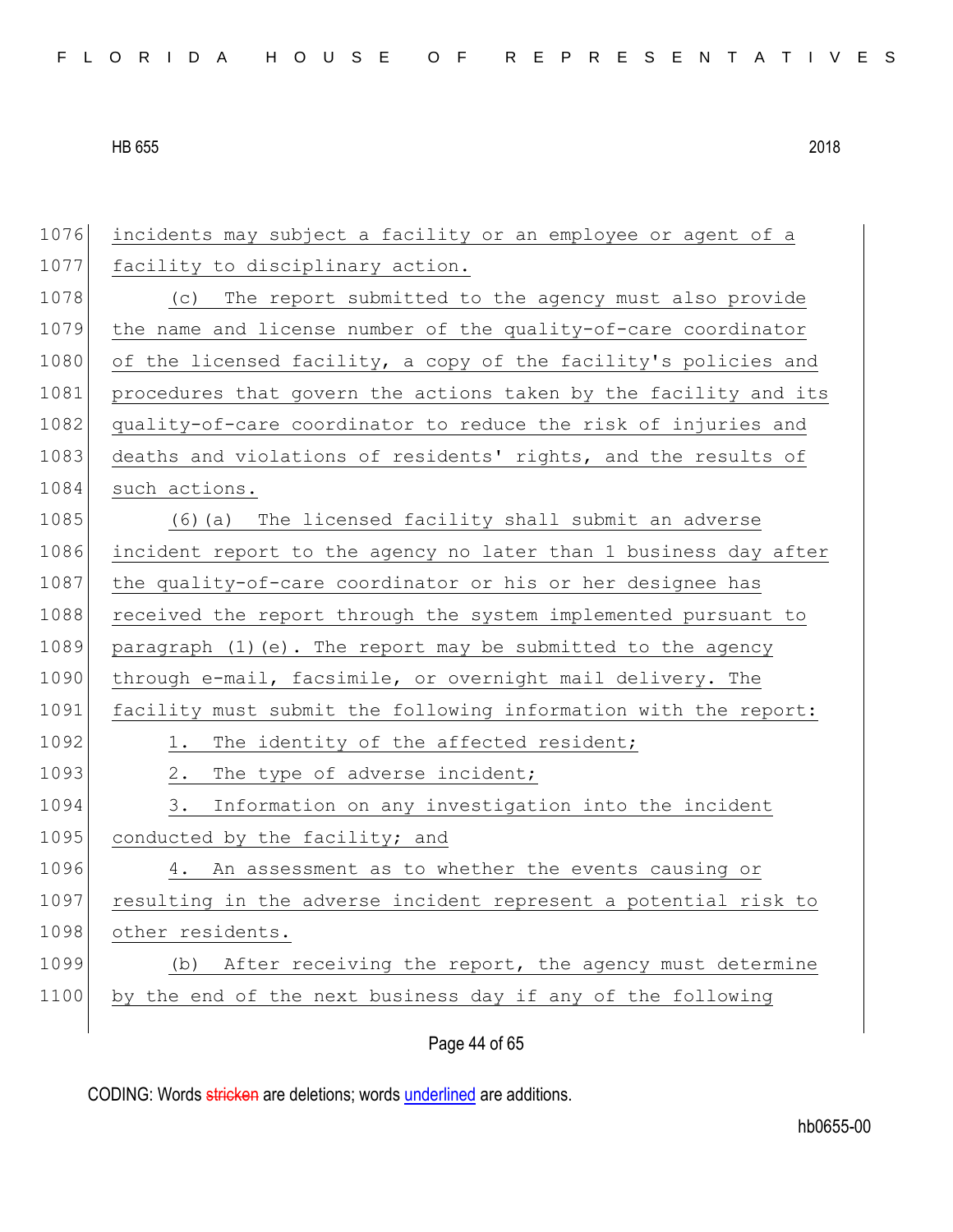| 1101 | adverse incidents has occurred, whether arising from events that |
|------|------------------------------------------------------------------|
| 1102 | occurred in the licensed facility or from events that occurred   |
| 1103 | before the resident's admission in the licensed facility:        |
| 1104 | The death of a resident;<br>1.                                   |
| 1105 | Brain or spinal damage to a resident;<br>2.                      |
| 1106 | Sexual abuse of a resident; or<br>3.                             |
| 1107 | The assault or battery of a resident.<br>4.                      |
| 1108 | The agency shall require a written plan of correction<br>(7)     |
| 1109 | from a facility that violates this section. For a single         |
| 1110 | incident or a series of isolated incidents that are nonwillful   |
| 1111 | violations of the reporting requirements of this section, the    |
| 1112 | agency shall first demand that the facility take corrective      |
| 1113 | action. If the facility does not demonstrate completion of the   |
| 1114 | corrective action within the timeframe allowed by the agency or  |
| 1115 | demonstrates a pattern of nonwillful violations of this section, |
| 1116 | the agency may impose a civil penalty not to exceed \$5,000 for  |
| 1117 | each violation of the reporting requirements of this section.    |
| 1118 | The civil penalty for repeated nonwillful violations may not     |
| 1119 | exceed \$10,000 for each violation. The administrative fine for  |
| 1120 | each intentional and willful violation may not exceed \$25,000   |
| 1121 | per violation per day.                                           |
| 1122 | The agency must be given access to facility records<br>(8)       |
| 1123 | needed in the administration of this section.                    |
| 1124 | (9)<br>The agency shall review, as part of its licensure         |
| 1125 | inspection process, the internal resident safety and quality-of- |
|      |                                                                  |

Page 45 of 65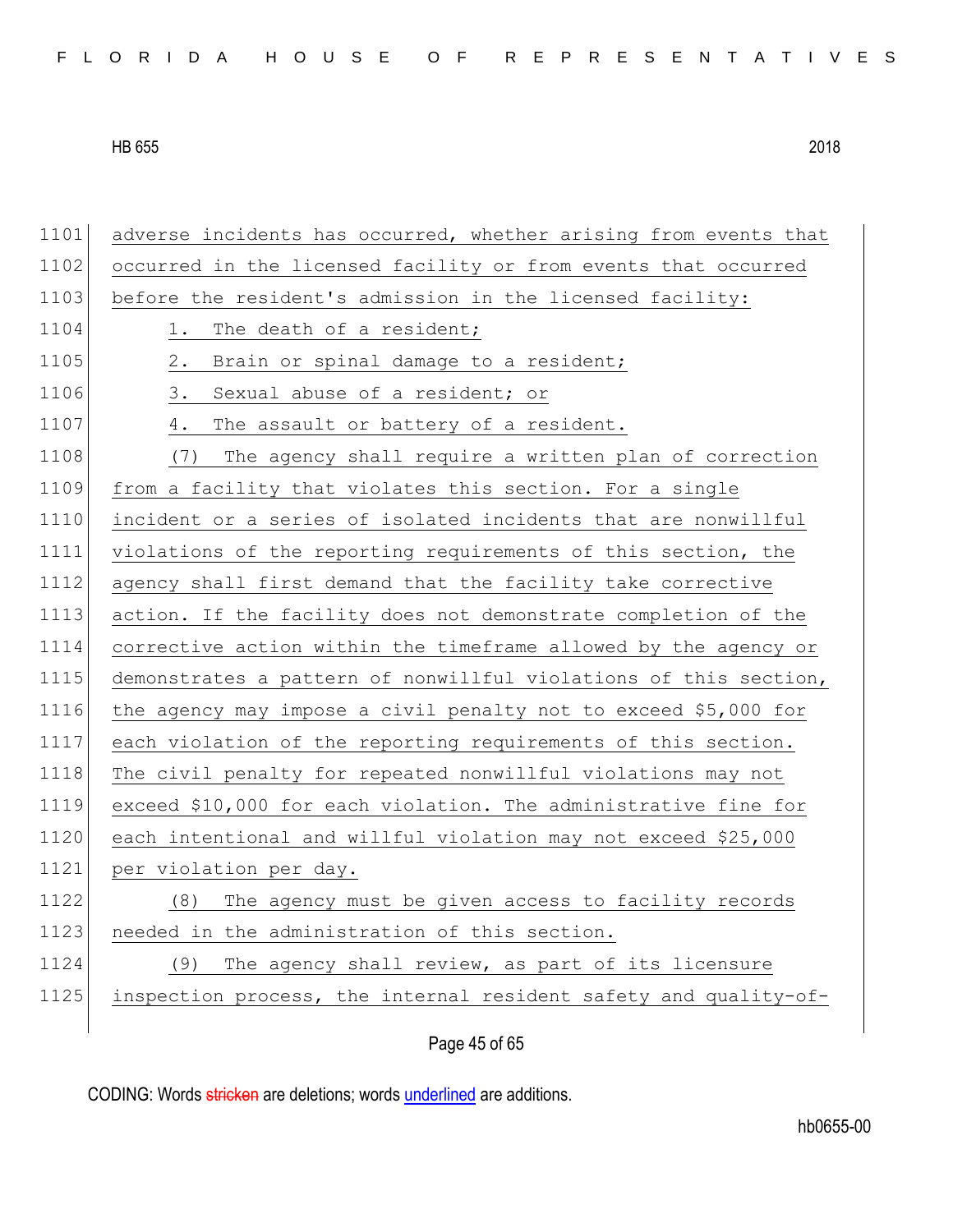1126 care coordinator program at each licensed facility subject to 1127 this section to determine whether it complies with this section, 1128 is being conducted in a manner designed to reduce adverse 1129 incidents and violations of residents' rights, and is 1130 appropriately reporting incidents under subsections (4) through 1131 (6). 1132 (10) There shall be no monetary liability on the part of, 1133 and no cause of action for damages shall arise against, any 1134 quality-of-care coordinator for the implementation and oversight 1135 of an internal resident safety and quality-of-care coordinator 1136 program for any act or proceeding undertaken or performed within 1137 the scope of the functions of the program so long as the 1138 quality-of-care coordinator acts without intentional fraud. 1139 (11) If the agency, through its receipt of the annual 1140 reports required in subsection (5) or through any investigation, 1141 has a reasonable belief that the conduct of an agent or employee 1142 of a licensed facility constitutes grounds for disciplinary 1143 action by the appropriate regulatory board, the agency must 1144 report its findings to that board. 1145 (12) Beginning on July 1, 2019, and by each July 1 1146 thereafter, the agency shall publish on its website a report 1147 card summarizing the information contained in the annual reports 1148 submitted by licensed facilities pursuant to subsection (5) and 1149 disciplinary actions reported to the agency. The report card 1150 must be organized by county and, for each licensed facility in

Page 46 of 65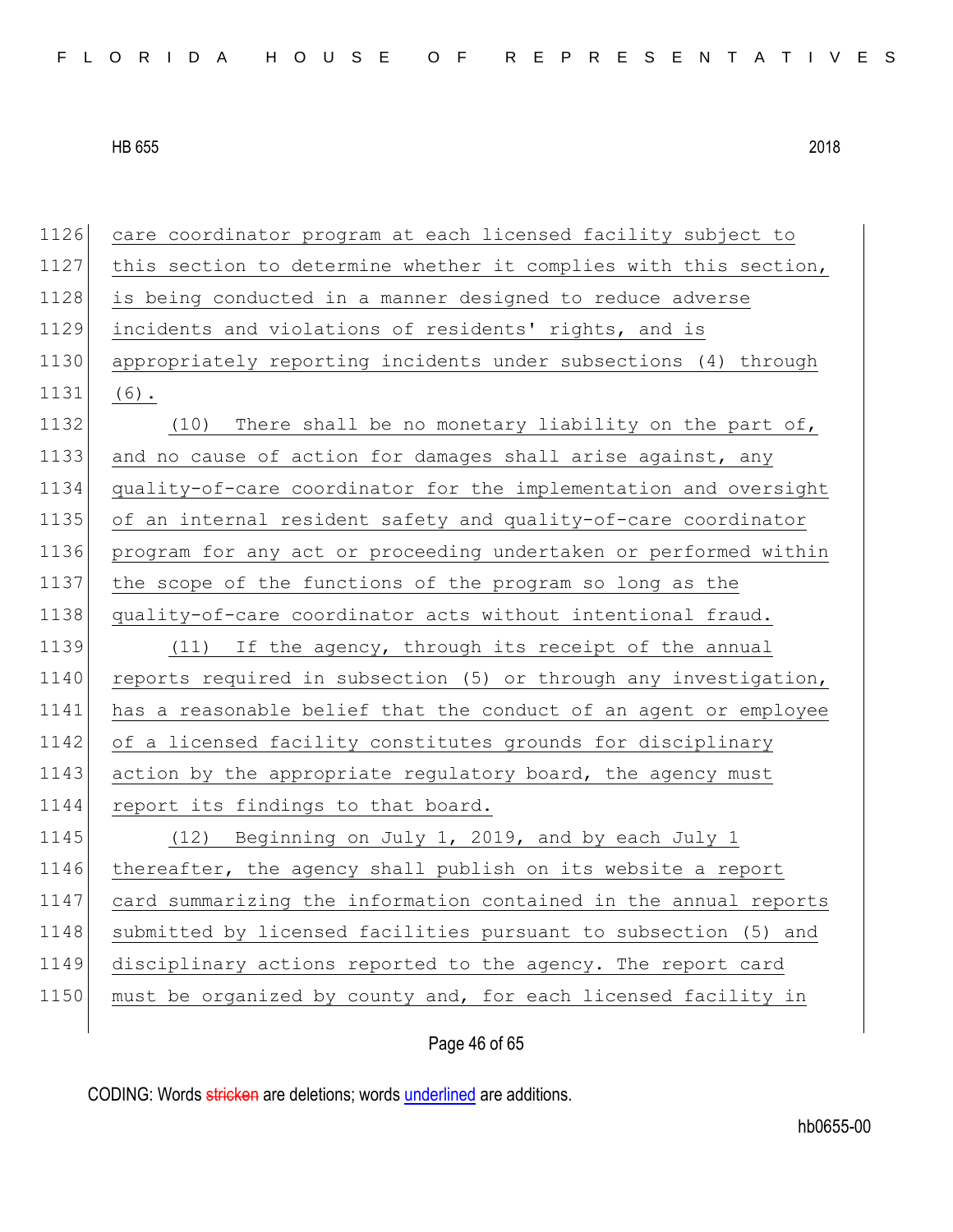| FLORIDA HOUSE OF REPRESENTATIVES |  |
|----------------------------------|--|
|----------------------------------|--|

| 1151 | the state, must include an itemized list that provides the      |
|------|-----------------------------------------------------------------|
| 1152 | following information:                                          |
| 1153 | The name and address of the facility.<br>(a)                    |
| 1154 | If the facility is structured as a private for-profit,<br>(b)   |
| 1155 | not-for-profit, or public company.                              |
| 1156 | The total number of beds in the facility.<br>(C)                |
| 1157 | A description of the categories of services provided<br>(d)     |
| 1158 | by the facility.                                                |
| 1159 | The percentage of adverse incidents per total number<br>(e)     |
| 1160 | of residents in the facility, by category of reported incident. |
| 1161 | The number of claims filed for violations of the<br>(f)         |
| 1162 | resident's rights under s. 400.022, by category of violation.   |
| 1163 | A listing, by category, of the actions or inactions<br>(q)      |
| 1164 | giving rise to the adverse incidents and claims filed for a     |
| 1165 | violation of the resident's rights and the number in each       |
| 1166 | category.                                                       |
| 1167 | Disciplinary actions taken against a facility or<br>(h)         |
| 1168 | agents or employees of that facility.                           |
| 1169 | The following statement:<br>(i)                                 |
| 1170 |                                                                 |
| 1171 | "This report card is just one measure of the quality            |
| 1172 | of a facility. You may want to obtain and consider              |
| 1173 | other information to determine whether this facility            |
| 1174 | is right for you or your loved ones. This report card           |
| 1175 | is not adjusted to reflect the size of the facility or          |
|      |                                                                 |

Page 47 of 65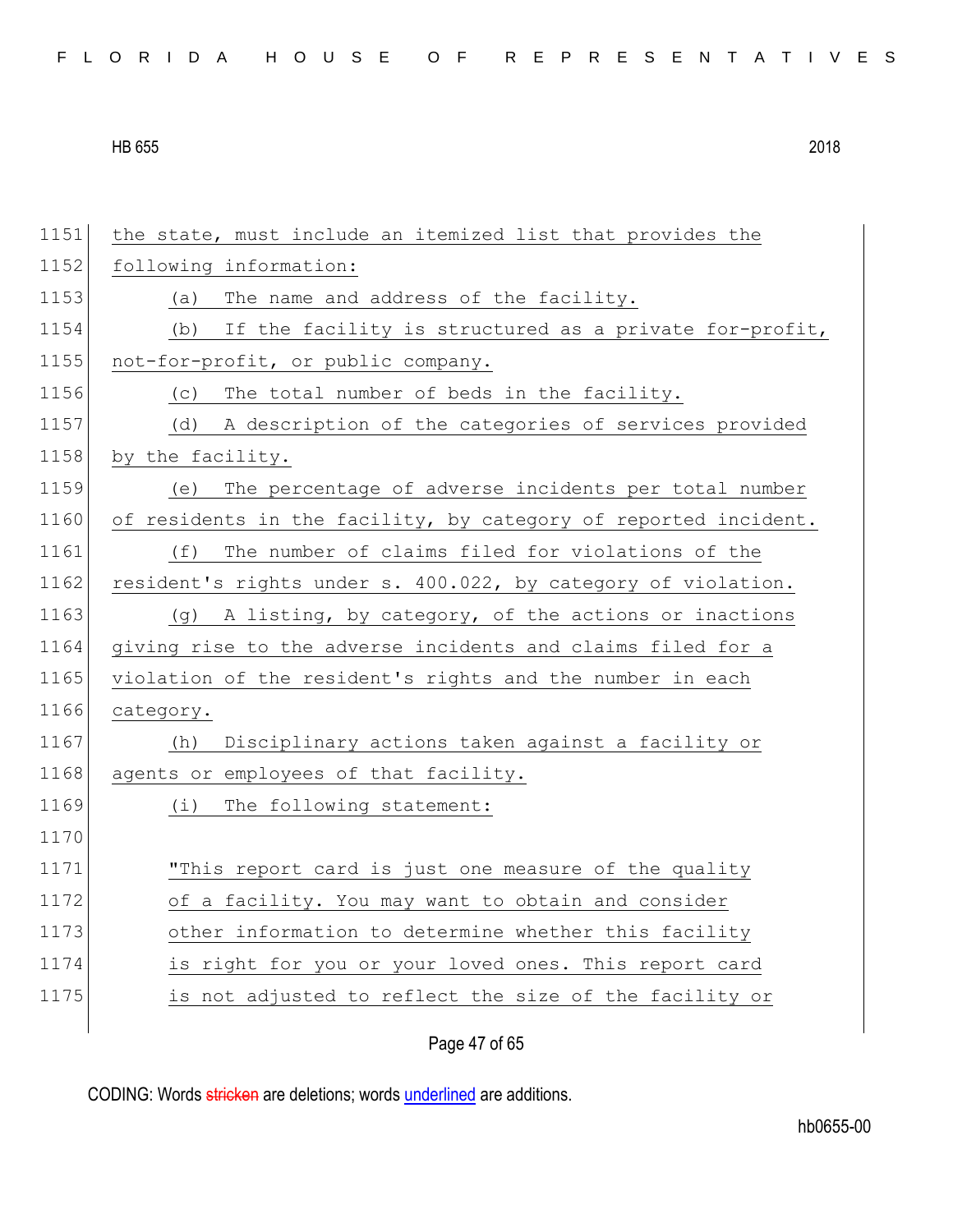| 1176 | the severity or complexity of the custodial and health           |
|------|------------------------------------------------------------------|
| 1177 | care needs of the residents it serves, and, therefore,           |
| 1178 | some facilities may appear to have more frequent                 |
| 1179 | adverse incidents and claims involving violations of             |
| 1180 | residents' rights than others."                                  |
| 1181 |                                                                  |
| 1182 | The first report card issued pursuant to this subsection may be  |
| 1183 | based on a partial year of data, if necessary.                   |
| 1184 | Section 22. Paragraph (q) of subsection (1) of section           |
| 1185 | 400.141, Florida Statutes, is amended to read:                   |
| 1186 | Administration and management of nursing home<br>400.141         |
| 1187 | facilities.-                                                     |
| 1188 | Every licensed facility shall comply with all<br>(1)             |
| 1189 | applicable standards and rules of the agency and shall:          |
| 1190 | Satisfy the financial requirements in s. 400.1411,<br>$(\alpha)$ |
| 1191 | which may not be used for litigation costs or attorney fees for  |
| 1192 | the defense of any claim against a nursing home facility         |
| 1193 | pursuant to common law or s. 400.023 or s. 400.0233 Maintain     |
| 1194 | general and professional liability insurance coverage that is in |
| 1195 | force at all times. In lieu of satisfying the financial          |
| 1196 | requirements in s. 400.1411 such coverage, a state-designated    |
| 1197 | teaching nursing home and its affiliated assisted living         |
| 1198 | facilities created under s. 430.80 may demonstrate proof of      |
| 1199 | financial responsibility as provided in s. $430.80(3)(q)$ .      |
| 1200 | Section 23. Section 400.1411, Florida Statutes, is created       |
|      |                                                                  |

Page 48 of 65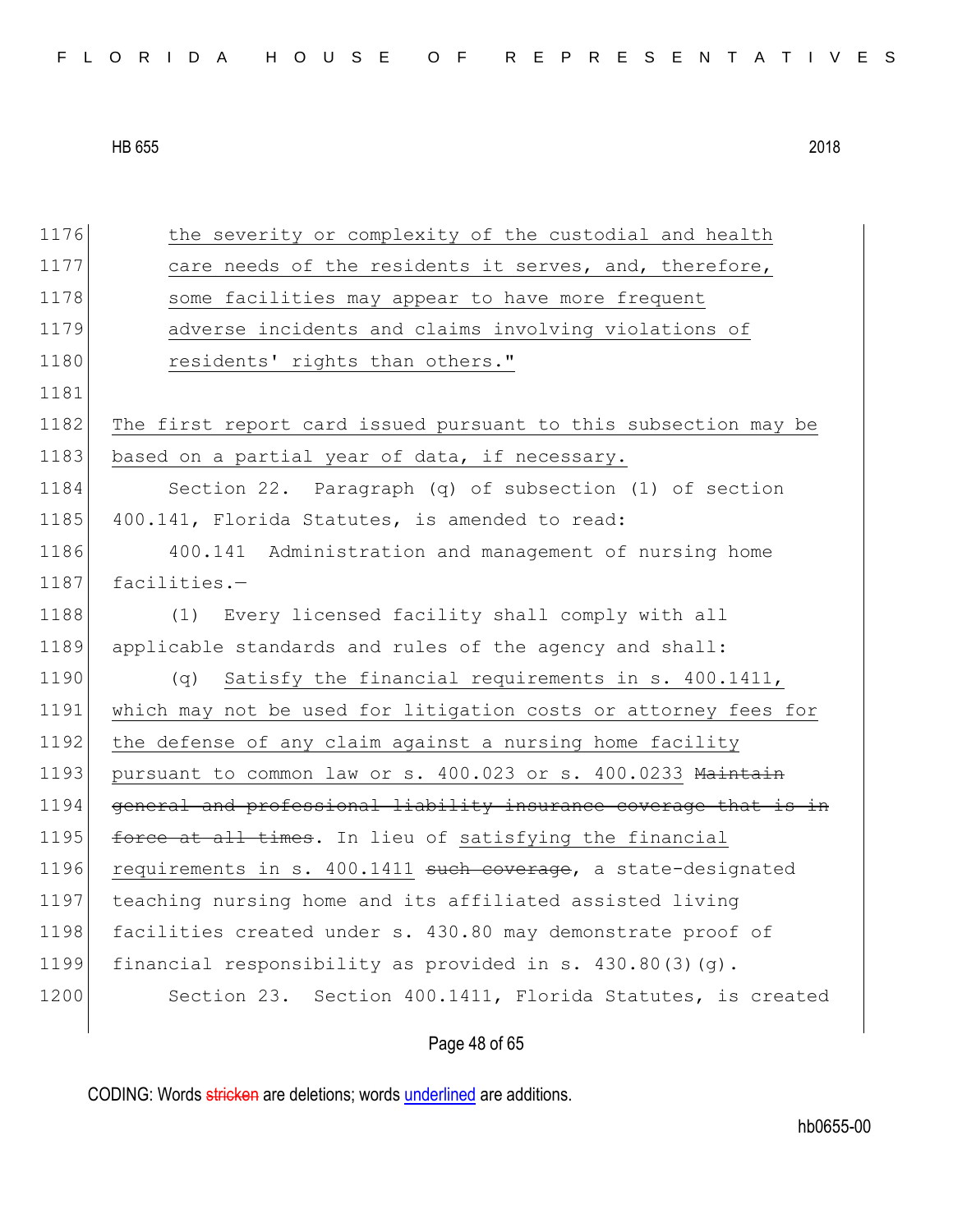1201 to read: 1202 400.1411 Financial requirements.-1203 (1) As a condition of licensure, a nursing home facility 1204 must at all times demonstrate to the satisfaction of the agency 1205 and the Office of Insurance Requlation of the Financial Services 1206 Commission the financial ability to pay claims, and costs 1207 ancillary thereto, arising out of the rendering of, or the 1208 failure to render, care or services, by doing one of the 1209 following: 1210 (a) Establishing and maintaining an escrow account 1211 consisting of cash or assets eligible for deposit in accordance 1212 with s. 625.52 in the per claim amounts specified in paragraph  $1213$  (b). 1214 (b) Obtaining and maintaining general and professional 1215 liability coverage in an amount not less than \$1 million per 1216 claim, with a minimum annual aggregate of not less than \$3 1217 million, from an authorized insurer as defined in s. 624.09, 1218 from an eligible surplus lines insurer as defined in s. 1219 626.914(2), or from a Florida-domiciled risk retention group as 1220 defined in s. 627.942(9). 1221 (c) Obtaining and maintaining an unexpired, irrevocable 1222 letter of credit, established pursuant to chapter 675, in an 1223 amount not less than \$1 million per claim, with a minimum 1224 aggregate availability of credit not less than \$3 million. The 1225 letter of credit must be payable to the nursing home facility as

Page 49 of 65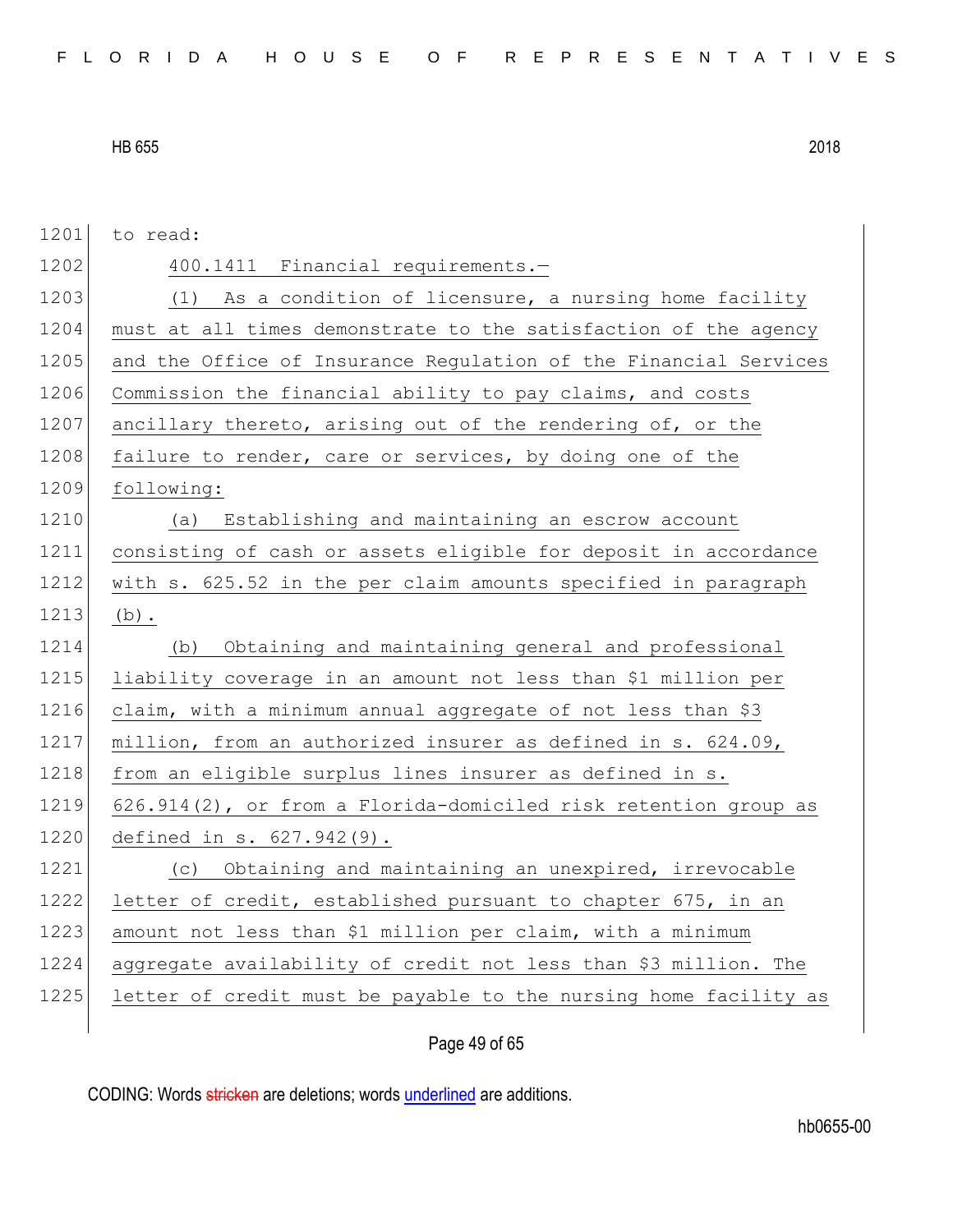| 1226 | beneficiary upon presentment of a final judgment indicating      |
|------|------------------------------------------------------------------|
| 1227 | liability and awarding damages to be paid by the nursing home    |
| 1228 | facility or upon presentment of a settlement agreement signed by |
| 1229 | all parties to such agreement when such final judgment or        |
| 1230 | settlement is a result of a claim arising out of the rendering   |
| 1231 | of, or the failure to render, care and services. The letter of   |
| 1232 | credit must be nonassignable and nontransferable. The letter of  |
| 1233 | credit must be issued by any bank or savings association         |
| 1234 | organized and existing under the laws of this state or under the |
| 1235 | laws of the United States which has its principal place of       |
| 1236 | business in this state or has a branch office authorized under   |
| 1237 | the laws of this state or of the United States to receive        |
| 1238 | deposits in this state.                                          |
| 1239 | (2) Each insurer, self-insurer, or risk retention group          |
| 1240 | must promptly notify the agency and the office of cancellation   |
| 1241 | or nonrenewal of insurance required by this section.             |
| 1242 | (3) Upon the entry by a Florida court of an adverse final        |
| 1243 | judgment against a licensee as defined in s. 400.023(2) which    |
| 1244 | arises from an award pursuant to s. 400.023, including an        |
| 1245 | arbitration award, for a claim of negligence or a violation of   |
| 1246 | residents' rights, in contract or tort, or from noncompliance    |
| 1247 | with the terms of a settlement agreement as determined by a      |
| 1248 | court or arbitration panel which arises from a claim pursuant to |
| 1249 | s. 400.023, the licensee shall pay the plaintiff the entire      |
| 1250 | amount of the judgment, award, or settlement and all accrued     |
|      |                                                                  |

Page 50 of 65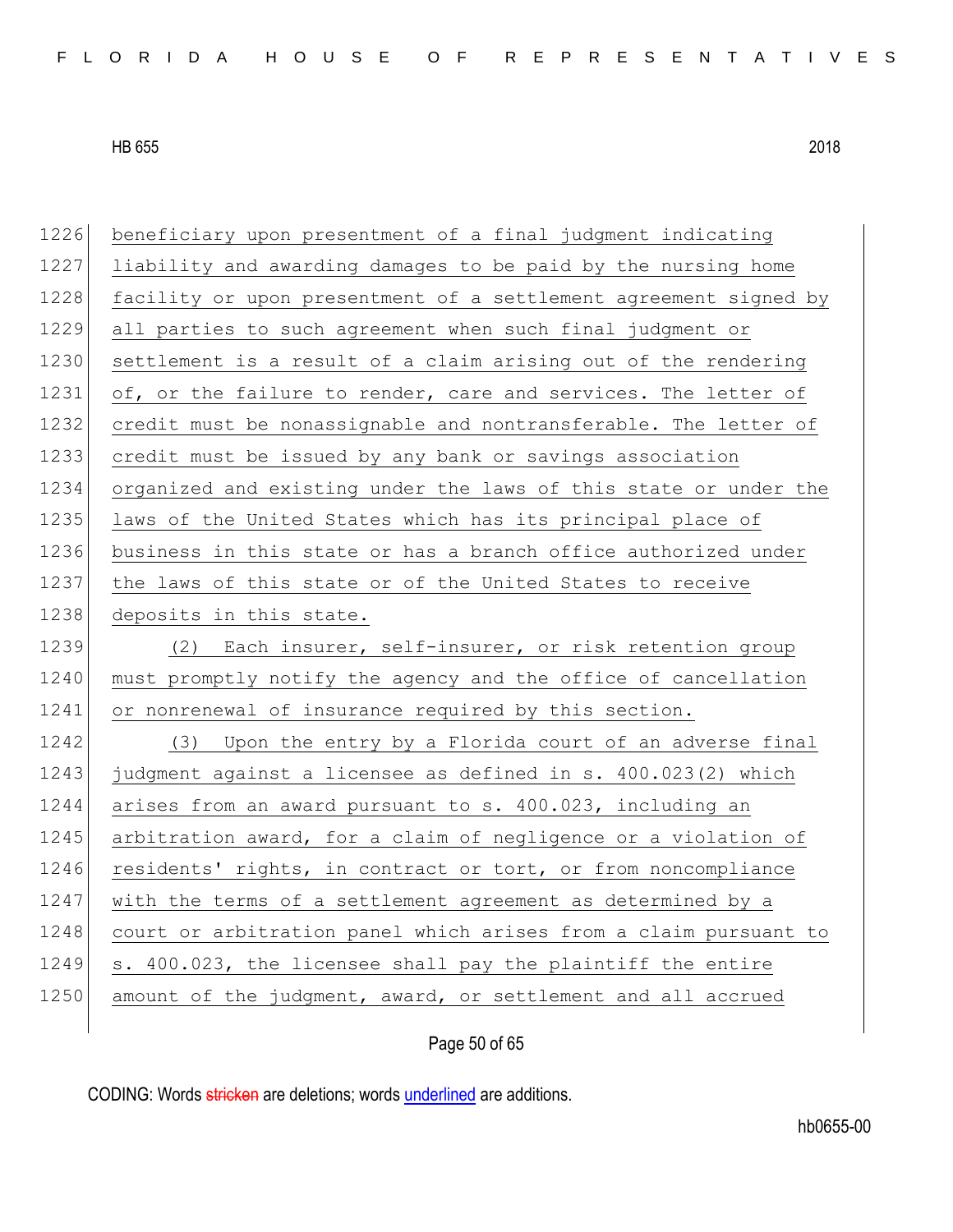| 1251 | interest pursuant to s. 400.024.                                  |
|------|-------------------------------------------------------------------|
| 1252 | (4) Any deceptive, untrue, or fraudulent representation or        |
| 1253 | violation of this section by any individual or entity on behalf   |
| 1254 | of the facility may result in disciplinary action pursuant to s.  |
| 1255 | 400.121 with no aggregate limit. If a nursing home shows a        |
| 1256 | continuous pattern of violation of this section, the agency must  |
| 1257 | issue a conditional license and may immediately suspend the       |
| 1258 | license.                                                          |
| 1259 | Section 24. Subsection (3) of section 400.19, Florida             |
| 1260 | Statutes, is amended to read:                                     |
| 1261 | 400.19 Right of entry and inspection.-                            |
| 1262 | (3)<br>Every 15 months, the agency shall every 15 months          |
| 1263 | conduct at least one unannounced inspection to determine          |
| 1264 | compliance by the licensee with the laws of this state and        |
| 1265 | administrative rules that govern statutes, and with rules         |
| 1266 | promulgated under the provisions of those statutes, governing     |
| 1267 | minimum standards of construction, electricity, and emergency     |
| 1268 | power sources; quality and adequacy of care; $\tau$ and rights of |
| 1269 | residents. The survey shall be conducted every 6 months for the   |
| 1270 | next 2-year period If a the facility has been cited for a class   |
| 1271 | I deficiency or, has been cited for two or more class II          |
| 1272 | deficiencies arising from separate surveys or investigations      |
| 1273 | within a 60-day period, or has had three or more substantiated    |
| 1274 | complaints within a 6-month period, each resulting in at least    |
| 1275 | one class I or class II deficiency, the agency shall conduct      |

# Page 51 of 65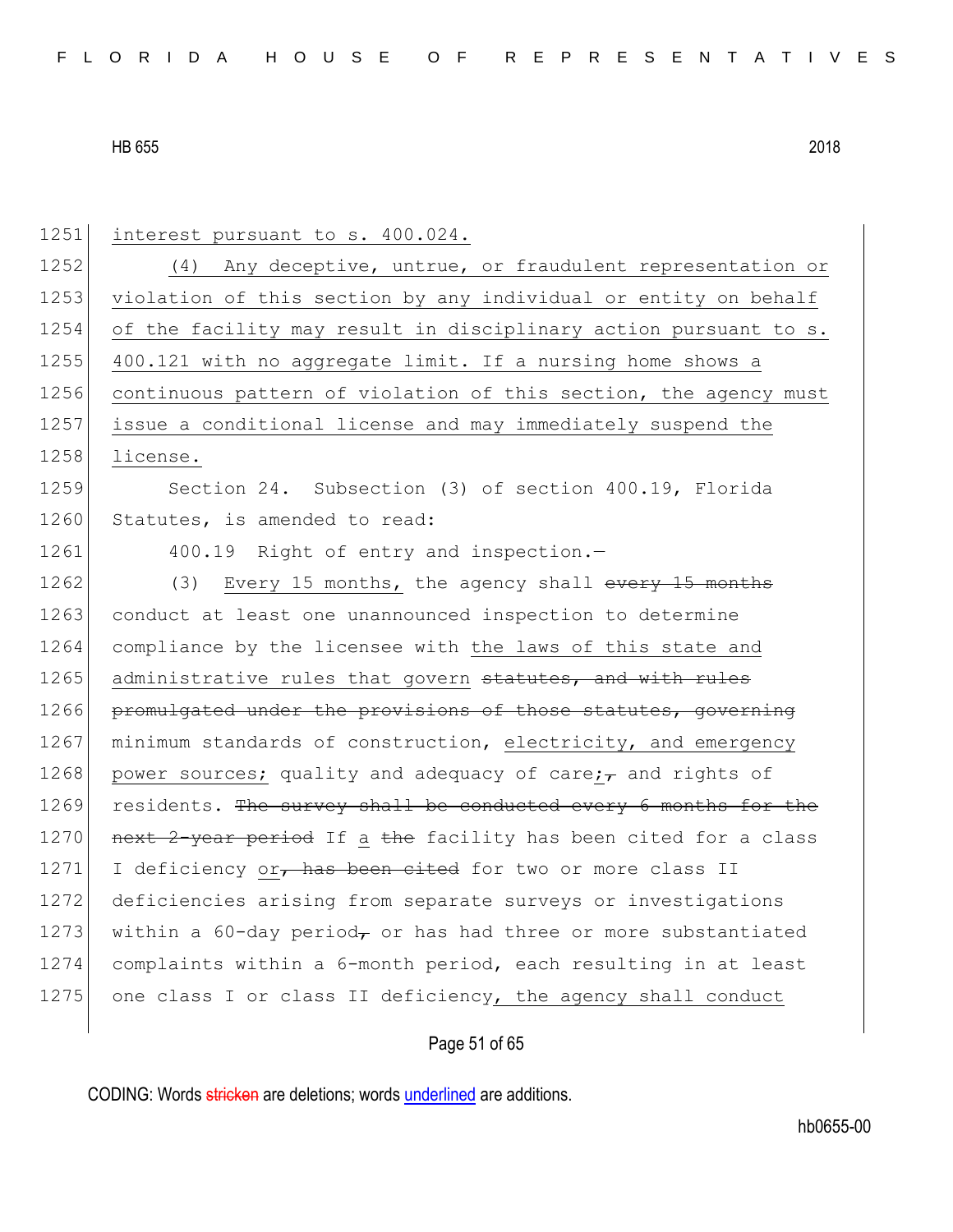1276 unannounced inspections at six-month intervals over the course 1277 of the next 2-year period. In addition to any other fees or  $1278$  fines in this part, the agency shall assess a fine for each 1279 facility that is subject to the 6-month survey cycle. The fine 1280 for the 2-year period is  $shall$  be \$6,000, one-half to be paid at 1281 the completion of each survey. The agency may adjust this fine 1282 by the change in the Consumer Price Index, based on the 12 1283 months immediately preceding the increase, to cover the cost of 1284 the additional surveys. The agency shall verify through 1285 subsequent inspection that any deficiency identified during 1286 inspection is corrected. However, the agency may verify the 1287 correction of a class III or class IV deficiency unrelated to 1288 resident rights or resident care without reinspecting the 1289 facility if adequate written documentation has been received 1290 from the facility, which provides assurance that the deficiency 1291 has been corrected. The giving or causing to be given of advance 1292 notice of such unannounced inspections by an employee of the 1293 agency to any unauthorized person constitutes grounds shall 1294 constitute cause for the suspension of such person, pursuant to 1295 chapter 110, for not fewer than 5 working days according to the 1296 provisions of chapter 110. 1297 Section 25. Subsection (3) of section 400.191, Florida 1298 Statutes, is amended, to read:

1299 400.191 Availability, distribution, and posting of reports 1300 and records.-

Page 52 of 65

CODING: Words stricken are deletions; words underlined are additions.

hb0655-00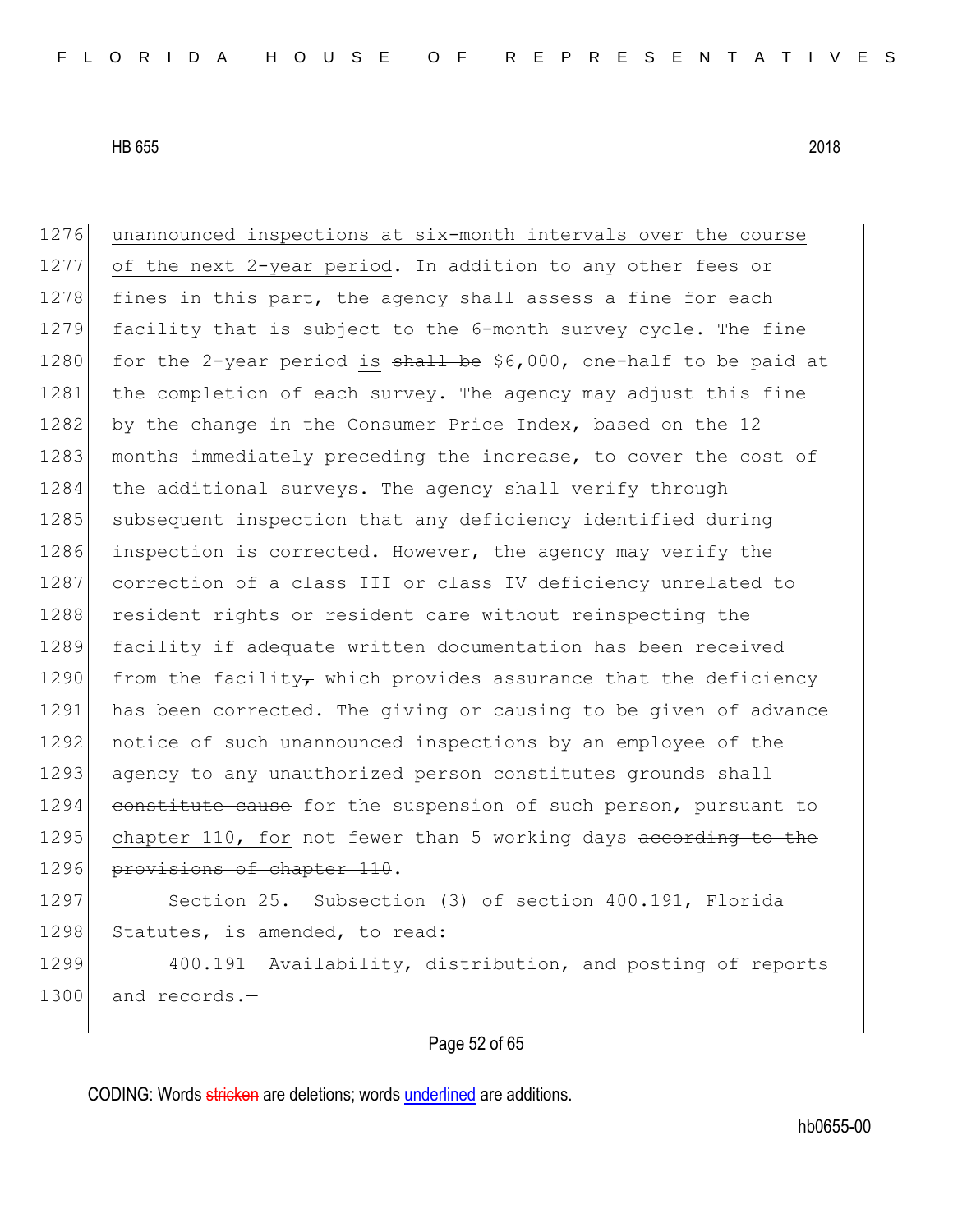1301 (3) Each nursing home facility licensee shall maintain as 1302 public information, available upon request, records of all cost 1303 and inspection reports pertaining to that facility which that 1304 have been filed with, or issued by, any governmental agency. 1305 Copies of the reports shall be retained in the records for not 1306 less than 5 years following the date the reports are filed or 1307 issued.

1308 (a) The agency shall publish in the Nursing Home Guide a 1309 "Nursing Home Guide Watch List" to assist consumers in 1310 evaluating the quality of nursing home care in Florida. The 1311 watch list must identify each facility that met the criteria for 1312 a conditional licensure status and each facility that is 1313 operating under bankruptcy protection. The watch list must 1314 include, but need  $\pm$ s not be limited to, the facility's name, 1315 address, and ownership; the county in which the facility 1316 operates; the license expiration date; the number of licensed 1317 beds; a description of the deficiency causing the facility to be 1318 placed on the list; any corrective action taken; and the 1319 cumulative number of days and percentage of days the facility 1320 had a conditional license in the past 30 months. The watch list 1321 must include a brief description regarding how to choose a 1322 nursing home, the categories of licensure, the agency's 1323 inspection process, an explanation of terms used in the watch 1324 list, and the addresses and phone numbers of the agency's health 1325 quality assurance field offices.

# Page 53 of 65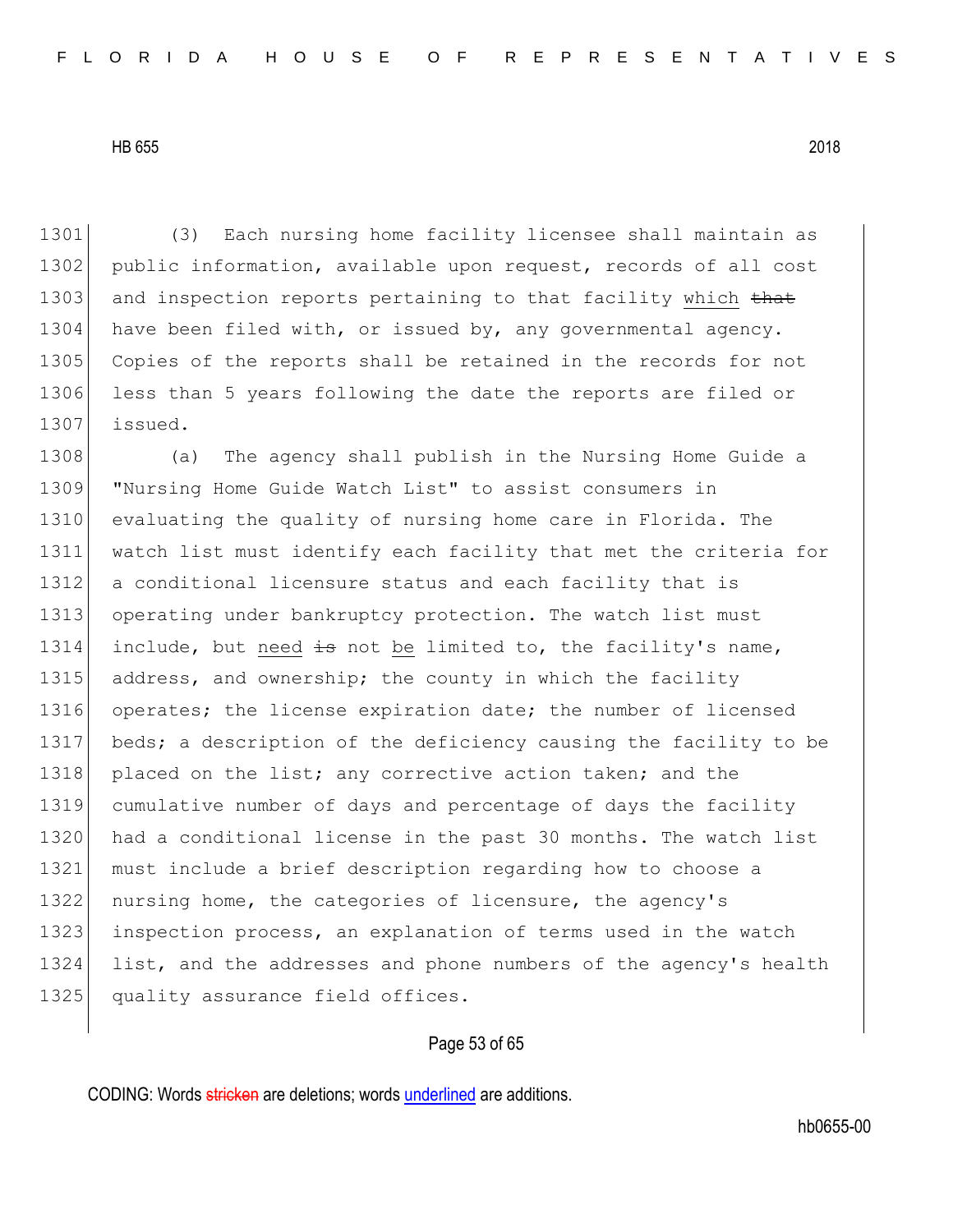1326 (b) Upon publication of each Nursing Home Guide, the 1327 agency shall must post a copy of the guide on its website by the 1328 15th calendar day of the second month following the end of the 1329 calendar quarter. Each nursing home licensee must retrieve the 1330 most recent version of the Nursing Home Guide from the agency's 1331 website. 1332 (c)1. A facility on the watch list must conspicuously post 1333 a sign on each entrance to the facility. The lettering must be 1334 red, in at least 48-point type, and printed on white card stock. 1335 The sign must read as follows: 1336 1337 "NOTICE: THIS FACILITY IS ON FLORIDA'S NURSING HOME GUIDE WATCH 1338 LIST." 1339 1340 2. Signs must remain posted for the duration of the 30-1341 month watch list period. If the agency determines that a 1342 facility is in violation of this section, the agency must cite 1343 the facility for a class I violation, place the facility on a 6-1344 month inspection cycle, and extend the duration of a facility's 1345 | inclusion on the watch list for an additional 30 months. 1346 Section 26. Section 400.226, Florida Statutes, is created 1347 to read: 1348 400.226 Mandatory compliance with federal requirements.-1349 Licensed nursing homes shall comply with the requirements of 42 1350 C.F.R. 483, which are incorporated herein by reference. A

Page 54 of 65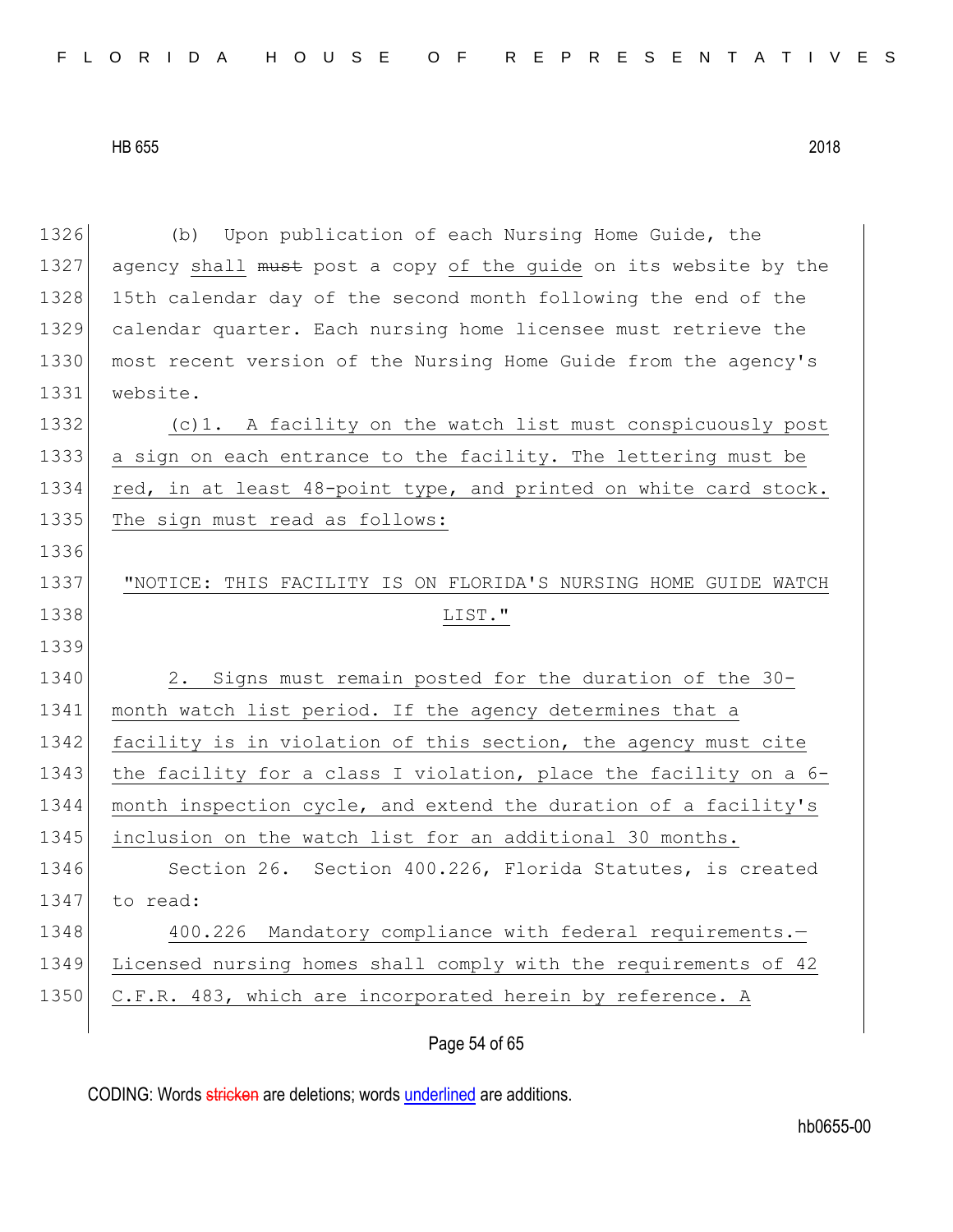1351 violation of the residents' rights established under this 1352 section is considered negligence per se. 1353 Section 27. Paragraphs (d) and (g) of subsection (2) and 1354 paragraph (a) of subsection (8) of section 400.23, Florida 1355 Statutes, are amended to read: 1356 400.23 Rules; evaluation and deficiencies; licensure  $1357$  status.-1358 (2) Pursuant to the intention of the Legislature, the 1359 agency, in consultation with the Department of Health and the 1360 Department of Elderly Affairs, shall adopt and enforce rules to 1361 implement this part and part II of chapter 408, which shall 1362 include reasonable and fair criteria in relation to: 1363 (d) The equipment essential to the health and welfare of 1364 the residents, including equipment sufficient to provide 1365 adequate day-to-day electricity, a fully operational emergency 1366 power source, and a supply of fuel sufficient to sustain the 1367 emergency power source for at least 96 hours during a power 1368 outage. The emergency power source must provide enough 1369 electricity to consistently maintain an air temperature between 1370 71 and 81° F in the facility. 1371 (g) The preparation and annual update of a comprehensive

 emergency management plan. The agency shall adopt rules establishing minimum criteria for the plan after consultation with the Division of Emergency Management. At a minimum, the 1375 rules must provide for plan components that address emergency

# Page 55 of 65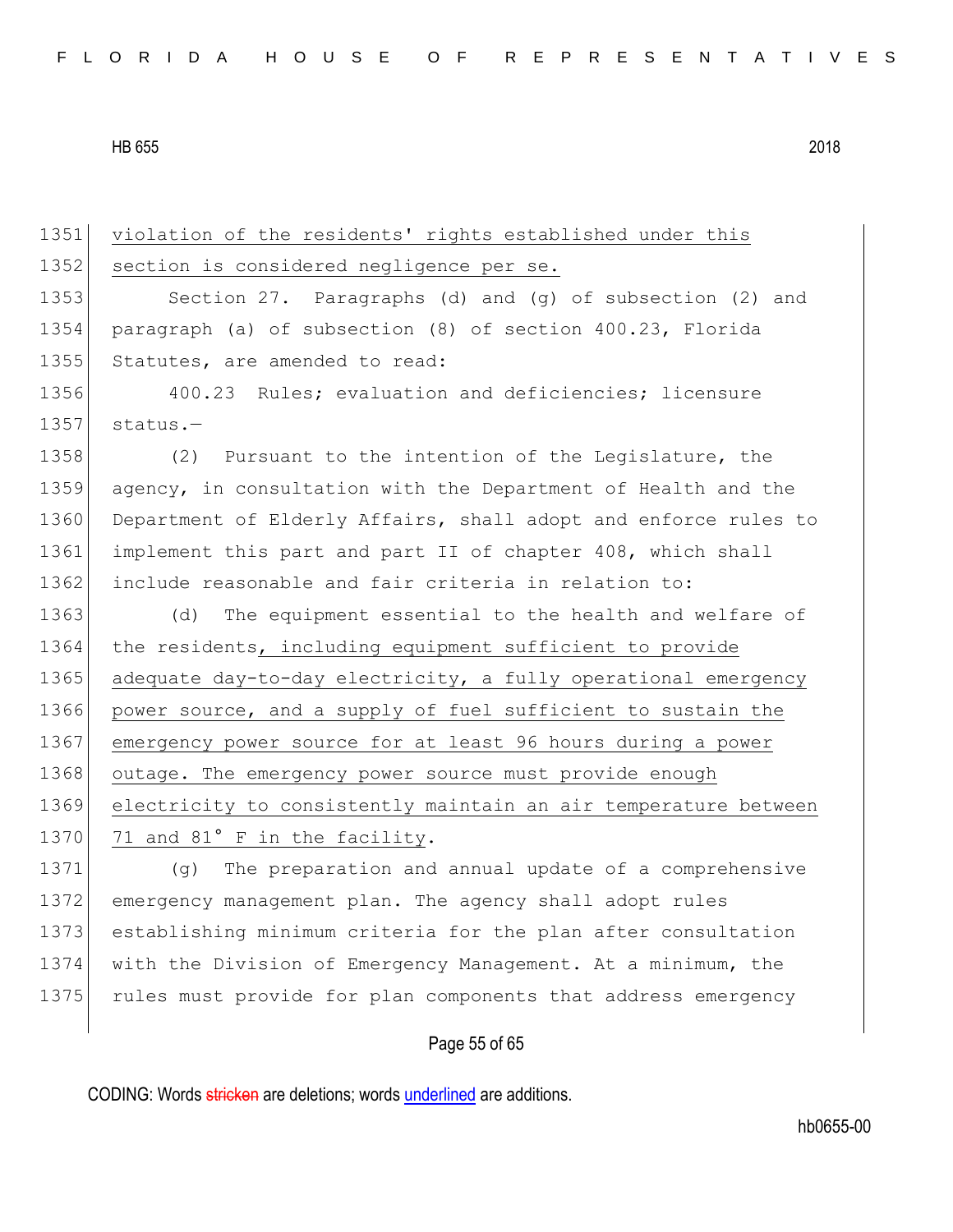1376 evacuation transportation; adequate sheltering arrangements; 1377 postdisaster activities, including emergency power, food, and 1378 | water; postdisaster transportation; supplies; staffing; 1379 emergency equipment; individual identification of residents and 1380 transfer of records; and responding to family inquiries. The 1381 plan must provide for the evacuation of all residents in the 1382 event that the facility experiences a power outage and is unable 1383 to sustain adequate emergency power as required in paragraph 1384 (d). The comprehensive emergency management plan is subject to 1385 review and approval by the local emergency management agency. 1386 During its review, the local emergency management agency shall 1387 ensure that the following agencies, at a minimum, are given the 1388 opportunity to review the plan: the Department of Elderly 1389 Affairs, the Department of Health, the Agency for Health Care 1390 Administration, and the Division of Emergency Management. Also, 1391 appropriate volunteer organizations must be given the 1392 opportunity to review the plan. The local emergency management 1393 agency shall complete its review within 60 days and either 1394 approve the plan or advise the facility of necessary revisions. 1395 (8) The agency shall adopt rules pursuant to this part and 1396 part II of chapter 408 to provide that, when the criteria 1397 established under subsection (2) are not met, such deficiencies

1398 shall be classified according to the nature and the scope of the 1399 deficiency. The scope shall be cited as isolated, patterned, or 1400 widespread. An isolated deficiency is a deficiency affecting one

# Page 56 of 65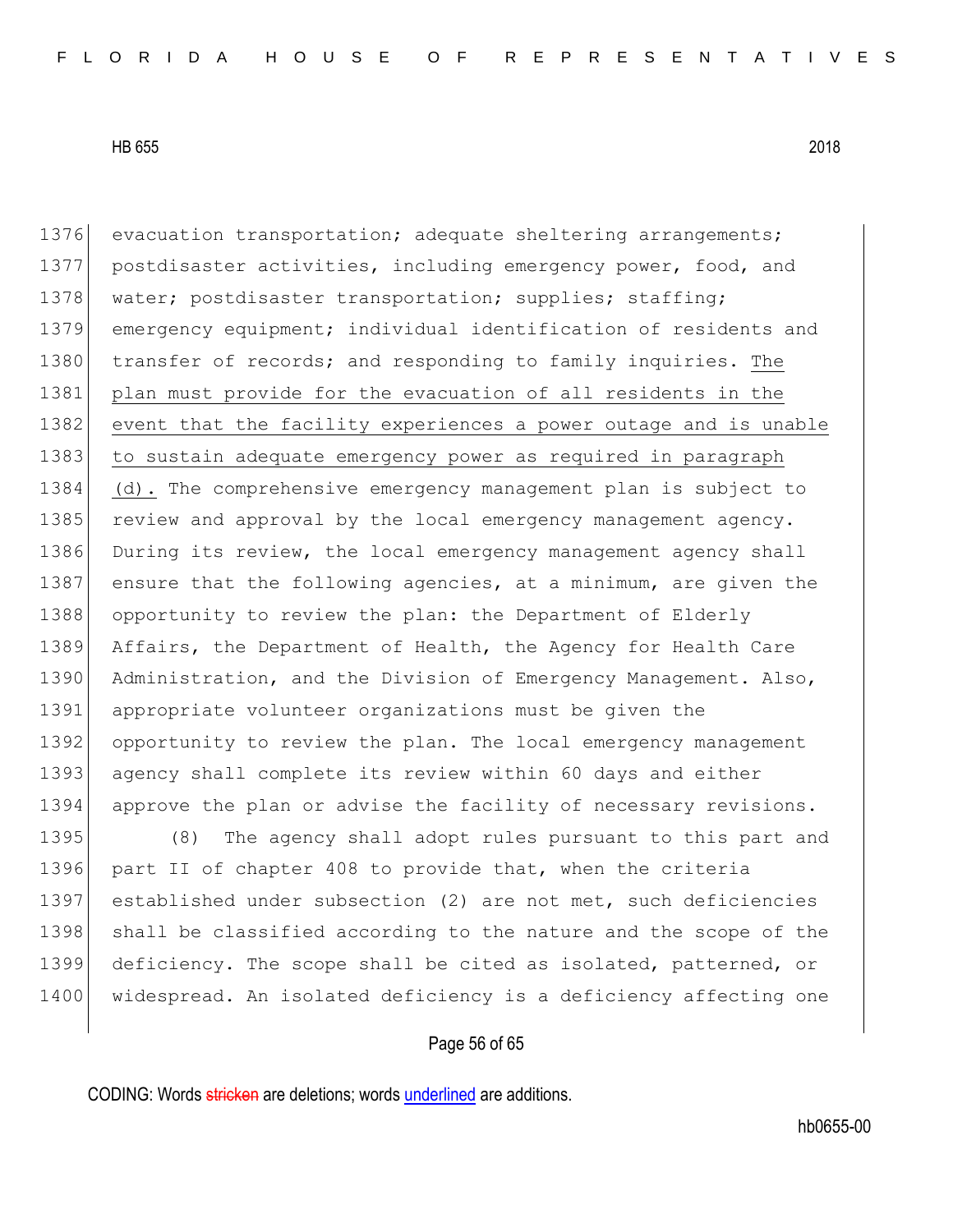1401 or a very limited number of residents, or involving one or a 1402 very limited number of staff, or a situation that occurred only 1403 occasionally or in a very limited number of locations. A 1404 patterned deficiency is a deficiency where more than a very 1405 limited number of residents are affected, or more than a very 1406 limited number of staff are involved, or the situation has 1407 occurred in several locations, or the same resident or residents 1408 have been affected by repeated occurrences of the same deficient 1409 practice but the effect of the deficient practice is not found 1410 to be pervasive throughout the facility. A widespread deficiency 1411 is a deficiency in which the problems causing the deficiency are 1412 pervasive in the facility or represent systemic failure that has 1413 affected or has the potential to affect a large portion of the 1414 facility's residents. The agency shall indicate the 1415 classification on the face of the notice of deficiencies as 1416 follows:

1417 (a) A class I deficiency is a deficiency that the agency 1418 determines presents a situation in which immediate corrective 1419 action is necessary because the facility's noncompliance has 1420 caused, or is likely to cause, serious injury, harm, impairment, 1421 or death to a resident receiving care in a facility. The 1422 condition or practice constituting a class I violation shall be 1423 abated or eliminated immediately, unless a fixed period of time, 1424 as determined by the agency, is required for correction. A class 1425 I deficiency is subject to a civil penalty of \$10,000 for an

# Page 57 of 65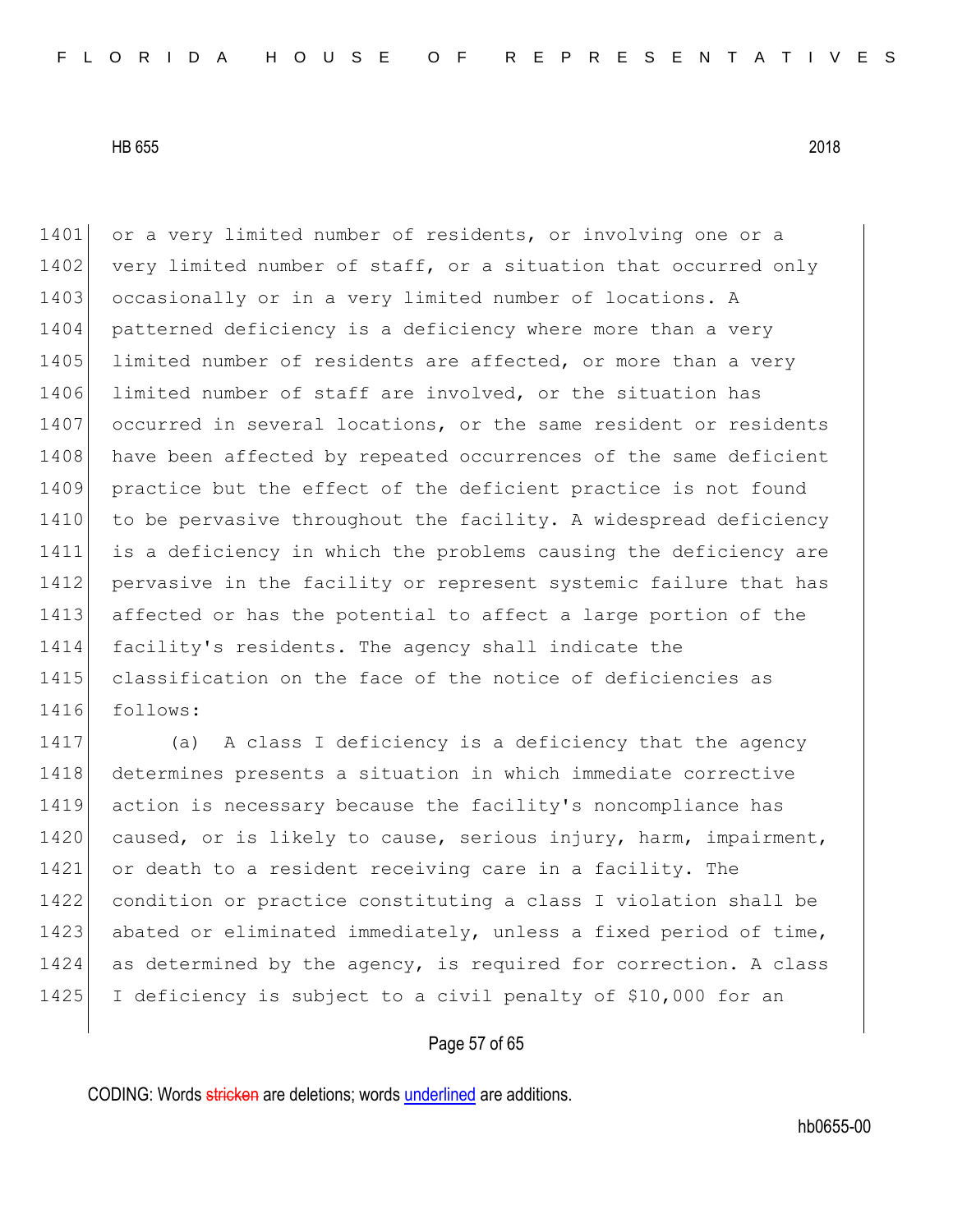1426 isolated deficiency, \$12,500 for a patterned deficiency, and 1427 \$15,000 for a widespread deficiency. If the agency determines 1428 that a resident died as the result of abuse or neglect, it shall 1429 immediately impose a \$1 million civil penalty on the facility 1430 for the deficiency. The fine amount shall be doubled for each 1431 deficiency if the facility was previously cited for one or more 1432 class I or class II deficiencies during the last licensure 1433 inspection or any inspection or complaint investigation since 1434 the last licensure inspection. A fine must be levied 1435 notwithstanding the correction of the deficiency. 1436 Section 28. Paragraph (a) of subsection (1) of section 1437 406.11, Florida Statutes, is amended to read: 1438 406.11 Examinations, investigations, and autopsies.

1439 (1) In any of the following circumstances involving the 1440 death of a human being, the medical examiner of the district in 1441 which the death occurred or the body was found shall determine 1442 the cause of death and shall, for that purpose, make or have 1443 performed such examinations, investigations, and autopsies as he 1444 or she shall deem necessary or as shall be requested by the 1445 state attorney:

- 1446 (a) When any person dies in the state:
- 1447 1. Of criminal violence.
- 1448 2. By accident.
- 1449 3. By suicide.
- 1450 4. Suddenly, when in apparent good health.

### Page 58 of 65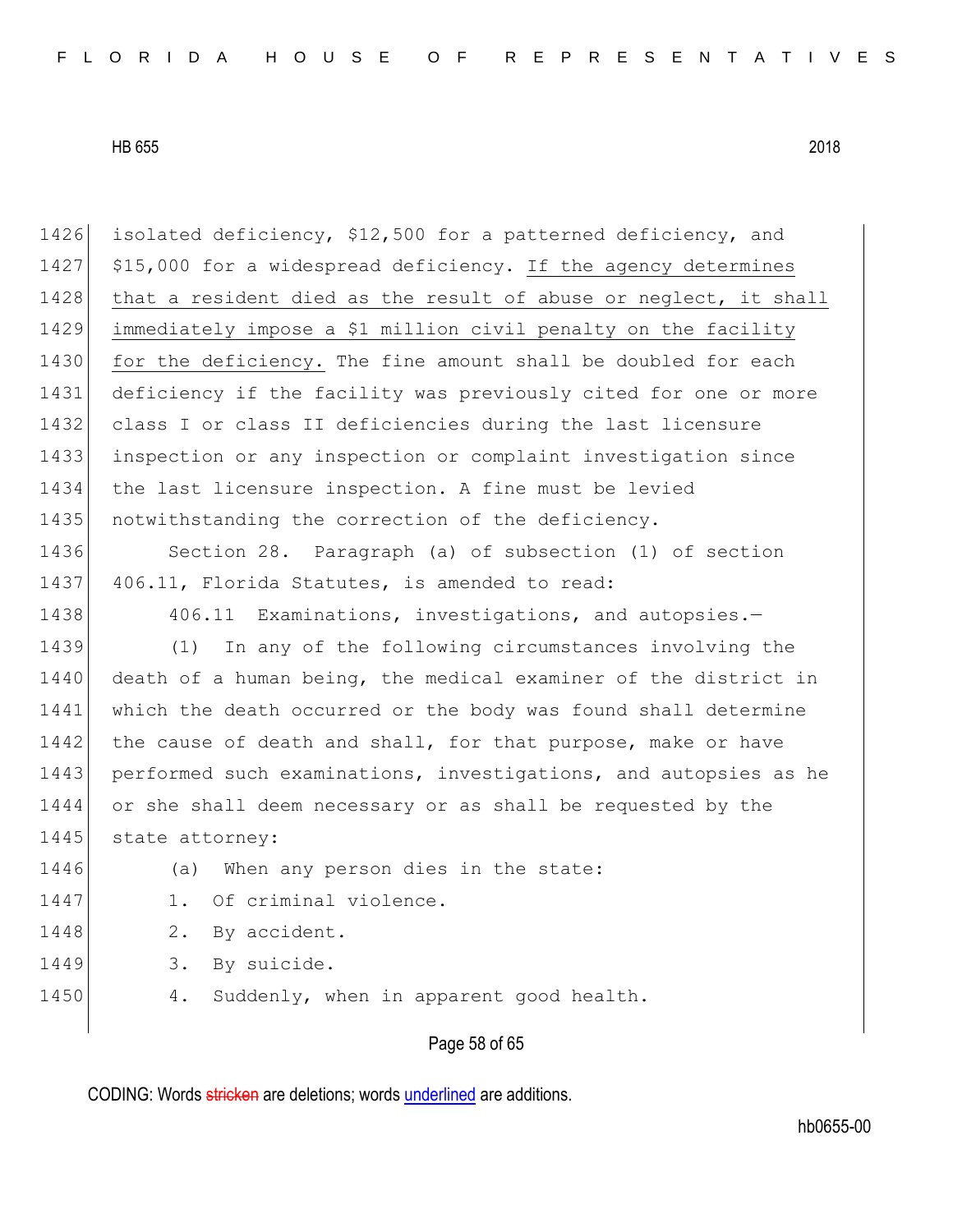|  |  |  |  |  |  |  |  |  |  | FLORIDA HOUSE OF REPRESENTATIVES |  |  |  |  |  |  |  |  |  |  |  |  |  |  |  |
|--|--|--|--|--|--|--|--|--|--|----------------------------------|--|--|--|--|--|--|--|--|--|--|--|--|--|--|--|
|--|--|--|--|--|--|--|--|--|--|----------------------------------|--|--|--|--|--|--|--|--|--|--|--|--|--|--|--|

1451 5. Unattended by a practicing physician or other 1452 recognized practitioner. 1453 6. In any prison or penal institution. 1454 7. In any nursing home on the federal Special Focus 1455 Facility list or on the Nursing Home Guide Watch List as 1456 described in s. 400.191(3)(a). 1457 8.7. In police custody. 1458 9.8. In any suspicious or unusual circumstance. 1459 10.<del>9.</del> By criminal abortion. 1460  $11.10.$  By poison. 1461 12.  $\frac{11}{12}$  By disease constituting a threat to public health. 1462 13.12. By disease, injury, or toxic agent resulting from 1463 employment. 1464 Section 29. Section 406.13, Florida Statutes, is amended 1465 to read: 1466 406.13 Examiner's report; maintenance of records.—Upon 1467 receipt of such notification pursuant to s. 406.12, the district 1468 medical examiner or her or his associate shall examine or 1469 otherwise take charge of the dead body and shall notify the 1470 appropriate law enforcement agency pursuant to s. 406.145. When 1471 the cause of death has been established within reasonable 1472 medical certainty by the district medical examiner or her or his 1473 associate, she or he shall so report or make available to the 1474 state attorney, in writing, her or his determination as to the 1475 cause of said death. If it is determined that a nursing home

# Page 59 of 65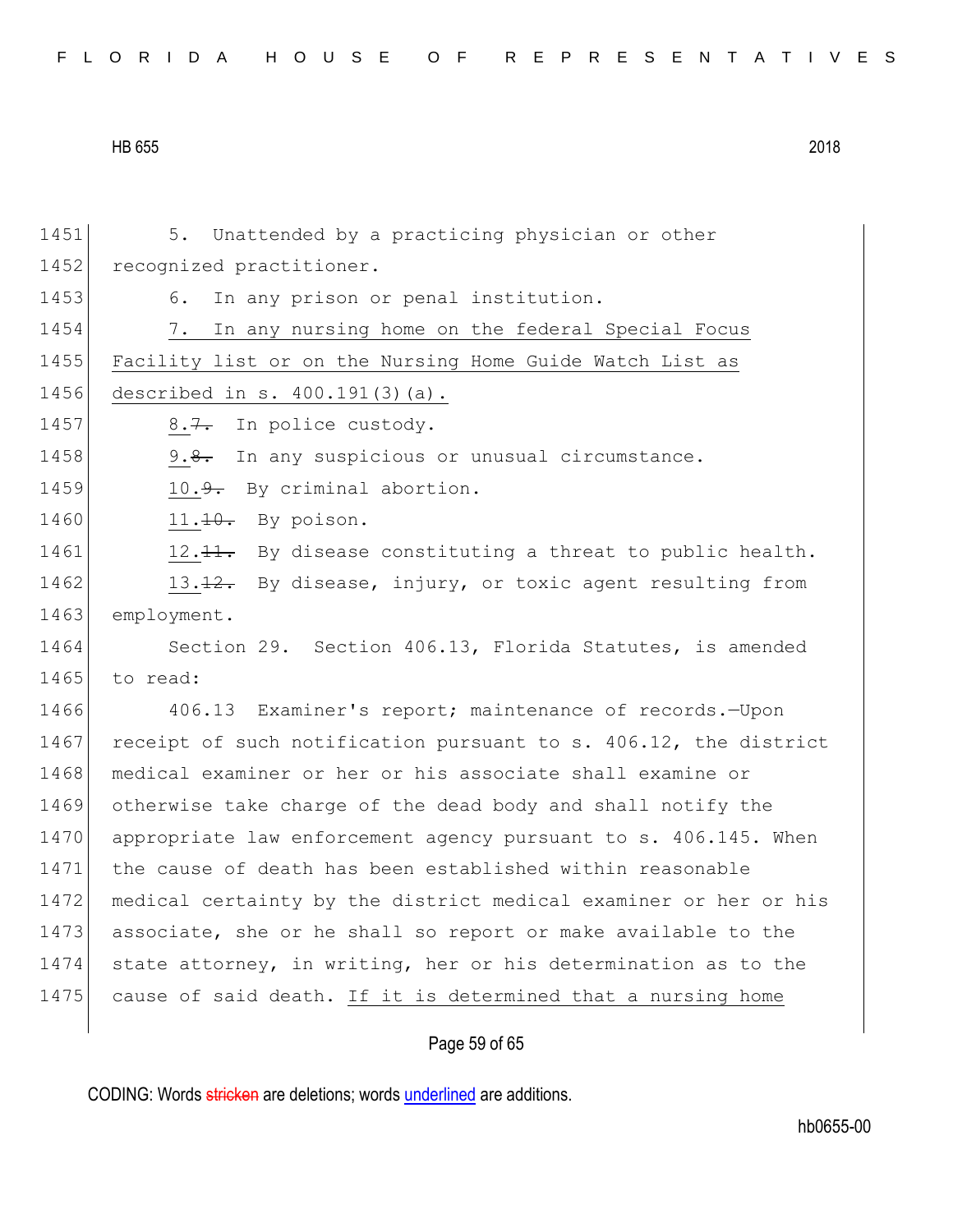| 1476 | resident died as the result of abuse, sexual abuse, or           |
|------|------------------------------------------------------------------|
| 1477 | negligence, the medical examiner must notify and forward all     |
| 1478 | documentation in support of the determination to the state       |
| 1479 | attorney. Upon receipt of such notification, the state attorney  |
| 1480 | shall seat a grand jury within 90 days and investigate whether   |
| 1481 | the filing of criminal charges is warranted. Duplicate copies of |
| 1482 | records and the detailed findings of autopsy and laboratory      |
| 1483 | investigations shall be maintained by the district medical       |
| 1484 | examiner. Any evidence or specimen coming into the possession of |
| 1485 | said medical examiner in connection with any investigation or    |
| 1486 | autopsy may be retained by the medical examiner or be delivered  |
| 1487 | to one of the law enforcement officers assigned to the           |
| 1488 | investigation of the death.                                      |
| 1489 | Section 30. Section 429.298, Florida Statutes, is                |
| 1490 | repealed.                                                        |
| 1491 | Section 31. Subsection (2) of section 429.34, Florida            |
| 1492 | Statutes, is amended to read:                                    |
| 1493 | 429.34 Right of entry and inspection.-                           |
| 1494 | (2)<br>The agency shall inspect each licensed assisted living    |
| 1495 | facility at least once every 24 months to determine compliance   |
| 1496 | by the licensee with this chapter and related rules governing    |
| 1497 | minimum standards of construction, electricity, and emergency    |
| 1498 | power sources; quality and adequacy of care; and resident        |
| 1499 | rights. If an assisted living facility is cited for a class I    |
| 1500 | violation or three or more class II violations arising from      |
|      |                                                                  |

# Page 60 of 65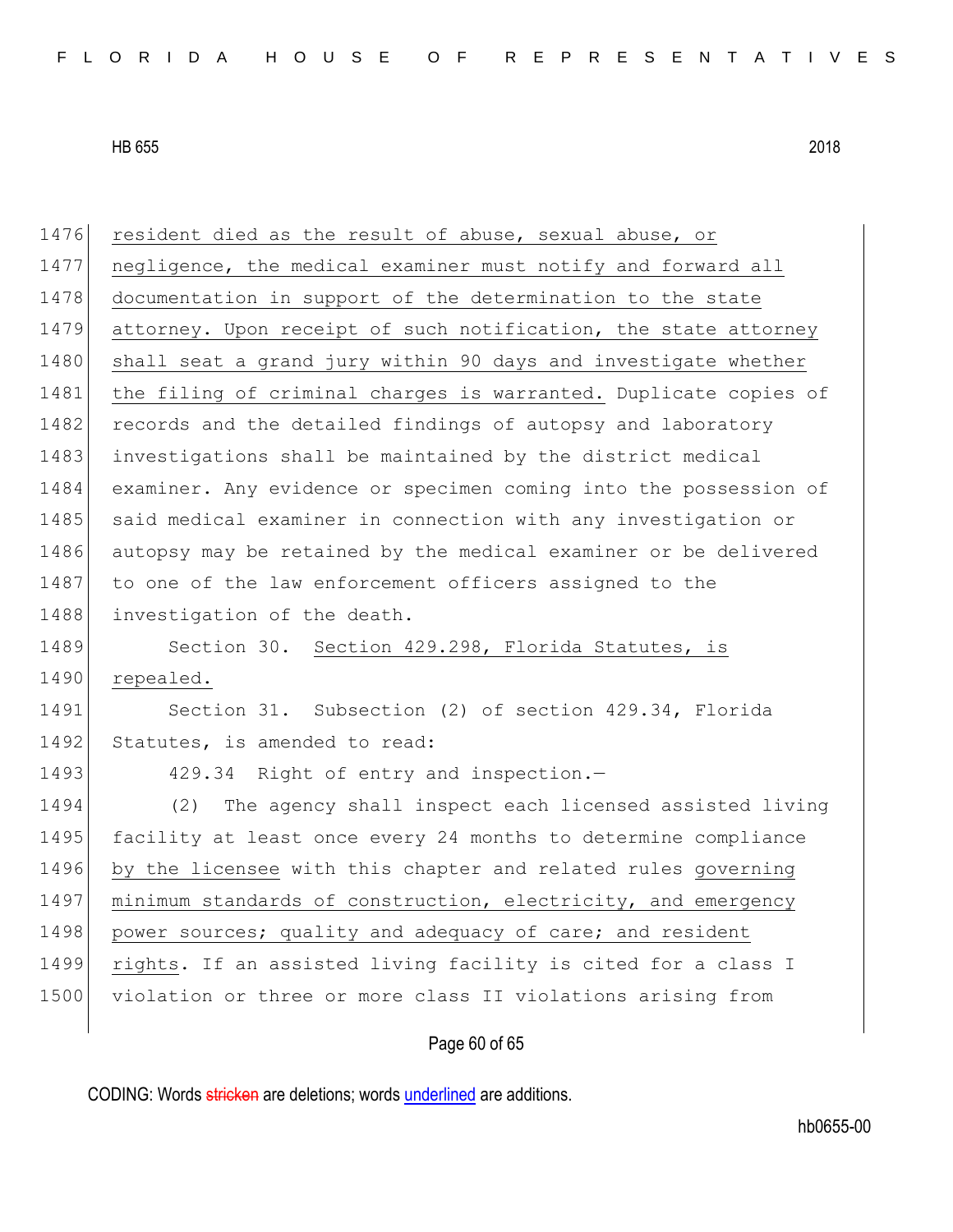1501 separate surveys within a 60-day period or due to unrelated 1502 circumstances during the same survey, the agency must conduct an 1503 additional licensure inspection within 6 months.

1504 Section 32. Paragraphs (a) and (b) of subsection (1) of 1505 section 429.41, Florida Statutes, are amended to read:

1506 429.41 Rules establishing standards.-

1507 (1) It is the intent of the Legislature that rules published and enforced pursuant to this section shall include 1509 criteria by which a reasonable and consistent quality of 1510 resident care and quality of life may be ensured and the results of such resident care may be demonstrated. Such rules shall also ensure a safe and sanitary environment that is residential and noninstitutional in design or nature. It is further intended that reasonable efforts be made to accommodate the needs and preferences of residents to enhance the quality of life in a facility. Uniform firesafety standards for assisted living facilities shall be established by the State Fire Marshal 1518 pursuant to s. 633.206. The agency, in consultation with the department, may adopt rules to administer the requirements of 1520 part II of chapter 408. In order to provide safe and sanitary facilities and the highest quality of resident care accommodating the needs and preferences of residents, the 1523 department, in consultation with the agency, the Department of Children and Families, and the Department of Health, shall adopt 1525 rules, policies, and procedures to administer this part, which

# Page 61 of 65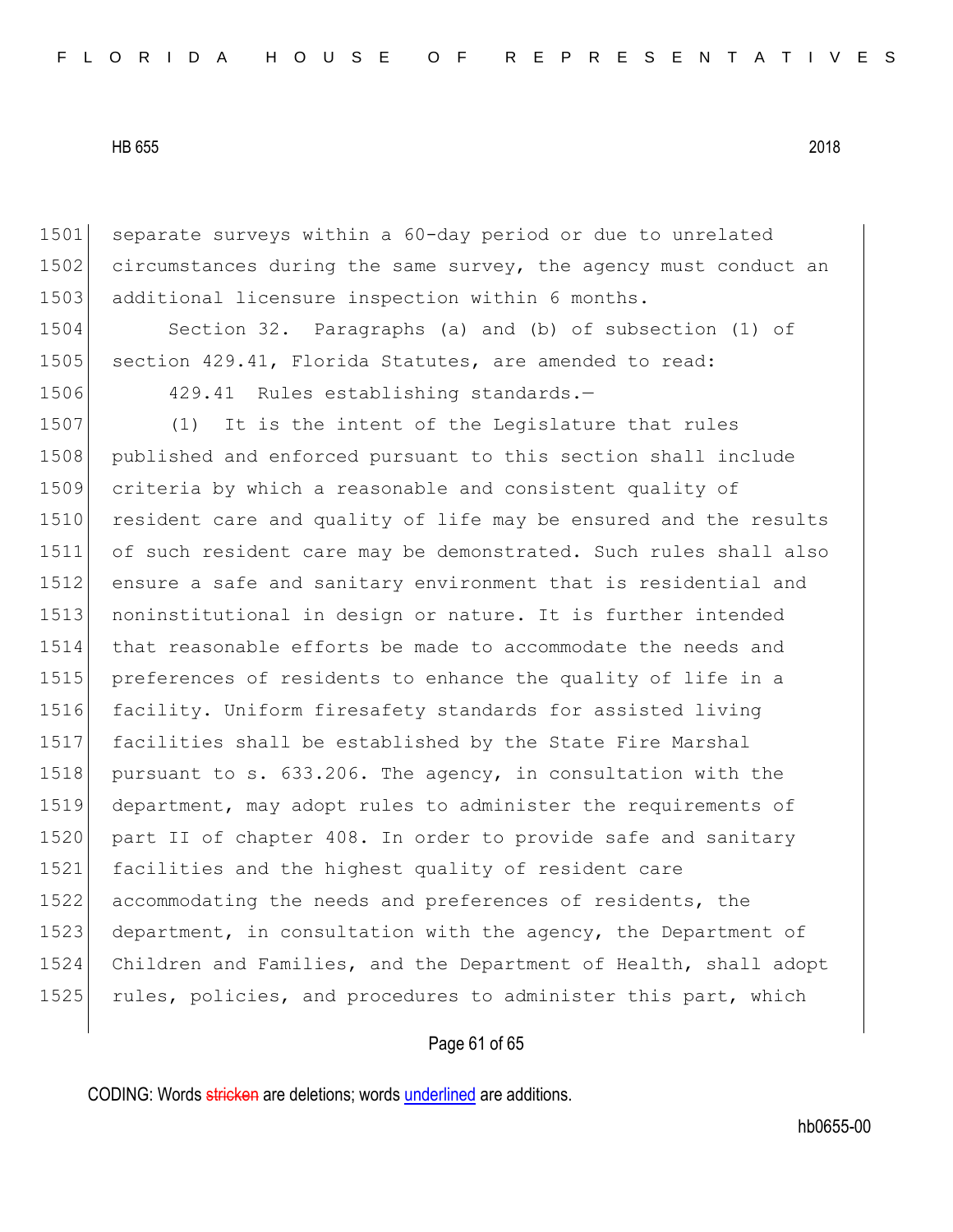1526 must include reasonable and fair minimum standards in relation 1527 to:

1528 (a) The requirements for and maintenance of facilities, 1529 not in conflict with chapter 553, relating to electricity, 1530 plumbing, heating, cooling, lighting, ventilation, living space, 1531 and other housing conditions, which will ensure the health, 1532 safety, and comfort of residents suitable to the size of the 1533 structure.

1534 1. Firesafety evacuation capability determination.—An 1535 evacuation capability evaluation for initial licensure shall be 1536 conducted within 6 months after the date of licensure.

1537 2. Firesafety requirements.-

1538 a. The National Fire Protection Association, Life Safety 1539 Code, NFPA 101 and 101A, current editions, shall be used in 1540 determining the uniform firesafety code adopted by the State 1541 Fire Marshal for assisted living facilities, pursuant to s. 1542 633.206.

1543 b. A local government or a utility may charge fees only in 1544 an amount not to exceed the actual expenses incurred by the 1545 local government or the utility relating to the installation and 1546 maintenance of an automatic fire sprinkler system in a licensed 1547 assisted living facility structure.

1548 c. All licensed facilities must have an annual fire 1549 inspection conducted by the local fire marshal or authority 1550 having jurisdiction.

# Page 62 of 65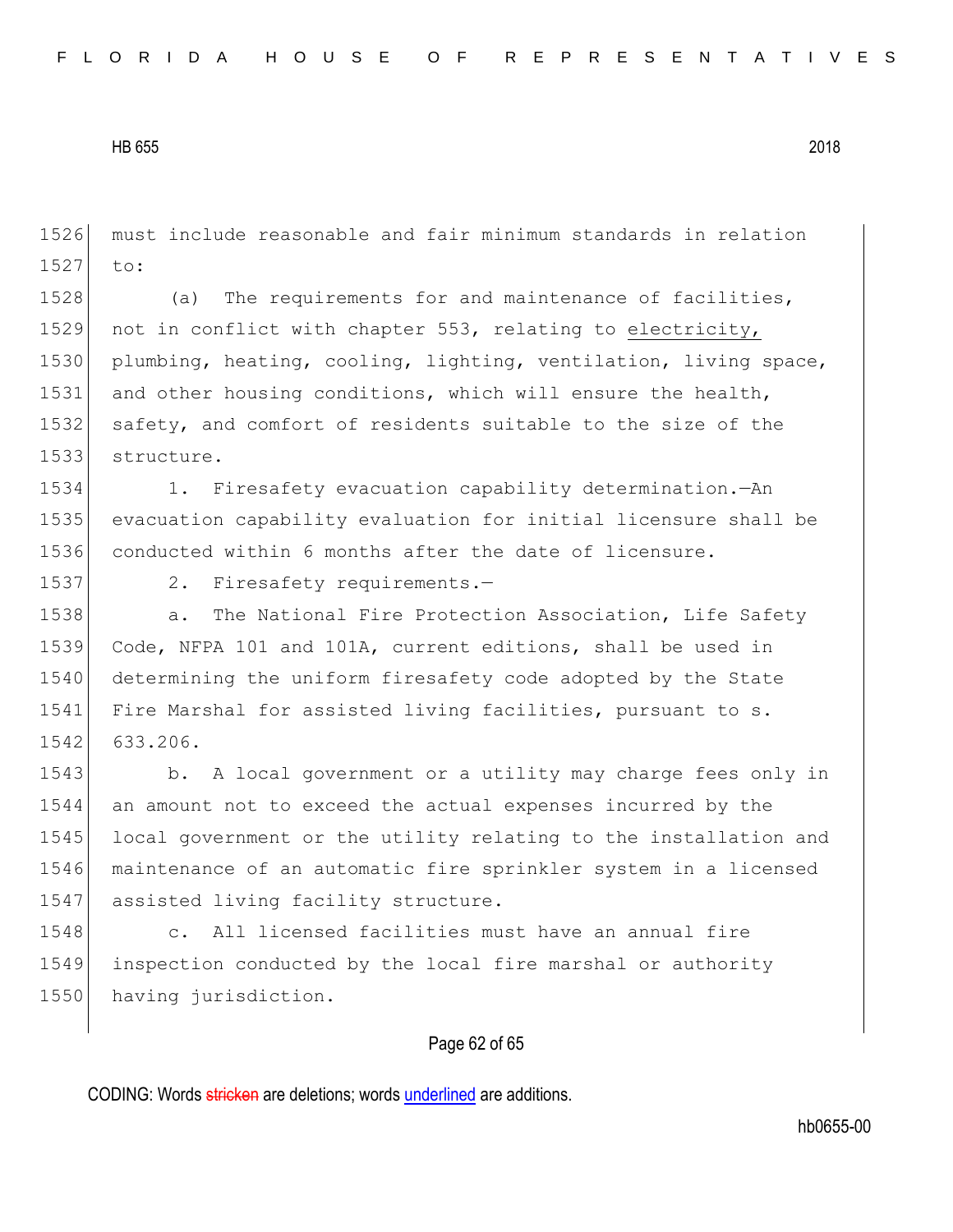1551 d. An assisted living facility that is issued a building 1552 permit or certificate of occupancy before July 1, 2016, may at 1553 its option and after notifying the authority having 1554 jurisdiction, remain under the provisions of the 1994 and 1995 1555 editions of the National Fire Protection Association, Life 1556 Safety Code, NFPA 101, and NFPA 101A. The facility opting to 1557 remain under such provisions may make repairs, modernizations, 1558 renovations, or additions to, or rehabilitate, the facility in 1559 compliance with NFPA 101, 1994 edition, and may utilize the 1560 alternative approaches to life safety in compliance with NFPA 1561 101A, 1995 edition. However, a facility for which a building 1562 permit or certificate of occupancy is issued before July  $1$ , 1563 2016, that undergoes Level III building alteration or 1564 rehabilitation, as defined in the Florida Building Code, or 1565 seeks to utilize features not authorized under the 1994 or 1995 1566 editions of the Life Safety Code must thereafter comply with all 1567 aspects of the uniform firesafety standards established under s. 1568 633.206, and the Florida Fire Prevention Code, in effect for 1569 assisted living facilities as adopted by the State Fire Marshal. 1570 3. Resident elopement requirements.-Facilities are

 required to conduct a minimum of two resident elopement 1572 prevention and response drills per year. All administrators and direct care staff must participate in the drills which shall include a review of procedures to address resident elopement. Facilities must document the implementation of the drills and

# Page 63 of 65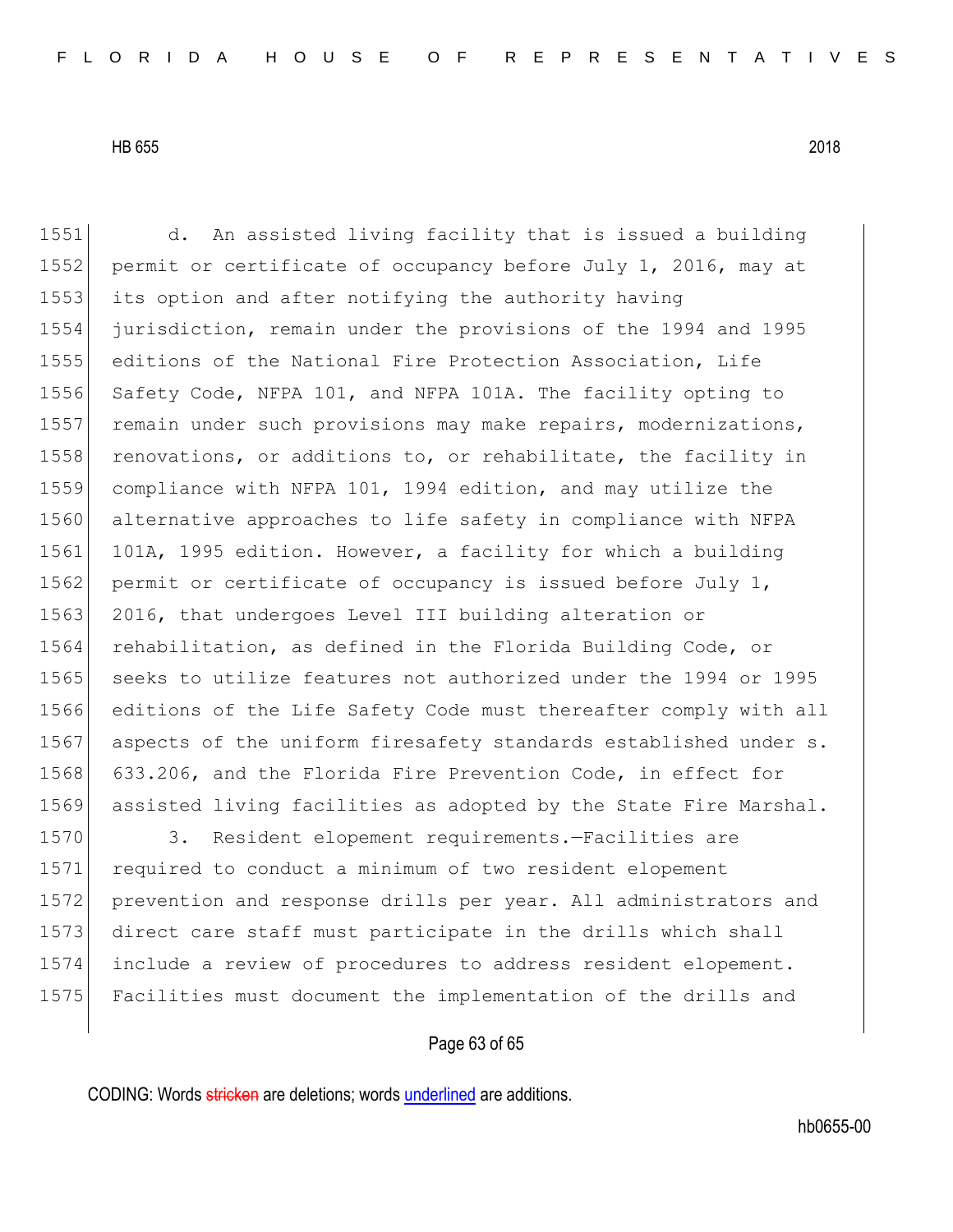1576 ensure that the drills are conducted in a manner consistent with 1577 the facility's resident elopement policies and procedures.

1578 4. Emergency power sources for use during power outages.-1579 Facilities are required maintain a fully operational emergency 1580 power source and a supply of fuel sufficient to sustain the 1581 emergency power source for at least 96 hours during a power 1582 outage. The emergency power source must provide enough 1583 electricity to consistently maintain an air temperature between 1584 71 and 81° F in the facility.

1585 (b) The preparation and annual update of a comprehensive 1586 emergency management plan. Such standards must be included in 1587 the rules adopted by the department after consultation with the 1588 Division of Emergency Management. At a minimum, the rules must 1589 provide for plan components that address emergency evacuation 1590 transportation; adequate sheltering arrangements; postdisaster 1591 activities, including provision of emergency power, food, and 1592 water; postdisaster transportation; supplies; staffing; 1593 emergency equipment; individual identification of residents and 1594 transfer of records; communication with families; and responses 1595 to family inquiries. The comprehensive emergency management plan 1596 must provide for the evacuation of all residents of a facility 1597 if the facility experiences a power outage and is unable to 1598 sustain emergency power, as required in subparagraph (a) 4. The 1599 comprehensive emergency management plan is subject to review and 1600 approval by the local emergency management agency. During its

# Page 64 of 65